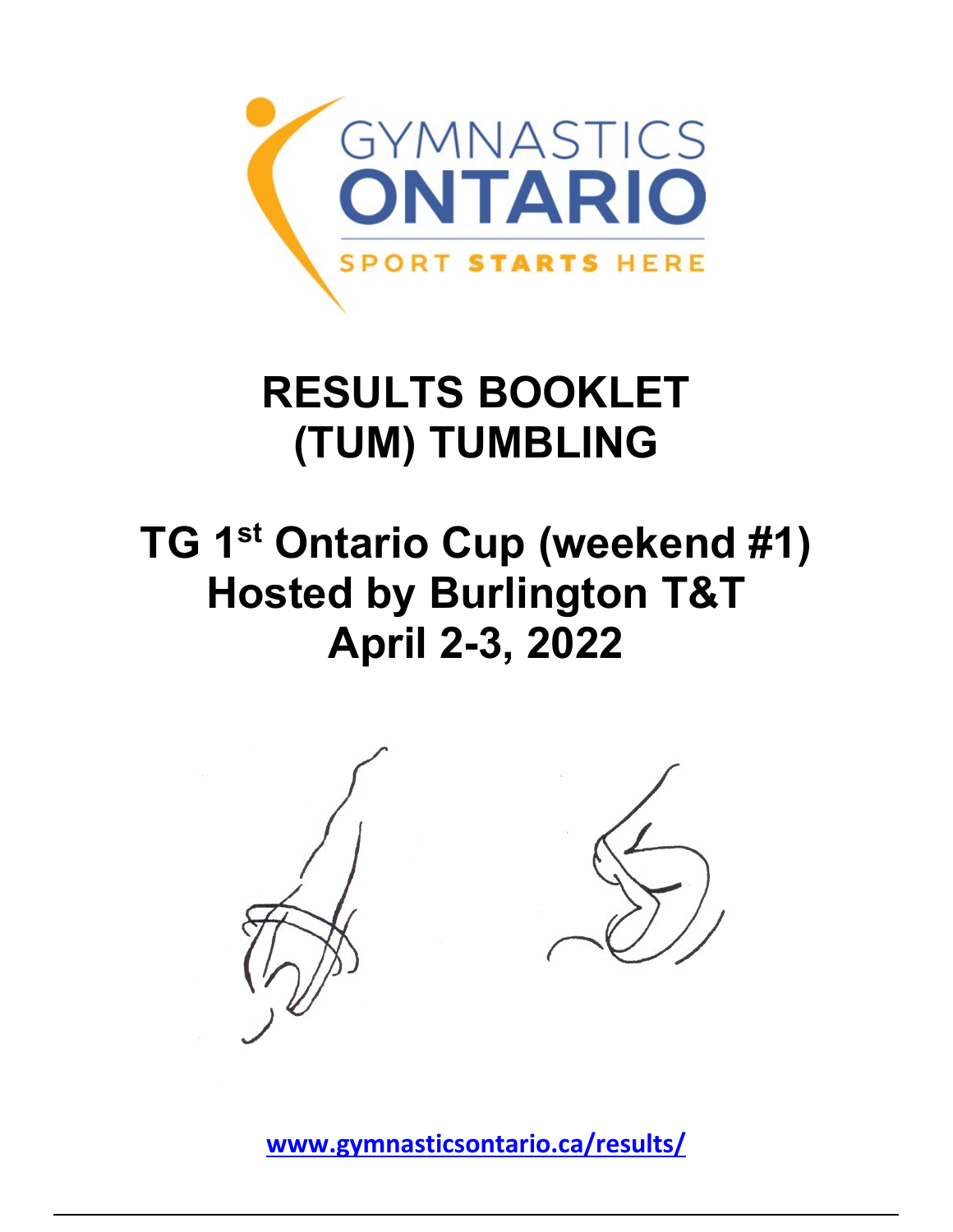| <b>GYMNASTICS</b><br><b>ONTARIO</b><br><b>SPORT STARTS HERE</b> | <b>Tumbling Results</b>           |                        |            |                 |            |                |             |     |            |                  |                |                |
|-----------------------------------------------------------------|-----------------------------------|------------------------|------------|-----------------|------------|----------------|-------------|-----|------------|------------------|----------------|----------------|
| TG 1st ON Cup 2022 (weekend #1)                                 | hosted by Burlington T&T          |                        |            |                 |            |                |             |     |            | April 1-3, 2022  |                |                |
| TUM Level 1 - Women 9&10<br>Qualifying Score is 35.7            |                                   | E1                     | E2         | E3              | E4         | E5             | <b>Diff</b> | Pen | <b>Bon</b> | Sub              | <b>Total</b>   | Page 1<br>Posn |
| <b>Rylin Stroeder</b><br>$1 =$                                  | <b>Futures Gymnastics</b>         |                        |            |                 |            | $\mathbf{O}$   |             |     |            |                  | 37.000         | $1 =$          |
|                                                                 | Pass 1<br>Pass 2                  | 9.0<br>9.1             | 9.1<br>9.4 | 8.9<br>9.2      | 9.0<br>9.3 |                | 0.5         |     |            | 18.000<br>19.000 | 37.000         |                |
| <b>Kennedy Trousdale</b><br>NЕ                                  | <b>Quinte Bay Gymnastics Club</b> |                        |            |                 |            | $\mathbf{o}$   |             |     |            |                  | 37.000         | $1 =$          |
|                                                                 | Pass 1<br>Pass <sub>2</sub>       | 9.1<br>8.9             | 9.4<br>9.3 | 9.1<br>9.2      | 9.0<br>9.1 |                | 0.5         |     |            | 18.200<br>18.800 | 37.000         |                |
| <b>Alaina Ha</b><br>NЕ                                          | <b>Rose City Gymnastics</b>       |                        |            |                 |            | $\Omega$       |             |     |            |                  | 37.000         | $1 =$          |
|                                                                 | Pass 1                            | 8.9                    | 9.3        | 9.4             | 9.3        |                |             |     |            | 18.600           |                |                |
|                                                                 | Pass 2                            | 8.9                    | 9.2        | 8.9             | 9.0        |                | 0.5         |     |            | 18.400           | 37.000         |                |
| <b>Riley Ballance-Hinch</b>                                     | <b>Quinte Bay Gymnastics Club</b> |                        |            |                 |            | $\mathbf O$    |             |     |            |                  | 36.100         | $4=$           |
|                                                                 | Pass 1<br>Pass 2                  | 8.8<br>9.0             | 9.0<br>9.1 | 8.8<br>9.0      | 8.7<br>8.9 |                | 0.5         |     |            | 17.600<br>18.500 | 36.100         |                |
| <b>Elsa Janzen</b>                                              | <b>Oakville Gymnastics Club</b>   |                        |            |                 |            | $\mathbf O$    |             |     |            |                  | 36.100         | $4 =$          |
|                                                                 | Pass 1<br>Pass 2                  | 8.6<br>8.6             | 8.9<br>8.9 | 8.9<br>8.9      | 9.1<br>9.0 |                | 0.5         |     |            | 17.800<br>18.300 | 36.100         |                |
| <b>Imani Nzomo</b><br>6                                         | <b>Rideau Gymnastics</b>          |                        |            |                 |            | $\Omega$       |             |     |            |                  | 35.800         | 6 <sup>1</sup> |
|                                                                 | Pass 1                            | 8.9                    | 8.8        | 8.9             | 8.9        |                |             |     |            | 17.800           |                |                |
|                                                                 | Pass <sub>2</sub>                 | 8.8                    | 8.7        | 8.7             | 9.0        |                | 0.5         |     |            | 18.000           | 35.800         |                |
| <b>Riley Smidt</b>                                              | <b>Markham Gymnnastics Club</b>   |                        |            |                 |            | $\overline{O}$ |             |     |            |                  | 35.700         | $\overline{z}$ |
|                                                                 | Pass 2                            | Pass 1 8.5 8.9 8.7 8.8 | 8.6 8.7    | 8.4             | 8.7        |                | 0.9         |     |            | 17.500<br>18.200 | 35.700         |                |
| 8<br><b>Ava Pahanich</b>                                        | <b>Dynamo Gymnastics Inc.</b>     |                        |            |                 |            | $\overline{O}$ |             |     |            |                  | 35.700         | 8              |
|                                                                 | Pass 1<br>Pass 2                  | 9.0<br>8.9             | 8.8<br>8.7 | 8.7<br>8.7      | 8.9<br>8.8 |                | 0.5         |     |            | 17.700<br>18.000 | 35.700         |                |
| <b>Paisley LaPalm</b><br>$\boldsymbol{9}$                       | <b>Quinte Bay Gymnastics Club</b> |                        |            |                 |            |                |             |     |            |                  | 35.600         | 9 <sup>°</sup> |
|                                                                 | Pass 1                            | 8.8                    | 8.8        | 9.0             | 8.8        |                |             |     |            | 17.600           |                |                |
|                                                                 | Pass 2                            | 8.7                    | 8.8        | 8.7             | 8.8        |                | 0.5         |     |            | 18.000           | 35.600         |                |
| 10= Morgan Rogers                                               | <b>Velocity Sport Inc.</b>        |                        |            |                 |            |                |             |     |            |                  | 35.500         | $10=$          |
|                                                                 | Pass 1<br>Pass 2                  | 8.6<br>8.7             | 9.1<br>9.1 | 8.4<br>8.5      | 8.9<br>8.8 |                | 0.5         |     |            | 17.500<br>18.000 | 35.500         |                |
| 10= Faith Tompkins                                              | <b>Quinte Bay Gymnastics Club</b> |                        |            |                 |            |                |             |     |            |                  | $35.500$ $10=$ |                |
|                                                                 | Pass 1                            | 8.8                    | 8.9        | 8.8             | 8.8        |                |             |     |            | 17.600           |                |                |
|                                                                 | Pass 2                            | 8.4                    | 8.9        | 8.7             | 8.7        |                | 0.5         |     |            | 17.900           | 35.500         |                |
| $12$<br><b>Madeline Madott</b>                                  | <b>Oakville Gymnastics Club</b>   |                        |            |                 |            |                |             |     |            | 17.300           | 35.300         | $12$           |
|                                                                 | Pass 1<br>Pass 2                  | 8.7<br>8.6             | 9.0<br>8.8 | 8.6<br>8.9      | 8.5<br>8.7 |                | 0.5         |     |            | 18.000           | 35.300         |                |
| 13<br><b>Grace McFadden</b>                                     | <b>Oakville Gymnastics Club</b>   |                        |            |                 |            |                |             |     |            |                  | 35.000         | 13             |
|                                                                 | Pass 1                            |                        |            | 8.6 8.9 8.7 8.5 |            |                |             |     |            | 17.300           |                |                |
|                                                                 | Pass 2                            | 8.5                    | 8.7        | 8.4             | 8.7        |                | 0.5         |     |            | 17.700           | 35.000         |                |

| 14 | <b>Andraia Bouchard</b> | <b>Barrie Kempettes Gymnastics Club</b> |     |            |     |   |        | 34.700 | 14 |
|----|-------------------------|-----------------------------------------|-----|------------|-----|---|--------|--------|----|
|    |                         | <b>Pass</b>                             | 8.3 | 8.6<br>8.5 | 8.9 |   | 17.100 |        |    |
|    |                         | Pass 2                                  | 8.6 | 8.5<br>8.5 | 8.8 | ິ | 17.600 | 34.700 |    |

| Isabella Aldini | <b>Oakville Gymnastics Club</b> |     |     |         |     |     |     |     |       |  |  |
|-----------------|---------------------------------|-----|-----|---------|-----|-----|-----|-----|-------|--|--|
|                 | 0.0<br><b>Pass</b>              | 0.0 | 0.0 | $0.0\,$ | 0.0 | 0.0 | 0.0 | 0.0 | 0.000 |  |  |
|                 | 0.0<br><b>Pass</b>              | 0.0 | 0.0 | 0.0     | 0.0 | 0.0 | 0.0 | 0.0 | 0.000 |  |  |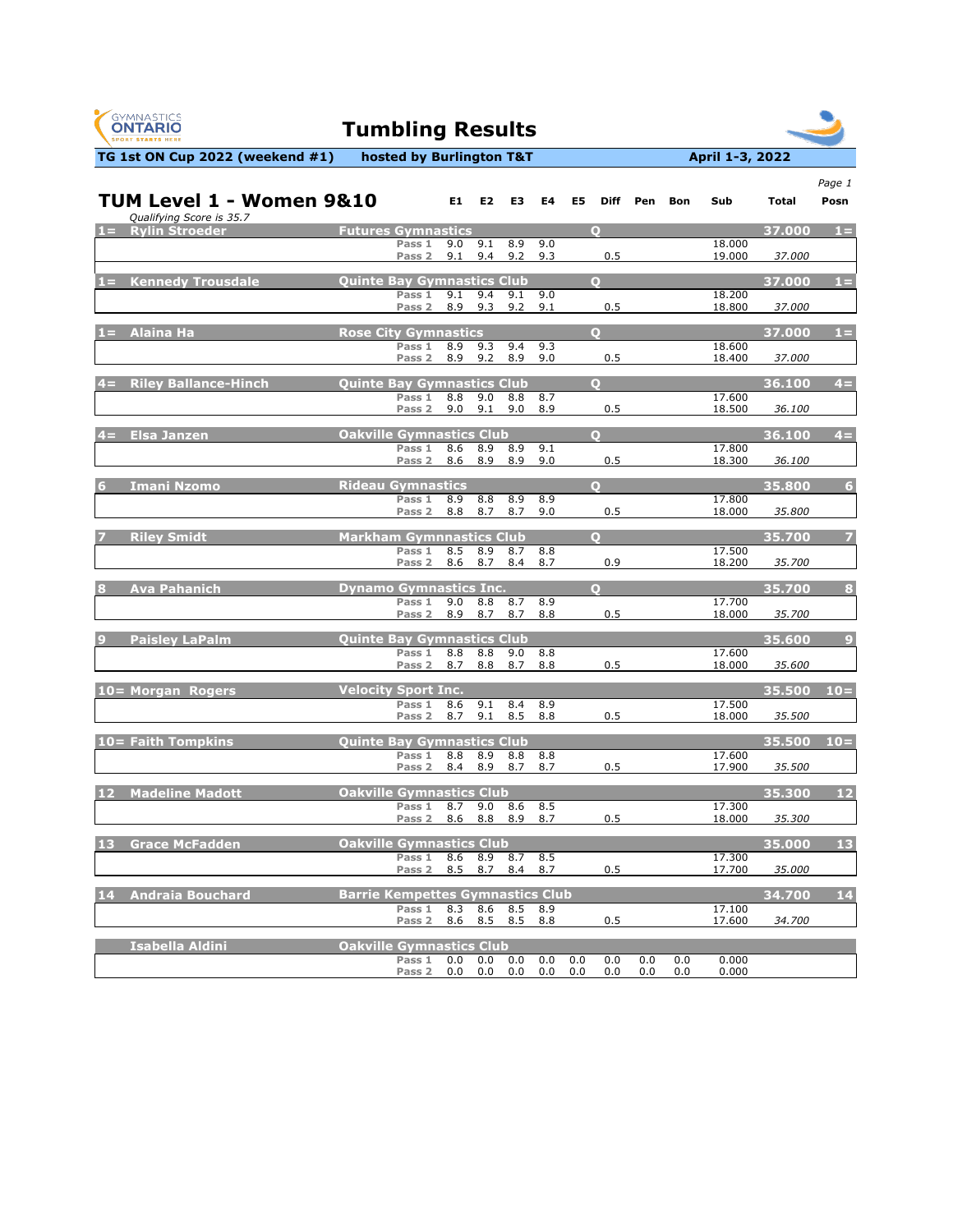| <b>GYMNASTICS</b><br><b>ONTARIO</b><br><b>SPORT STARTS HERE</b> | <b>Tumbling Results</b>                     |            |                          |                          |            |                |                         |          |            |                  |              |                 |
|-----------------------------------------------------------------|---------------------------------------------|------------|--------------------------|--------------------------|------------|----------------|-------------------------|----------|------------|------------------|--------------|-----------------|
| TG 1st ON Cup 2022 (weekend #1)                                 | hosted by Burlington T&T                    |            |                          |                          |            |                |                         |          |            | April 1-3, 2022  |              |                 |
| TUM Level 1 - Women 11                                          |                                             | E1         | E <sub>2</sub>           | E <sub>3</sub>           | E4         | E <sub>5</sub> |                         | Diff Pen | <b>Bon</b> | Sub              | <b>Total</b> | Page 1<br>Posn  |
| Qualifying Score is 35.7<br><b>Anika Flynn</b>                  | <b>Oakville Gymnastics Club</b>             |            |                          |                          |            |                | $\mathbf O$             |          |            |                  | 36.600       |                 |
|                                                                 | Pass 1<br>Pass 2                            | 9.2<br>9.2 | 9.2<br>8.9               | 8.8<br>8.9               | 9.1<br>8.8 |                | 0.5                     |          |            | 18.300<br>18.300 | 36.600       |                 |
| <b>Alexandra Kiriakos</b>                                       | <b>Toronto Premier Gymnastics</b>           |            |                          |                          |            |                | $\overline{\mathbf{o}}$ |          |            |                  | 36.500       | 2               |
|                                                                 | Pass 1<br>Pass 2                            | 9.2<br>8.8 | 8.9<br>8.7               | 8.9<br>8.7               | 9.2<br>9.0 |                | 0.9                     |          |            | 18.100<br>18.400 | 36.500       |                 |
| <b>Ava Wilms</b><br>B                                           | <b>Oakville Gymnastics Club</b>             |            |                          |                          |            |                | $\mathbf{O}$            |          |            |                  | 36.000       | 3               |
|                                                                 | Pass 1<br>Pass 2                            | 8.8<br>8.9 | 8.9<br>8.8               | 8.9<br>8.6               | 8.8<br>8.6 |                | 0.9                     |          |            | 17.700<br>18.300 | 36.000       |                 |
| <b>Quinn Butler</b>                                             | <b>Oakville Gymnastics Club</b>             |            |                          |                          |            |                | $\mathbf{O}$            |          |            |                  | 35.800       | 4               |
|                                                                 | Pass 1<br>Pass 2                            | 9.0<br>8.9 | 8.6<br>8.7               | 8.6<br>8.7               | 8.9<br>8.7 |                | 0.9                     |          |            | 17.500<br>18.300 | 35.800       |                 |
| <b>Aiko Bradley</b>                                             | <b>Dynamo Gymnastics Inc.</b>               |            |                          |                          |            |                | $\mathbf{O}$            |          |            |                  | 35.800       | 5               |
|                                                                 | Pass 1<br>Pass 2                            | 9.1<br>8.8 | 8.9<br>8.7               | 8.7<br>8.7               | 8.9<br>8.8 |                | 0.5                     |          |            | 17.800<br>18.000 | 35.800       |                 |
| <b>Charlotte Orsi</b><br>6                                      | <b>Burlington Trampoline &amp; Tumbling</b> |            |                          |                          |            |                | $\overline{O}$          |          |            |                  | 35.700       | $6\overline{6}$ |
|                                                                 | Pass 1<br>Pass 2                            | 8.8<br>8.6 | 8.9<br>8.6               | 8.6<br>8.6               | 8.8<br>8.7 |                | 0.9                     |          |            | 17.600<br>18.100 | 35.700       |                 |
| <b>Addison Morel</b>                                            | <b>Oakville Gymnastics Club</b>             |            |                          |                          |            |                |                         |          |            |                  | 35.600       | 7               |
|                                                                 | Pass 1<br>Pass 2                            | 9.0        | 8.8 8.8<br>8.7           | $8.7$ 8.9<br>8.8         | 8.6        |                | 0.5                     |          |            | 17.600<br>18.000 | 35.600       |                 |
| <b>Lila Harper</b><br>8                                         | <b>Burlington Trampoline &amp; Tumbling</b> |            |                          |                          |            |                |                         |          |            |                  | 35.400       | 8               |
|                                                                 | Pass 1<br>Pass 2                            | 8.9<br>8.6 | 8.9<br>8.8               | $8.5$ 8.7<br>8.7         | 8.6        |                | 0.5                     |          |            | 17.600<br>17.800 | 35.400       |                 |
| $\overline{9}$<br><b>Fiona Loeffler</b>                         | <b>Oakville Gymnastics Club</b>             |            |                          |                          |            |                |                         |          |            |                  | 32.500       | $\overline{9}$  |
|                                                                 | Pass 1<br>Pass 2                            | 8.5<br>8.3 | 8.0<br>8.0               | 8.0<br>7.8 7.8           | 8.2        |                | 0.5                     |          |            | 16.200<br>16.300 | 32.500       |                 |
| <b>Lauren Erskine</b><br>10                                     | <b>Oakville Gymnastics Club</b>             |            |                          |                          |            |                |                         |          |            |                  | 29.200       | 10              |
|                                                                 | Pass 1<br>Pass 2                            | 7.4        | $7.2$ $7.2$ $7.2$<br>7.2 | 7.3                      | 7.2<br>7.1 |                | 0.3                     |          |            | 14.400<br>14.800 | 29.200       |                 |
| 11<br><b>Slone McKenzie</b>                                     | <b>Oakville Gymnastics Club</b>             |            |                          |                          |            |                |                         |          |            |                  | 29.000       | 11              |
|                                                                 | Pass 1<br>Pass 2                            |            | $\overline{7.2}$ 7.1     | $7.2$ 7.4<br>7.2 7.0 7.1 | 7.2        |                | 0.3                     |          |            | 14.400<br>14.600 | 29.000       |                 |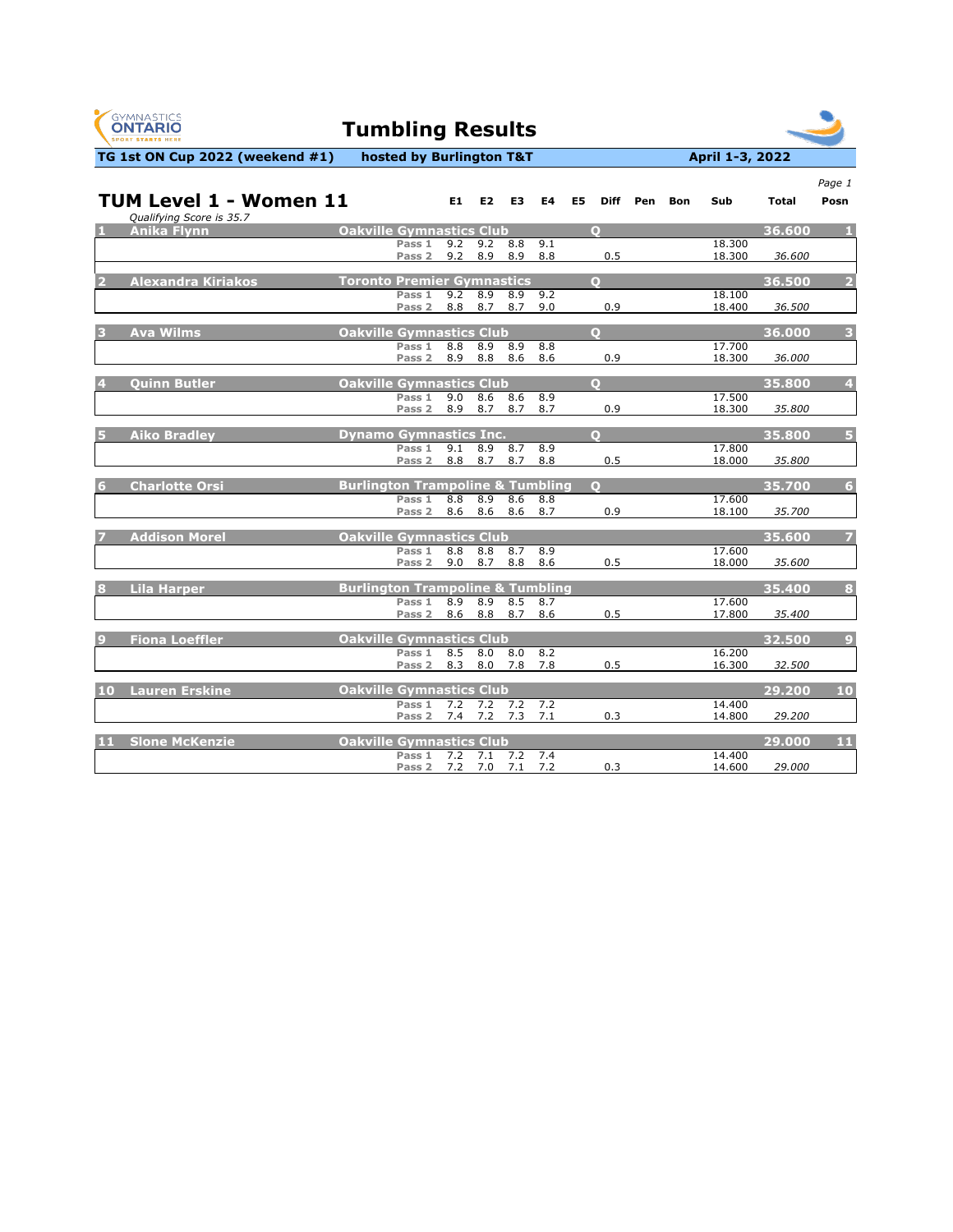| <b>GYMNASTICS</b><br><b>ONTARIO</b><br><b>SPORT STARTS HERE</b>          | <b>Tumbling Results</b>                          |                    |            |            |                               |                   |                  |              |                         |
|--------------------------------------------------------------------------|--------------------------------------------------|--------------------|------------|------------|-------------------------------|-------------------|------------------|--------------|-------------------------|
| TG 1st ON Cup 2022 (weekend #1)                                          | hosted by Burlington T&T                         |                    |            |            |                               |                   | April 1-3, 2022  |              |                         |
| TUM Level 1 - Women 12<br>Qualifying Score is 35.7                       |                                                  | E1<br>E2           | E3         | E4         | E <sub>5</sub><br><b>Diff</b> | Pen<br><b>Bon</b> | Sub              | <b>Total</b> | Page 1<br>Posn          |
| <b>Oakville Gymnastics Club</b><br><b>Victoria Lopez-Carreon</b>         |                                                  |                    |            |            | $\mathbf{O}$                  |                   |                  | 37.600       |                         |
|                                                                          | 9.4<br>Pass 1<br>9.0<br>Pass 2                   | 9.4<br>9.0         | 9.3<br>9.1 | 9.2<br>9.0 | 0.9                           |                   | 18.700<br>18.900 | 37.600       |                         |
| <b>Iris Fanjoy</b><br>D                                                  | <b>Quinte Bay Gymnastics Club</b>                |                    |            |            | $\overline{O}$                |                   |                  | 37.500       | $\overline{2}$          |
|                                                                          | 9.0<br>Pass 1<br>9.1<br>Pass 2                   | 9.2<br>9.4         | 9.1<br>9.3 | 9.3<br>9.4 | 0.5                           |                   | 18.300<br>19.200 | 37.500       |                         |
|                                                                          |                                                  |                    |            |            |                               |                   |                  |              |                         |
| <b>OAA</b><br><b>Jayda Anderson</b><br>13                                | 8.9<br>Pass 1                                    | 9.4                | 9.3        | 9.1        | $\overline{O}$                |                   | 18.400           | 37.400       | $\overline{\mathbf{3}}$ |
|                                                                          | 9.1<br>Pass <sub>2</sub>                         | 9.5                | 9.3        | 9.2        | 0.5                           |                   | 19.000           | 37.400       |                         |
| Veronika Majkowski                                                       | <b>Futures Gymnastics</b>                        |                    |            |            | $\overline{O}$                |                   |                  | 37.200       | $\overline{\mathbf{4}}$ |
|                                                                          | 8.9<br>Pass 1                                    | 9.4                | 9.1        | 9.1        |                               |                   | 18.200           |              |                         |
|                                                                          | 9.2<br>Pass 2                                    | 9.4                | 9.2        | 9.3        | 0.5                           |                   | 19.000           | 37.200       |                         |
| <b>Sarah Harrison</b><br>5                                               | <b>Quinte Bay Gymnastics Club</b>                |                    |            |            | $\overline{O}$                |                   |                  | 37.000       | 5 <sup>1</sup>          |
|                                                                          | Pass 1<br>8.7<br>9.0<br>Pass <sub>2</sub>        | 9.2<br>9.0         | 9.1<br>9.1 | 8.9<br>8.8 | 1.0                           |                   | 18.000<br>19.000 | 37.000       |                         |
|                                                                          |                                                  |                    |            |            |                               |                   |                  |              |                         |
| <b>Zara Parker</b><br>6                                                  | <b>Markham Gymnnastics Club</b><br>8.7<br>Pass 1 | 8.7                | 8.8        | 9.1        | $\overline{O}$                |                   | 17.500           | 36.200       | 6 <sup>1</sup>          |
|                                                                          | 8.9<br>Pass 2                                    | 8.8                | 8.8        | 8.9        | 1.0                           |                   | 18.700           | 36.200       |                         |
| <b>Oakville Gymnastics Club</b><br><b>Chloe Hirman</b>                   |                                                  |                    |            |            | $\mathbf O$                   |                   |                  | 36.100       | $\overline{7}$          |
|                                                                          | Pass 1                                           | 9.0 8.9            |            | 8.8 9.3    |                               |                   | 17.900           |              |                         |
|                                                                          | Pass 2                                           | 8.8 8.9            | 8.8        | 9.1        | 0.5                           |                   | 18.200           | 36.100       |                         |
| <b>Oakville Gymnastics Club</b><br><b>Sophia Belal</b><br>8              |                                                  |                    |            |            | $\overline{Q}$                |                   |                  | 35.700       | $\overline{\mathbf{8}}$ |
|                                                                          | Pass 1<br>8.7<br>Pass 2                          | 8.8 8.6 8.9<br>8.8 | 8.5        | 8.9<br>9.0 | 0.5                           |                   | 17.700<br>18.000 | 35.700       |                         |
|                                                                          |                                                  |                    |            |            |                               |                   |                  |              |                         |
| <b>Brynn Lessard</b><br>$9 =$                                            | <b>Quinte Bay Gymnastics Club</b><br>Pass 1      | 8.7 8.9            | 8.7        | 8.6        |                               |                   | 17.400           | 35.400       | $9 =$                   |
|                                                                          | Pass 2                                           | 9.0<br>8.5         | 8.5        | 9.2        | 0.5                           |                   | 18.000           | 35.400       |                         |
| <b>Quinte Bay Gymnastics Club</b><br><b>Kensey Koutroulides</b><br>$9 =$ |                                                  |                    |            |            |                               |                   |                  | 35.400       | $9 =$                   |
|                                                                          | Pass 1                                           | 8.7 8.7 8.8        |            | 8.9        |                               |                   | 17.500           |              |                         |
|                                                                          | Pass 2                                           | 8.7<br>8.5         | 8.7        | 9.0        | 0.5                           |                   | 17.900           | 35.400       |                         |
| <b>Adelaide Canning</b><br>11                                            | <b>Barrie Kempettes Gymnastics Club</b>          |                    |            |            |                               |                   |                  | 35.300       | 11                      |
|                                                                          | Pass 1<br>Pass 2 8.6                             | 8.7 8.6<br>8.6     | 8.8<br>8.7 | 8.8<br>8.9 | 0.5                           |                   | 17.500<br>17.800 | 35.300       |                         |
| <b>12</b><br><b>Abigail Fraser</b>                                       | <b>Rideau Gymnastics</b>                         |                    |            |            |                               |                   |                  | 32.000       | $12$                    |
|                                                                          | Pass 1<br>6.6                                    | 6.8                | 6.8        | 6.6        |                               |                   | 13.400           |              |                         |
|                                                                          | Pass 2<br>8.8                                    | 8.9                | 8.8        | 8.9        | 0.9                           |                   | 18.600           | 32.000       |                         |
| <b>Nia Rafajlovic</b><br><b>13</b>                                       | <b>Pulsars Gymnastics Club</b>                   |                    |            |            |                               |                   |                  | 30.600       | 13                      |
|                                                                          | Pass 1<br>Pass 2 7.2 7.1 7.1                     | 8.1 7.9            | 8.0        | 8.1<br>7.1 | 0.3                           |                   | 16.100<br>14.500 | 30.600       |                         |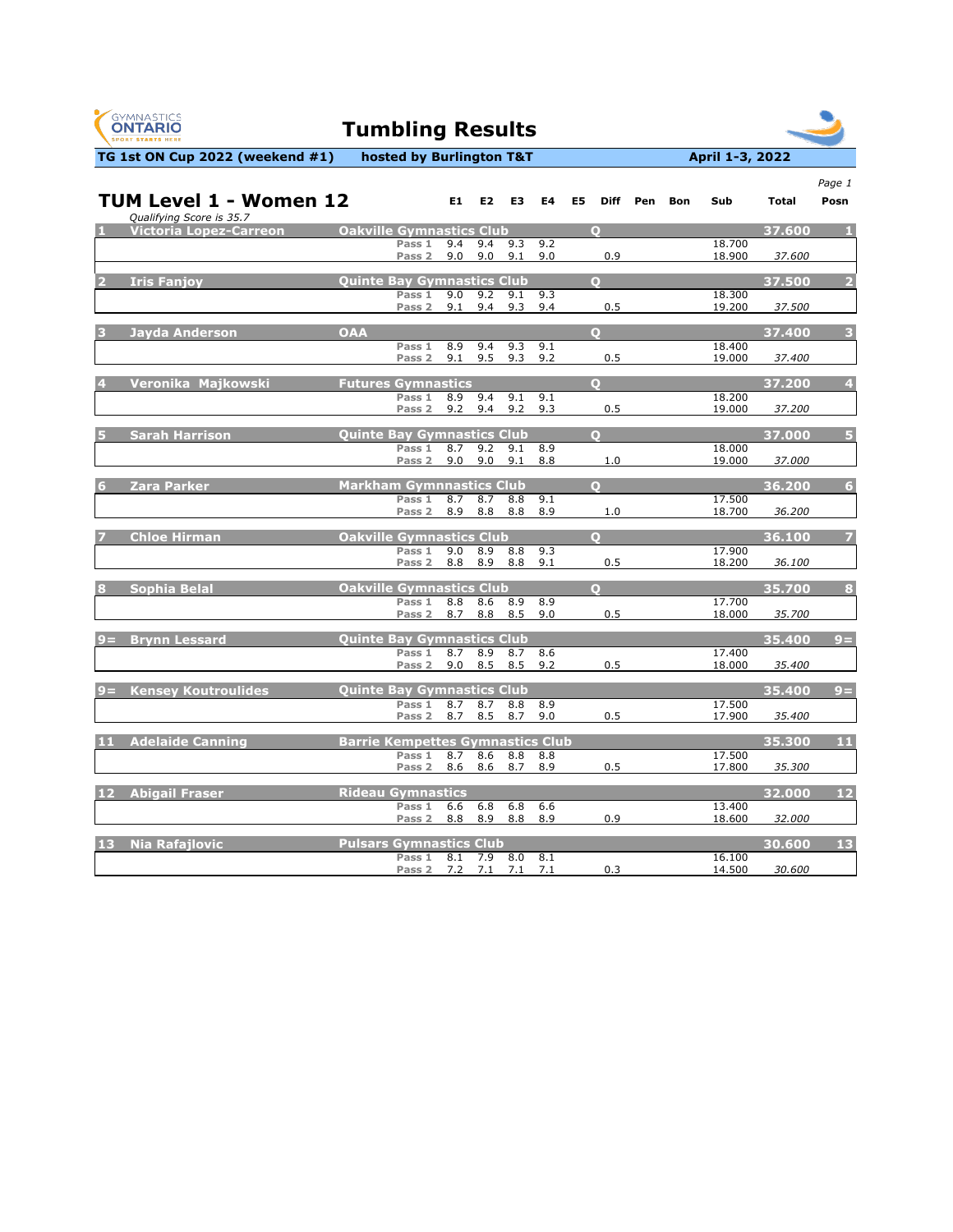| <b>GYMNASTICS</b><br><b>ONTARIO</b><br><b>SPORT STARTS HERE</b>  | <b>Tumbling Results</b>                         |            |                                  |                |    |                |                |     |            |                  |              |                |
|------------------------------------------------------------------|-------------------------------------------------|------------|----------------------------------|----------------|----|----------------|----------------|-----|------------|------------------|--------------|----------------|
| TG 1st ON Cup 2022 (weekend #1)                                  | hosted by Burlington T&T                        |            |                                  |                |    |                |                |     |            | April 1-3, 2022  |              |                |
| <b>TUM Level 1 - Women 13&amp;14</b><br>Qualifying Score is 35.7 |                                                 | E1         | E2                               | E <sub>3</sub> | E4 | E <sub>5</sub> | <b>Diff</b>    | Pen | <b>Bon</b> | Sub              | <b>Total</b> | Page 1<br>Posn |
| <b>Christina Daskalopoulos</b>                                   | <b>KSG Aurora</b>                               |            |                                  |                |    |                | $\mathbf O$    |     |            |                  | 37.960       | F.             |
|                                                                  | Pass 1<br>Pass 2                                | 9.3<br>9.5 | 9.4<br>9.5                       | 9.0<br>9.3     |    |                | 0.5            |     |            | 18.530<br>19.430 | 37.960       |                |
| <b>Jadah Johnstone</b>                                           | <b>KSG Aurora</b>                               |            |                                  |                |    |                | $\bullet$      |     |            |                  | 37.930       | $\overline{2}$ |
|                                                                  | Pass 1<br>Pass 2                                | 9.4<br>9.2 | 9.2<br>9.3                       | 9.1<br>9.4     |    |                | 0.9            |     |            | 18.430<br>19.500 | 37.930       |                |
| <b>Cadence Skimming</b>                                          | <b>Adrenaline Gymnastics &amp; Training CeQ</b> |            |                                  |                |    |                |                |     |            |                  | 37.870       | 3              |
|                                                                  | Pass 1<br>Pass 2                                | 9.4<br>9.4 | 9.5<br>8.9                       | 9.2<br>9.0     |    |                | 1.0            |     |            | 18.770<br>19.100 | 37.870       |                |
| <b>Tiana Bergeron</b>                                            | <b>Toronto Premier Gymnastics</b>               |            |                                  |                |    |                | $\overline{O}$ |     |            |                  | 37.600       | 4              |
|                                                                  | Pass 1<br>Pass <sub>2</sub>                     | 9.2<br>9.2 | 9.4<br>8.9                       | 9.1<br>9.1     |    |                | 1.0            |     |            | 18.430<br>19.170 | 37.600       |                |
| <b>Lauryn Sabbagh</b>                                            | <b>Tumblers Gymnastics Centre</b>               |            |                                  |                |    |                | $\overline{Q}$ |     |            |                  | 37.560       | $\overline{5}$ |
|                                                                  | Pass 1<br>Pass 2                                | 9.3        | $9.2$ $9.2$<br>9.0               | 9.0<br>9.1     |    |                | 1.0            |     |            | 18.330<br>19.230 | 37.560       |                |
| <b>Brooklyn Murray</b><br>6                                      | <b>Quinte Bay Gymnastics Club</b>               |            |                                  |                |    |                | $\Omega$       |     |            |                  | 37.300       | $6\phantom{a}$ |
|                                                                  | Pass 1<br>Pass <sub>2</sub>                     | 9.6<br>9.1 | 9.2<br>9.0                       | 9.3<br>9.0     |    |                | 0.6            |     |            | 18.670<br>18.630 | 37.300       |                |
| <b>Leila Merida</b>                                              | <b>Dynamo Gymnastics Inc.</b>                   |            |                                  |                |    |                | $\overline{Q}$ |     |            |                  | 37.200       | $\overline{7}$ |
|                                                                  | Pass 1<br>Pass 2                                |            | $9.1$ $9.0$ $9.0$<br>$9.1$ $9.2$ | 8.9            |    |                | 1.0            |     |            | 18.030<br>19.170 | 37.200       |                |
| <b>Angelina Centurami</b><br>8                                   | <b>Burlington Trampoline &amp; Tumbling</b>     |            |                                  |                |    |                | $\overline{O}$ |     |            |                  | 37.200       | 8              |
|                                                                  | Pass 1<br>Pass 2                                |            | $9.3$ $9.1$<br>9.3 9.3 9.1       | 8.8            |    |                | 0.5            |     |            | 18.170<br>19.030 | 37.200       |                |
| <b>Katherine Sutherland</b><br>o                                 | <b>Adrenaline Gymnastics &amp; Training CeQ</b> |            |                                  |                |    |                |                |     |            |                  | 36.960       | $\overline{9}$ |
|                                                                  | Pass 1<br>Pass 2                                | 9.1        | $9.3$ $9.1$<br>8.9               | 8.7<br>8.8     |    |                | 1.0            |     |            | 18.130<br>18.830 | 36.960       |                |
| <b>Hannah Sweny</b><br>10                                        | <b>OAA</b>                                      |            |                                  |                |    |                | Q              |     |            |                  | 36.600       | 10             |
|                                                                  | Pass 1<br>Pass <sub>2</sub>                     | 9.1<br>9.2 | 9.0<br>9.1                       | 8.6<br>9.0     |    |                | 0.5            |     |            | 17.900<br>18.700 | 36.600       |                |
| 11<br><b>Montana Liscum</b>                                      | <b>Velocity Sport Inc.</b>                      |            |                                  |                |    |                | $\bullet$      |     |            |                  | 36.070       | 11             |
|                                                                  | Pass 1<br>Pass <sub>2</sub>                     | 9.5<br>8.8 | 8.9<br>8.9                       | 8.9<br>8.6     |    |                | 0.5            |     |            | 18.000<br>18.070 | 36.070       |                |
| 12<br><b>Abbigale Abel</b>                                       | <b>Manjak's Gymnastics</b>                      |            |                                  |                |    |                | $\overline{O}$ |     |            |                  | 36.000       | $\mathbf{12}$  |
|                                                                  | Pass 1<br>Pass 2                                | 9.1<br>8.7 | 9.0<br>8.6                       | 8.8<br>8.3     |    |                | 0.9            |     |            | 17.970<br>18.030 | 36.000       |                |
| 13<br><b>Sam Harvey</b>                                          | <b>Markham Gymnnastics Club</b>                 |            |                                  |                |    |                | $\overline{O}$ |     |            |                  | 35.800       | 13             |
|                                                                  | Pass 1<br>Pass 2                                |            | 9.1 8.9<br>8.8 8.5               | 8.8<br>8.4     |    |                | 0.9            |     |            | 17.830<br>17.970 | 35.800       |                |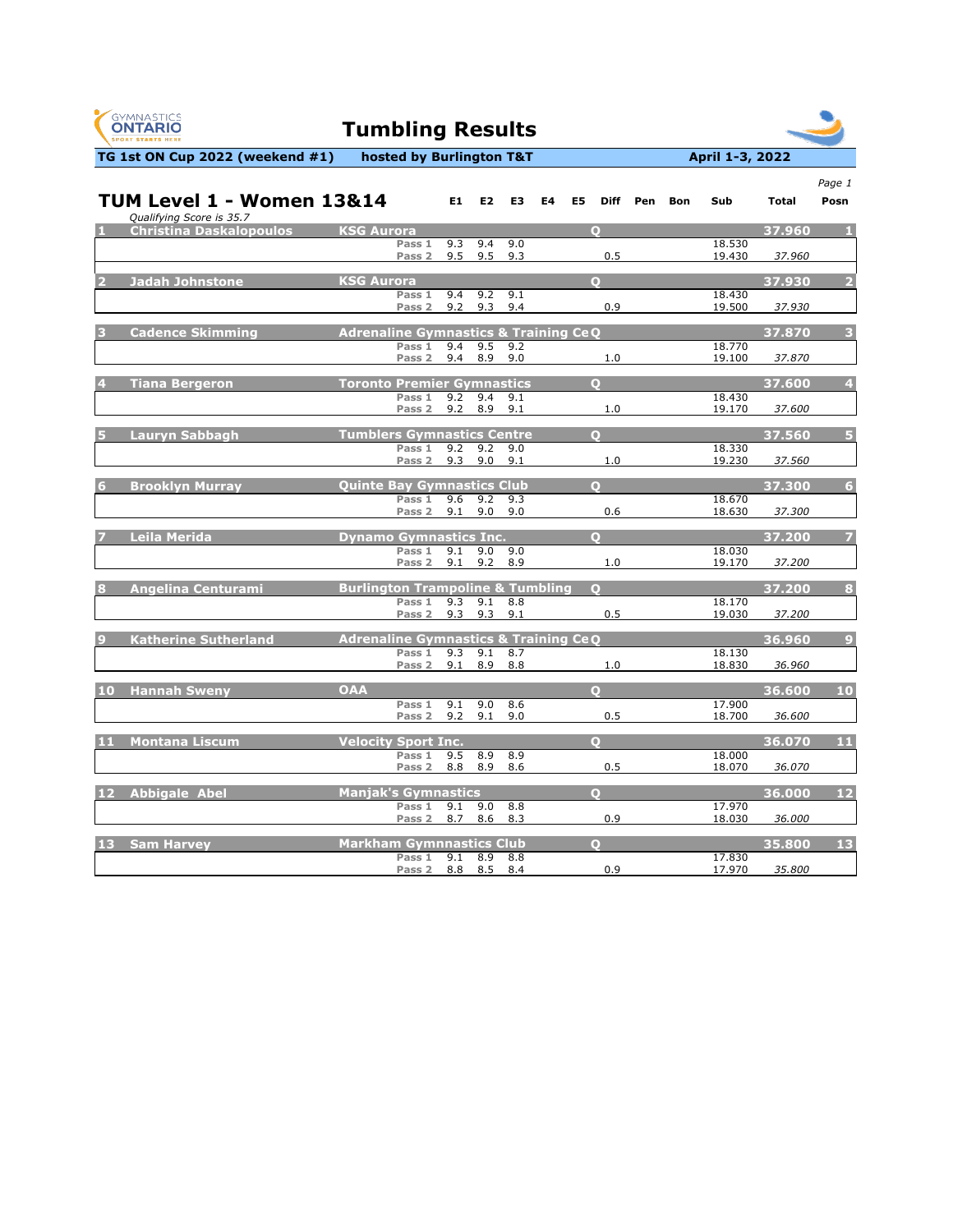| 14        | <b>Brielle Tremblay</b>              | <b>Sudbury Laurels</b>                      |                   |                  |     |           |    |    |             |     |            |        | 35.670       | 14    |
|-----------|--------------------------------------|---------------------------------------------|-------------------|------------------|-----|-----------|----|----|-------------|-----|------------|--------|--------------|-------|
|           |                                      |                                             | Pass 1            | 9.0              | 8.8 | 8.8       |    |    |             |     |            | 17.670 |              |       |
|           |                                      |                                             | Pass 2            | 8.6              | 8.6 | 8.3       |    |    | 0.9         |     |            | 18.000 | 35.670       |       |
|           |                                      |                                             |                   |                  |     |           |    |    |             |     |            |        |              |       |
|           |                                      |                                             |                   |                  |     |           |    |    |             |     |            |        |              |       |
| <b>15</b> | <b>Skylar von Richter</b>            | <b>Burlington Trampoline &amp; Tumbling</b> |                   |                  |     |           |    |    |             |     |            |        | 35.570       | 15    |
|           |                                      |                                             | Pass 1            | 8.8              | 8.6 | 8.7       |    |    |             |     |            | 17.400 |              |       |
|           |                                      |                                             | Pass 2            | 8.5              | 8.8 | 8.7       |    |    | 1.0         | 0.2 |            | 18.170 | 35.570       |       |
|           |                                      |                                             |                   |                  |     |           |    |    |             |     |            |        |              |       |
|           |                                      |                                             |                   |                  |     |           |    |    |             |     |            |        |              |       |
| <b>16</b> | <b>Arlee Cannard</b>                 | <b>Barrie Kempettes Gymnastics Club</b>     |                   |                  |     |           |    |    |             |     |            |        | 35.400       | 16    |
|           |                                      |                                             | Pass 1            | 8.7              | 8.6 | 8.4       |    |    |             |     |            | 17.170 |              |       |
|           |                                      |                                             | Pass 2            | 8.9              | 8.9 | 8.7       |    |    | 0.5         |     |            | 18.230 | 35.400       |       |
|           |                                      |                                             |                   |                  |     |           |    |    |             |     |            |        |              |       |
|           |                                      |                                             |                   |                  |     |           |    |    |             |     |            |        |              |       |
|           |                                      |                                             |                   |                  |     |           |    |    |             |     |            | Page 2 |              |       |
|           | <b>TUM Level 1 - Women 13&amp;14</b> |                                             |                   | E1               | E2  | <b>E3</b> | E4 | E5 | <b>Diff</b> | Pen | <b>Bon</b> | Sub    | <b>Total</b> | Posn  |
|           |                                      |                                             |                   |                  |     |           |    |    |             |     |            |        |              |       |
|           |                                      |                                             |                   |                  |     |           |    |    |             |     |            |        |              |       |
| <b>17</b> | <b>Addison Eames</b>                 | <b>Dynamo Gymnastics Inc.</b>               |                   |                  |     |           |    |    |             |     |            |        | 35.330       | $17$  |
|           |                                      |                                             |                   |                  |     |           |    |    |             |     |            |        |              |       |
|           |                                      |                                             | Pass 1            | 8.7              | 9.1 | 8.7       |    |    |             |     |            | 17.530 |              |       |
|           |                                      |                                             | Pass 2 8.5 9.0    |                  |     | 8.6       |    |    | 0.5         |     |            | 17.800 | 35.330       |       |
|           |                                      |                                             |                   |                  |     |           |    |    |             |     |            |        |              |       |
| 18        | <b>Nyah Smalldon</b>                 | <b>Manjak's Gymnastics</b>                  |                   |                  |     |           |    |    |             |     |            |        | 35.300       | 18    |
|           |                                      |                                             |                   |                  |     |           |    |    |             |     |            |        |              |       |
|           |                                      |                                             | Pass 1            | 8.5              | 8.8 | 8.5       |    |    |             |     |            | 17.100 |              |       |
|           |                                      |                                             | Pass 2            | 8.8              | 9.1 | 8.8       |    |    | 0.5         |     |            | 18.200 | 35.300       |       |
|           |                                      |                                             |                   |                  |     |           |    |    |             |     |            |        |              |       |
|           | 19 = Alia Sturgis                    | <b>Pulsars Gymnastics Club</b>              |                   |                  |     |           |    |    |             |     |            |        | 34.670       | $19=$ |
|           |                                      |                                             |                   |                  |     |           |    |    |             |     |            |        |              |       |
|           |                                      |                                             | Pass 1            | 8.5              | 8.6 | 8.3       |    |    |             |     |            | 16.970 |              |       |
|           |                                      |                                             | Pass 2            | 8.6              | 8.6 | 8.6       |    |    | 0.5         |     |            | 17.700 | 34.670       |       |
|           |                                      |                                             |                   |                  |     |           |    |    |             |     |            |        |              |       |
|           | 19 = Amanda Li                       | <b>Markham Gymnnastics Club</b>             |                   |                  |     |           |    |    |             |     |            |        | 34.670       | $19=$ |
|           |                                      |                                             |                   |                  |     |           |    |    |             |     |            |        |              |       |
|           |                                      |                                             | Pass 1            | 8.8              | 8.6 | 8.7       |    |    |             |     |            | 17.400 |              |       |
|           |                                      |                                             | Pass 2            | 8.5              | 8.4 | 8.2       |    |    | 0.5         |     |            | 17.270 | 34.670       |       |
|           |                                      |                                             |                   |                  |     |           |    |    |             |     |            |        |              |       |
| 21        | <b>Lilah Rosevear</b>                | <b>OAA</b>                                  |                   |                  |     |           |    |    |             |     |            |        | 34.660       | 21    |
|           |                                      |                                             |                   |                  |     |           |    |    |             |     |            |        |              |       |
|           |                                      |                                             | Pass 1            | 8.7              | 9.2 | 8.3       |    |    |             |     |            | 17.430 |              |       |
|           |                                      |                                             | Pass 2            | 8.3              | 8.7 | 8.3       |    |    | 0.5         |     |            | 17.230 | 34.660       |       |
|           |                                      |                                             |                   |                  |     |           |    |    |             |     |            |        |              |       |
| 22        | <b>Abigail Childerhose</b>           | <b>Quinte Bay Gymnastics Club</b>           |                   |                  |     |           |    |    |             |     |            |        | 34.540       | 22    |
|           |                                      |                                             |                   |                  |     |           |    |    |             |     |            |        |              |       |
|           |                                      |                                             | Pass 1            | 8.8              | 8.6 | 8.6       |    |    |             |     |            | 17.270 |              |       |
|           |                                      |                                             | Pass 2            | 8.4              | 8.3 | 8.4       |    |    | 0.5         |     |            | 17.270 | 34.540       |       |
|           |                                      |                                             |                   |                  |     |           |    |    |             |     |            |        |              |       |
| 23        | <b>Hayden Stoddart</b>               | <b>Pulsars Gymnastics Club</b>              |                   |                  |     |           |    |    |             |     |            |        | 34.000       | 23    |
|           |                                      |                                             | Pass 1            | $\overline{8.2}$ |     |           |    |    |             |     |            | 16.570 |              |       |
|           |                                      |                                             |                   |                  | 8.7 | 8.2       |    |    |             |     |            |        |              |       |
|           |                                      |                                             | Pass <sub>2</sub> | 8.4              | 8.9 | 8.3       |    |    | 0.5         |     |            | 17.430 | 34.000       |       |
|           |                                      |                                             |                   |                  |     |           |    |    |             |     |            |        |              |       |
| 24        | <b>Claudia Aboud</b>                 | <b>Rideau Gymnastics</b>                    |                   |                  |     |           |    |    |             |     |            |        | 31.030       | $24$  |
|           |                                      |                                             |                   |                  |     |           |    |    |             |     |            |        |              |       |
|           |                                      |                                             | Pass 1            | 8.0              | 8.5 | 8.2       |    |    |             |     |            | 16.430 |              |       |
|           |                                      |                                             | Pass 2            | 7.1              | 7.4 | 7.1       |    |    | 0.3         |     |            | 14.600 | 31.030       |       |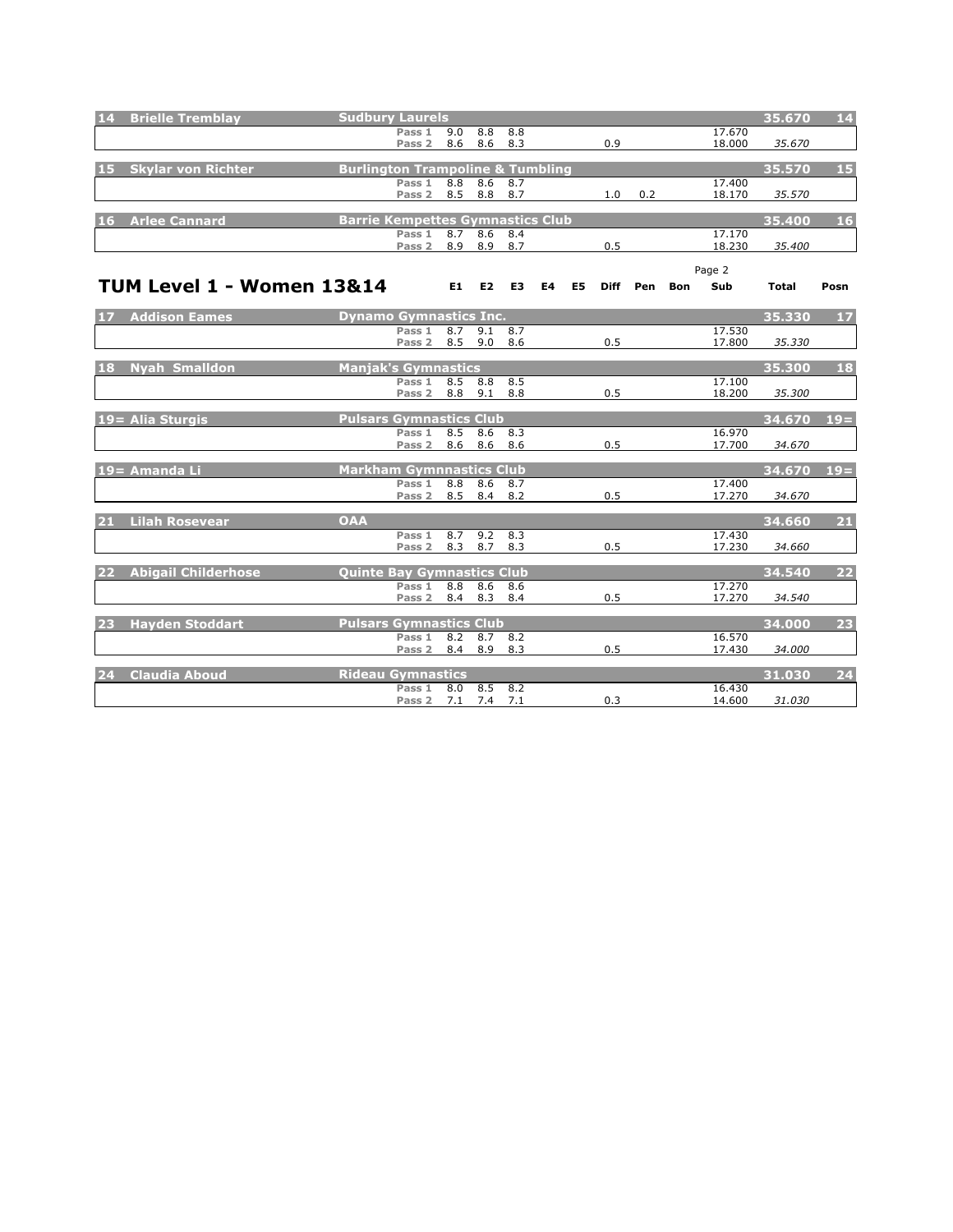| <b>GYMNASTICS</b><br><b>ONTARIO</b><br><b>SPORT STARTS HERE</b> | <b>Tumbling Results</b>                         |                                           |                        |                        |                |                               |                   |                  |              |                         |
|-----------------------------------------------------------------|-------------------------------------------------|-------------------------------------------|------------------------|------------------------|----------------|-------------------------------|-------------------|------------------|--------------|-------------------------|
| TG 1st ON Cup 2022 (weekend #1)                                 |                                                 | hosted by Burlington T&T                  |                        |                        |                |                               |                   | April 1-3, 2022  |              |                         |
| TUM Level 1 - Women 15+<br>Qualifying Score is 35.7             |                                                 | E1                                        | E2                     | E3                     | E4             | E <sub>5</sub><br><b>Diff</b> | Pen<br><b>Bon</b> | Sub              | <b>Total</b> | Page 1<br>Posn          |
| <b>Hallé Mitchell</b><br>И.                                     | <b>Rose City Gymnastics</b>                     | 9.4<br>Pass 1                             | 9.7                    | 9.5                    | 9.4            | $\mathbf{O}$                  |                   | 18.900           | 38,800       |                         |
|                                                                 |                                                 | 9.5<br>Pass <sub>2</sub>                  | 9.5                    | 9.3                    | 9.4            | 1.0                           |                   | 19.900           | 38.800       |                         |
| <b>Gabby Cammaart</b><br>2                                      | <b>Quinte Bay Gymnastics Club</b>               |                                           |                        |                        |                | $\overline{\mathbf{o}}$       |                   |                  | 37.800       | $\overline{2}$          |
|                                                                 |                                                 | 9.3<br>Pass 1<br>9.3<br>Pass 2            | 9.7<br>9.4             | 9.3<br>8.8             | 9.4<br>9.2     | 0.6                           |                   | 18,700<br>19.100 | 37.800       |                         |
| Jenna Buhr<br>3                                                 | <b>Tumblers Gymnastics Centre</b>               |                                           |                        |                        |                | $\overline{O}$                |                   |                  | 37.400       | $\overline{\mathbf{3}}$ |
|                                                                 |                                                 | 9.2<br>Pass 1<br>Pass <sub>2</sub><br>9.2 | 9.5<br>9.0             | 9.1<br>9.1             | 9.1<br>9.1     | 0.9                           |                   | 18.300<br>19.100 | 37.400       |                         |
| <b>Camryn Nunes</b>                                             | <b>Dynamo Gymnastics Inc.</b>                   |                                           |                        |                        |                | $\overline{O}$                |                   |                  | 37.300       | $\overline{\mathbf{4}}$ |
|                                                                 |                                                 | 8.9<br>Pass 1<br>9.2<br>Pass 2            | 9.2<br>8.9             | 9.4<br>9.1             | 9.1<br>8.9     | 1.0                           |                   | 18.300<br>19.000 | 37.300       |                         |
|                                                                 |                                                 |                                           |                        |                        |                |                               |                   |                  |              |                         |
| <b>Aliyah Parker</b>                                            | <b>Markham Gymnnastics Club</b>                 | 8.9<br>Pass 1                             | 9.1                    | 8.9                    | 9.2            | $\overline{\mathbf{o}}$       |                   | 18.000           | 37.200       | 5 <sub>1</sub>          |
|                                                                 |                                                 | Pass <sub>2</sub><br>9.1                  | 9.1                    | 9.1                    | 9.1            | 1.0                           |                   | 19.200           | 37.200       |                         |
| <b>Tina Zekry</b><br>$6=$                                       | <b>Futures Gymnastics</b>                       | 8.9<br>Pass 1                             | 8.9                    | 8.7                    | 8.9            | $\mathbf{o}$                  |                   | 17.800           | 36.800       | $6=$                    |
|                                                                 |                                                 | 9.2<br>Pass 2                             | 9.0                    | 9.3                    | 9.3            | 0.5                           |                   | 19.000           | 36.800       |                         |
| <b>Claire Spicer</b><br>$6=$                                    | <b>OAA</b>                                      |                                           |                        |                        |                | $\bf{O}$                      |                   |                  | 36.800       | $6=$                    |
|                                                                 |                                                 | Pass 1<br>Pass 2<br>8.9                   | 9.1 9.1 8.9 8.9<br>9.2 | 9.1                    | 9.3            | 0.5                           |                   | 18.000<br>18.800 | 36.800       |                         |
| 8<br><b>Taryn Nolan</b>                                         | <b>Barrie Kempettes Gymnastics Club</b>         |                                           |                        |                        |                | $\bullet$                     |                   |                  | 36.600       | 8                       |
|                                                                 |                                                 | Pass 1<br>8.9<br>9.0<br>Pass <sub>2</sub> | 9.0<br>8.8             | 8.8                    | 8.9 9.2<br>9.0 | 0.9                           |                   | 17.900<br>18.700 | 36.600       |                         |
| <b>Olivia Woolfrey</b><br>$9 =$                                 | <b>OAA</b>                                      |                                           |                        |                        |                | $\overline{O}$                |                   |                  | 36.400       | $9 =$                   |
|                                                                 |                                                 | 9.1<br>Pass 1<br>9.1<br>Pass 2            | 8.8<br>8.9             | 9.0<br>9.0             | 8.8            | 0.5                           |                   | 17.800<br>18.600 | 36.400       |                         |
|                                                                 |                                                 |                                           |                        |                        | 9.2            |                               |                   |                  |              |                         |
| <b>Kyleigh Kennedy</b><br>$9 =$                                 | <b>OAA</b>                                      | Pass 1<br>9.0                             | $\overline{8.7}$       | $\overline{9.0}$       | 9.0            | $\overline{Q}$                |                   | 18.000           | 36.400       | $9 =$                   |
|                                                                 |                                                 | 8.8<br>Pass 2                             | 8.7                    | 9.1                    | 9.1            | 0.5                           |                   | 18.400           | 36.400       |                         |
| Jocelyn Quilty<br>11                                            | <b>Dynamo Gymnastics Inc.</b>                   | Pass 1                                    | 8.8 8.9                | 8.7                    | 9.0            | $\overline{\mathbf{Q}}$       |                   | 17.700           | 36.200       | 11                      |
|                                                                 |                                                 | 8.8<br>Pass 2                             | 8.7                    | 9.0                    | 8.7            | 1.0                           |                   | 18.500           | 36.200       |                         |
| 12<br><b>Akaylah Dawkins</b>                                    | <b>Adrenaline Gymnastics &amp; Training CeQ</b> |                                           |                        |                        |                |                               |                   |                  | 35.800       | 12                      |
|                                                                 |                                                 | 8.9<br>Pass 1<br>Pass 2<br>8.8            | 9.0<br>8.8             | 8.3<br>8.8             | 8.8<br>8.8     | 0.5                           |                   | 17.700<br>18.100 | 35.800       |                         |
| 13<br><b>Becky Parham</b>                                       | <b>OAA</b>                                      |                                           |                        |                        |                |                               |                   |                  | 35.300       | 13                      |
|                                                                 |                                                 | 8.9<br>Pass 1<br>Pass 2                   | 8.6                    | 8.8<br>8.6 8.4 8.6 8.8 | 8.8            | 0.5                           |                   | 17.600<br>17.700 | 35.300       |                         |

**14 Caydence Woolner 34.900 14**

**Pass 2** 8.5 8.1 8.2 8.3 0.7 2.0 15.200 *33.800*

| $ 14\rangle$ | l Cavdence Woolner <sup>1</sup> | <b>Dynamo Gymnastics Inc.</b>                  | <b>34.900</b>    |  |
|--------------|---------------------------------|------------------------------------------------|------------------|--|
|              |                                 | Pass 1 8.6 8.2 8.5 8.9                         | 17.100           |  |
|              |                                 | Pass 2 8.7 8.5 8.6 9.0                         | 17.800<br>34.900 |  |
|              |                                 |                                                |                  |  |
|              | 15 Kristen Zhan                 | Markham Gymnnastics Club                       | 33.800           |  |
|              |                                 | 94<br>9.N<br>$Q_4$<br>$\overline{9}$<br>Pass 1 | 18.600           |  |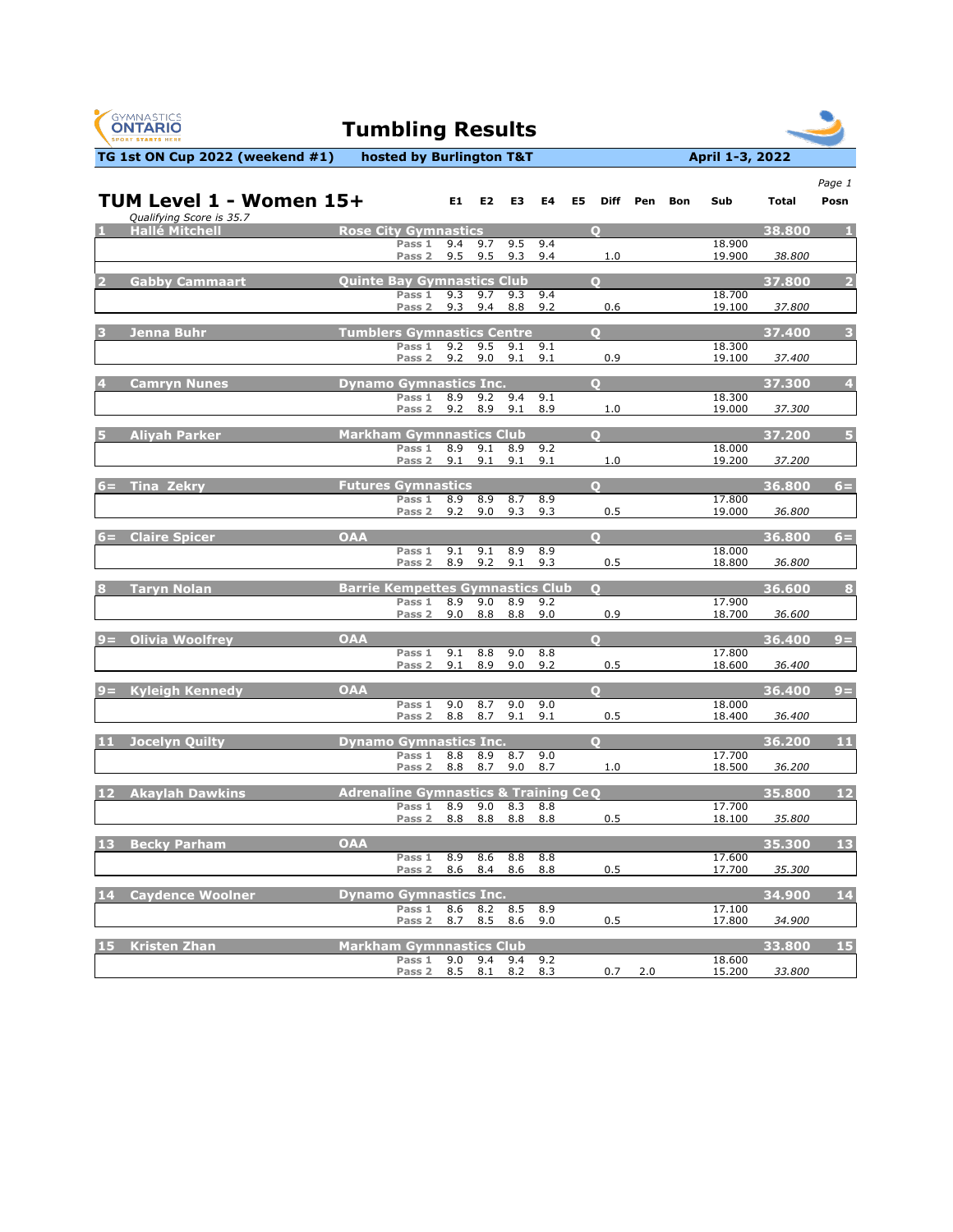| <b>GYMNASTICS</b><br><b>ONTARIO</b><br><b>SPORT STARTS HERE</b> | <b>Tumbling Results</b>                                |            |             |                |                |                   |     |            |                  |              |                                   |
|-----------------------------------------------------------------|--------------------------------------------------------|------------|-------------|----------------|----------------|-------------------|-----|------------|------------------|--------------|-----------------------------------|
| TG 1st ON Cup 2022 (weekend #1)                                 | hosted by Burlington T&T                               |            |             |                |                |                   |     |            | April 1-3, 2022  |              |                                   |
| TUM Level 2 - Women 14U<br>Qualifying Score is 36.2             |                                                        |            | E1 E2       | E <sub>3</sub> | E4             | E5<br><b>Diff</b> | Pen | <b>Bon</b> | Sub              | <b>Total</b> | Page 1<br>Posn                    |
| <b>Chelsea Donahoe</b>                                          | <b>KSG Aurora</b>                                      |            |             |                |                | $\mathbf O$       |     |            |                  | 38.100       | П.                                |
|                                                                 | Pass 1<br>Pass <sub>2</sub>                            | 9.1<br>9.1 | 9.5<br>9.2  | 9.3<br>9.2     | 9.3<br>9.4     | 1.1               |     |            | 18.600<br>19.500 | 38.100       |                                   |
| Saba Nourbakhsh                                                 | <b>KSG Aurora</b>                                      |            |             |                |                | $\mathbf O$       |     |            |                  | 37.700       | $\overline{\mathbf{2}}$           |
|                                                                 | Pass 1<br>Pass 2                                       | 9.1<br>8.8 | 9.5<br>9.0  | 9.2<br>9.0     | 9.4<br>9.2     | 1.1               |     |            | 18.600<br>19.100 | 37.700       |                                   |
| Gabriela Lesnik                                                 | <b>Pulsars Gymnastics Club</b>                         |            |             |                |                | $\overline{O}$    |     |            |                  | 37.600       | $\overline{\mathbf{3}}$           |
|                                                                 | Pass 1<br>Pass 2                                       | 9.0<br>8.9 | 9.2<br>9.2  | 9.0<br>9.0     | 8.9<br>8.9     | 1.4               |     | 0.3        | 18.000<br>19.600 | 37.600       |                                   |
|                                                                 |                                                        |            |             |                |                |                   |     |            |                  |              |                                   |
| <b>Hazel Wilson</b>                                             | <b>Rideau Gymnastics</b><br>Pass 1                     | 8.8        | 9.1         | 8.8            | 8.9            | $\mathbf O$       |     |            | 17.700           | 36.900       | $\overline{\mathbf{4}}$           |
|                                                                 | Pass 2                                                 | 8.7        | 8.8         |                | 8.8 8.5        | 1.4               |     | 0.3        | 19.200           | 36.900       |                                   |
| <b>Cameron Damian</b>                                           | <b>Futures Gymnastics</b><br>Pass 1                    | 8.8        | 8.6         | 8.7            | 8.7            | $\overline{O}$    |     |            | 17.400           | 36.600       | $\overline{5}$                    |
|                                                                 | Pass 2                                                 | 8.9        | 9.1         | 9.1            | 9.2            | 1.0               |     |            | 19.200           | 36.600       |                                   |
| <b>Natasha Gazdar</b><br>6                                      | <b>Oakville Gymnastics Club</b>                        |            |             |                |                | $\mathbf O$       |     |            |                  | 36.400       | $6\phantom{a}$                    |
|                                                                 | Pass 1<br>Pass 2                                       | 9.0<br>8.6 | 9.1<br>8.8  | 8.8<br>8.5     | 9.0<br>8.7     | 1.1               |     |            | 18.000<br>18.400 | 36.400       |                                   |
| <b>Emily Czechowski</b>                                         | <b>Oakville Gymnastics Club</b>                        |            |             |                |                | $\overline{O}$    |     |            |                  | 36.300       | $\overline{z}$                    |
|                                                                 | Pass 1 8.7 8.9 8.7 8.9                                 |            |             |                |                |                   |     |            | 17.600           |              |                                   |
|                                                                 | Pass 2                                                 | 8.8        | 8.9         | 8.8            | 9.0            | 1.0               |     |            | 18.700           | 36.300       |                                   |
| <b>Logan Sims</b><br>8                                          | <b>Oakville Gymnastics Club</b><br>Pass $\overline{1}$ |            | 8.7 8.7 8.5 |                | 8.6            |                   |     |            | 17.300           | 36.100       | 8                                 |
|                                                                 | Pass 2                                                 |            | 8.8 9.0     | 8.9            | 8.8            | 1.1               |     |            | 18.800           | 36.100       |                                   |
| Sasha Bhot<br>9                                                 | <b>Oakville Gymnastics Club</b>                        |            |             |                |                |                   |     |            |                  | 36.100       | $\overline{9}$                    |
|                                                                 | Pass 1<br>Pass 2                                       | 8.8<br>8.8 | 8.7<br>8.9  | 8.7<br>8.7     | 8.7<br>8.9     | 1.0               |     |            | 17.400<br>18.700 | 36.100       |                                   |
| <b>Serena Anderson</b><br>10                                    | <b>Rideau Gymnastics</b>                               |            |             |                |                |                   |     |            |                  | 36.000       | 10                                |
|                                                                 | Pass 1<br>Pass 2                                       | 8.7<br>8.3 | 8.6<br>8.7  | 8.8<br>8.7     | 8.8<br>8.7     | 1.1               |     |            | 17.500<br>18.500 | 36.000       |                                   |
|                                                                 | <b>Pulsars Gymnastics Club</b>                         |            |             |                |                |                   |     |            |                  | 36.000       | 11                                |
| <b>Juliette Cerny</b><br>11                                     | Pass 1                                                 | 8.6        | 8.7         | 8.7            | 8.7            |                   |     |            | 17.400           |              |                                   |
|                                                                 | Pass 2                                                 | 8.8        | 8.8         | 8.8            | 8.9            | 1.0               |     |            | 18.600           | 36.000       |                                   |
| <b>Marlies Rossborough</b><br><b>12</b>                         | <b>Oakville Gymnastics Club</b><br>Pass 1              |            | $8.5$ $8.4$ | 8.6            | 8.7            |                   |     |            | 17.100           | 35.300       | $\begin{array}{c} 12 \end{array}$ |
|                                                                 | Pass 2                                                 | 8.5        | 8.6         | 8.3            | 8.6            | 1.1               |     |            | 18.200           | 35.300       |                                   |
| 13<br><b>Elizabeth Vainshtein</b>                               | <b>Pulsars Gymnastics Club</b>                         |            |             |                |                |                   |     |            |                  | 35.100       | 13                                |
|                                                                 | Pass 1<br>Pass 2                                       | 8.4<br>8.5 | 8.6<br>8.9  | 8.4            | 8.5<br>8.4 8.6 | 1.1               |     |            | 16.900<br>18.200 | 35.100       |                                   |

| 14 | <b>Sadie Lupton</b> ' | <b>Bay Gymnastics Club</b><br>Ouinte I       | 35.000           | 14 |
|----|-----------------------|----------------------------------------------|------------------|----|
|    |                       | 8.3<br>8.4<br><b>Pass</b><br>8.5<br>ช.5      | 16.900           |    |
|    |                       | 8.6<br>8.5<br><b>Pass</b><br>8.4<br>8.5<br>. | 35.000<br>18.100 |    |

Page 2

| 15 | <b>Chloe Huerter</b> | <b>Velocity Sport Inc.</b> |     |     |     |     |        | 34.400 |  |
|----|----------------------|----------------------------|-----|-----|-----|-----|--------|--------|--|
|    |                      | 8.5<br>Pass                | 8.5 | 8.5 | 8.7 |     | 17.000 |        |  |
|    |                      | 8.0<br>Pass 2              | 8.3 | 8.2 | 8.3 | 0.9 | 17.400 | 34.400 |  |

| 16 Ava Turpin | <b>Dynamo Gymnastics Inc.</b> |     |     |         |     |        | 34.100 | 16 |
|---------------|-------------------------------|-----|-----|---------|-----|--------|--------|----|
|               | Pass 1                        | 8.3 | 8.0 | 8.2 8.4 |     | 16.500 |        |    |
|               | Pass 2                        | 8.0 | 8.2 | 8.3     | 8.3 | 17.600 | 34.100 |    |

## **E1 E2 E3 E4 E5 Diff Pen Bon Sub Total Posn TUM Level 2 - Women 14U**

| 17 Charlee Driscoll | Pulsars Gymnastics Club |      |     |         | 32.700 |  |
|---------------------|-------------------------|------|-----|---------|--------|--|
|                     | Pass 1                  | -8.1 | 8.0 | 8.2 7.9 | 16.100 |  |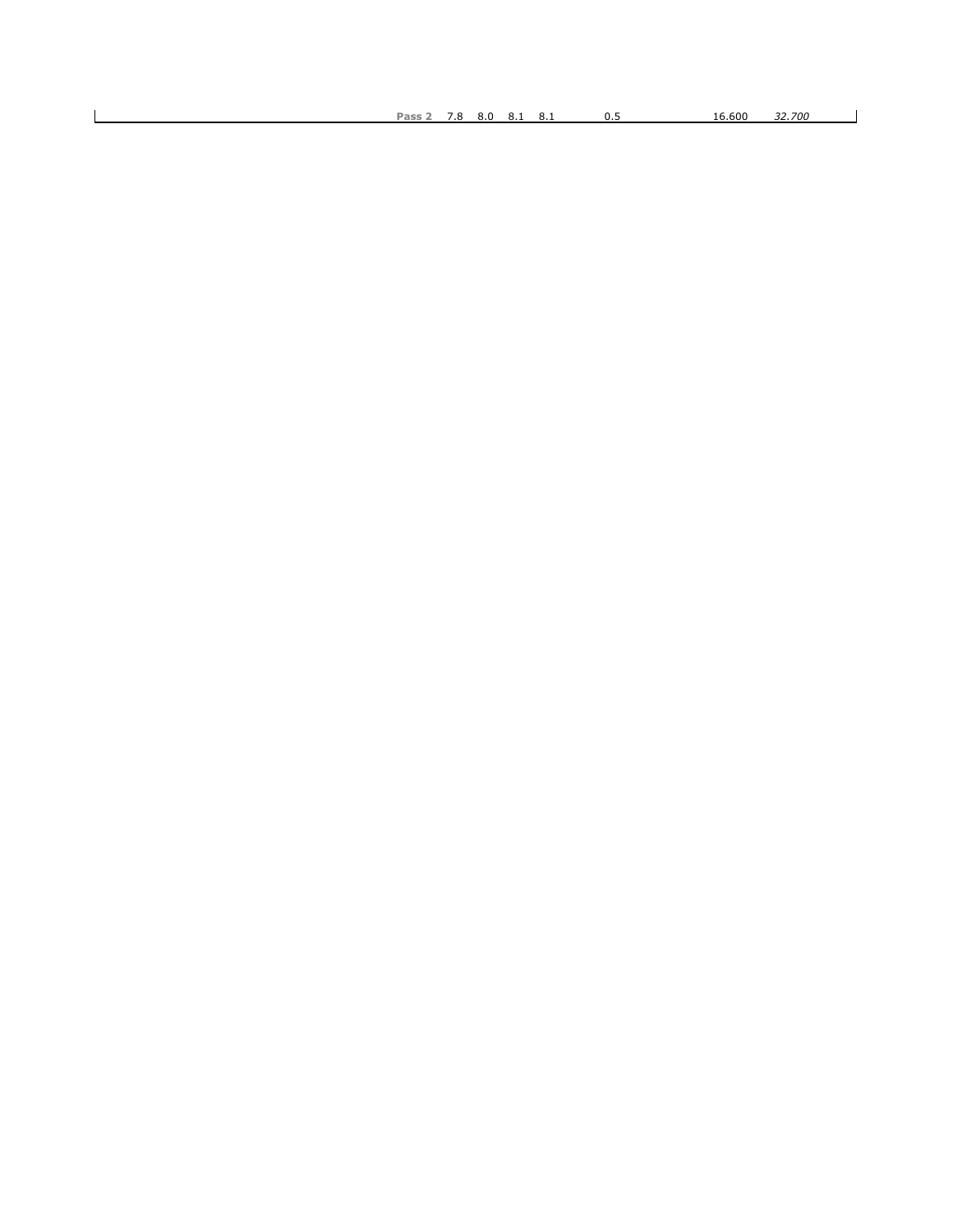| <b>GYMNASTICS</b><br><b>ONTARIO</b><br><b>SPORT STARTS HERE</b> |                                             | <b>Tumbling Results</b>   |            |                        |            |            |    |              |     |            |                  |              |                |
|-----------------------------------------------------------------|---------------------------------------------|---------------------------|------------|------------------------|------------|------------|----|--------------|-----|------------|------------------|--------------|----------------|
| TG 1st ON Cup 2022 (weekend #1)                                 |                                             | hosted by Burlington T&T  |            |                        |            |            |    |              |     |            | April 1-3, 2022  |              |                |
| TUM Level 2 - Women 15+<br>Qualifying Score is 36.2             |                                             |                           | E1         | E <sub>2</sub>         | E3         | E4         | E5 | <b>Diff</b>  | Pen | <b>Bon</b> | Sub              | <b>Total</b> | Page 1<br>Posn |
| <b>Clara Oxley</b><br>п                                         | <b>Oakville Gymnastics Club</b>             |                           |            |                        |            |            |    | $\mathbf 0$  |     |            |                  | 36.700       |                |
|                                                                 |                                             | Pass 1<br>Pass 2          | 8.8<br>8.7 | 8.8<br>8.7             | 8.8<br>8.7 | 9.1<br>8.9 |    | 1.4          |     | 0.3        | 17.600<br>19.100 | 36.700       |                |
| <b>Avary Rawbone</b><br>2                                       | <b>Oakville Gymnastics Club</b>             |                           |            |                        |            |            |    | $\mathbf{O}$ |     |            |                  | 36.500       |                |
|                                                                 |                                             | Pass 1<br>Pass 2          | 9.2<br>8.9 | 8.8<br>8.5             | 8.8<br>8.7 | 9.2<br>8.7 |    | 1.1          |     |            | 18.000<br>18.500 | 36.500       |                |
| <b>Leyan ElSayed</b><br>$3 =$                                   | <b>Oakville Gymnastics Club</b>             |                           |            |                        |            |            |    |              |     |            |                  | 36.100       | $3 =$          |
|                                                                 |                                             | Pass 1<br>Pass 2          | 8.8<br>9.2 | 8.5<br>8.8             | 8.6<br>8.9 | 8.6<br>8.9 |    | 1.1          |     |            | 17.200<br>18.900 | 36.100       |                |
| <b>Nadia Foot</b><br>$3 =$                                      | <b>Burlington Trampoline &amp; Tumbling</b> |                           |            |                        |            |            |    |              |     |            |                  | 36.100       | $3 =$          |
|                                                                 |                                             | Pass 1<br>Pass 2          | 9.0<br>8.7 | 8.6<br>8.7             | 8.8<br>8.8 | 8.7<br>8.9 |    | 1.1          |     |            | 17.500<br>18.600 | 36.100       |                |
| <b>Hannah Steane</b><br>5                                       | <b>Futures Gymnastics</b>                   |                           |            |                        |            |            |    |              |     |            |                  | 36.000       | 5 <sub>5</sub> |
|                                                                 |                                             | Pass 1<br>Pass 2          | 8.9<br>8.8 | 8.8<br>8.4             | 8.8<br>8.6 | 8.9<br>8.8 |    | 1.1          | 0.2 |            | 17.700<br>18.300 | 36.000       |                |
| <b>Larisa Pelling</b><br>6                                      | <b>Rose City Gymnastics</b>                 |                           |            |                        |            |            |    |              |     |            |                  | 36.000       | 6 <sup>1</sup> |
|                                                                 |                                             | Pass 1<br>Pass 2          | 8.7<br>8.9 | 8.5<br>8.7             | 8.6<br>8.8 | 8.6<br>9.0 |    | 1.1          |     |            | 17.200<br>18.800 | 36.000       |                |
| Alexandra Lokstein-Gironda<br>$7 =$                             | <b>OAA</b>                                  |                           |            |                        |            |            |    |              |     |            |                  | 35.800       | $7 =$          |
|                                                                 |                                             | Pass 1<br>Pass 2          | 9.0        | 8.9 8.6 8.5 8.6<br>8.5 | 8.8        | 8.7        |    | 1.1          |     |            | 17.200<br>18.600 | 35.800       |                |
| <b>Victoria Baxter</b><br>7 =                                   | <b>Sudbury Laurels</b>                      |                           |            |                        |            |            |    |              |     |            |                  | 35.800       | $7 =$          |
|                                                                 |                                             | Pass 1<br>Pass 2          | 8.5<br>8.7 | 8.8<br>8.5             | 8.6<br>8.7 | 8.7<br>8.8 |    | 1.1          |     |            | 17.300<br>18.500 | 35.800       |                |
| <b>Erika Ledlie</b><br>7 E                                      | <b>KSG Aurora</b>                           |                           |            |                        |            |            |    |              |     |            |                  | 35.800       | $7 =$          |
|                                                                 |                                             | Pass 1<br>Pass 2          | 8.7<br>8.7 | 8.7<br>8.5             | 8.6<br>8.7 | 8.8<br>8.6 |    | 1.1          |     |            | 17.400<br>18.400 | 35.800       |                |
| 10<br><b>Mackenzie Lo</b>                                       |                                             | <b>Futures Gymnastics</b> |            |                        |            |            |    |              |     |            |                  | 35.800       | 10             |
|                                                                 |                                             | Pass 1<br>Pass 2          | 8.6<br>9.1 | 8.7<br>8.7             | 8.6<br>8.7 | 8.7<br>8.8 |    | 1.0          |     |            | 17.300<br>18.500 | 35.800       |                |
| <b>Vivienne Hanna</b><br>11                                     | <b>Burlington Trampoline &amp; Tumbling</b> |                           |            |                        |            |            |    |              |     |            |                  | 35.700       | 11             |
|                                                                 |                                             | Pass 1<br>Pass 2          | 8.6<br>8.7 | 8.6<br>8.6             | 8.6<br>8.7 | 8.7<br>8.9 |    | 1.1          |     |            | 17.200<br>18.500 | 35.700       |                |
| $12$<br>Noëlani Charles                                         | <b>Velocity Sport Inc.</b>                  |                           |            |                        |            |            |    |              |     |            |                  | 35.500       | $12$           |
|                                                                 |                                             | Pass 1<br>Pass 2          | 8.6<br>9.3 | 8.3<br>8.7             | 8.3<br>8.6 | 8.7<br>8.9 |    | 1.0          |     |            | 16.900<br>18.600 | 35.500       |                |
| 13<br><b>Maxine Proulx</b>                                      | <b>Club Les Sittelles</b>                   |                           |            |                        |            |            |    |              |     |            |                  | 35.400       | 13             |
|                                                                 |                                             | Pass 1<br>Pass 2          | 9.0<br>8.5 | 8.6<br>8.3             | 8.7<br>8.1 | 9.1<br>8.7 |    | 0.9          |     |            | 17.700<br>17.700 | 35.400       |                |

| 14 | <b>LEloise Mouille</b> | __<br>gton Trampoline & Tumbling                       | <b>P2010</b><br>35 | $\overline{14}$ |
|----|------------------------|--------------------------------------------------------|--------------------|-----------------|
|    |                        | 16.900<br>8.7<br>8.2<br>8.5<br>Pass                    |                    |                 |
|    |                        | 18.300<br>8.8<br>8.7<br>8.4<br><b>Pass</b><br>ช.5<br>. | 35.200             |                 |

Page 2

| 15 Kalia Korolewych | <b>Futures Gymnastics</b> |     |      |     |        | 35.000 |  |
|---------------------|---------------------------|-----|------|-----|--------|--------|--|
|                     | 8.3<br>8.4<br>Pass 1      | 8.4 | -8.4 |     | 16.800 |        |  |
|                     | 8.6<br>8.7<br>Pass 2      | 8.6 | 8.6  | 1.U | 18.200 | 35.000 |  |

| 16 Lydia Brestovacki | <b>NDynamo Gymnastics Inc.</b> |                    |     |     |     |        | 34.700 | 16 |
|----------------------|--------------------------------|--------------------|-----|-----|-----|--------|--------|----|
|                      | Pass 1                         | $\Omega$ $\Lambda$ | 8.5 | 8.6 | 8.9 | 17.100 |        |    |
|                      | Pass 2                         | 8.5                | 8.4 | 8.6 | 8.7 | 17.600 | 34.700 |    |

## **E1 E2 E3 E4 E5 Diff Pen Bon Sub Total Posn TUM Level 2 - Women 15+**

| 17 Luna Bruno-Jackson | <b>Dakville Gymnastics Club</b> |  | 734.600 |  |
|-----------------------|---------------------------------|--|---------|--|
|                       | Pass 1 8.6 8.6 8.5 9.0          |  | 17.200  |  |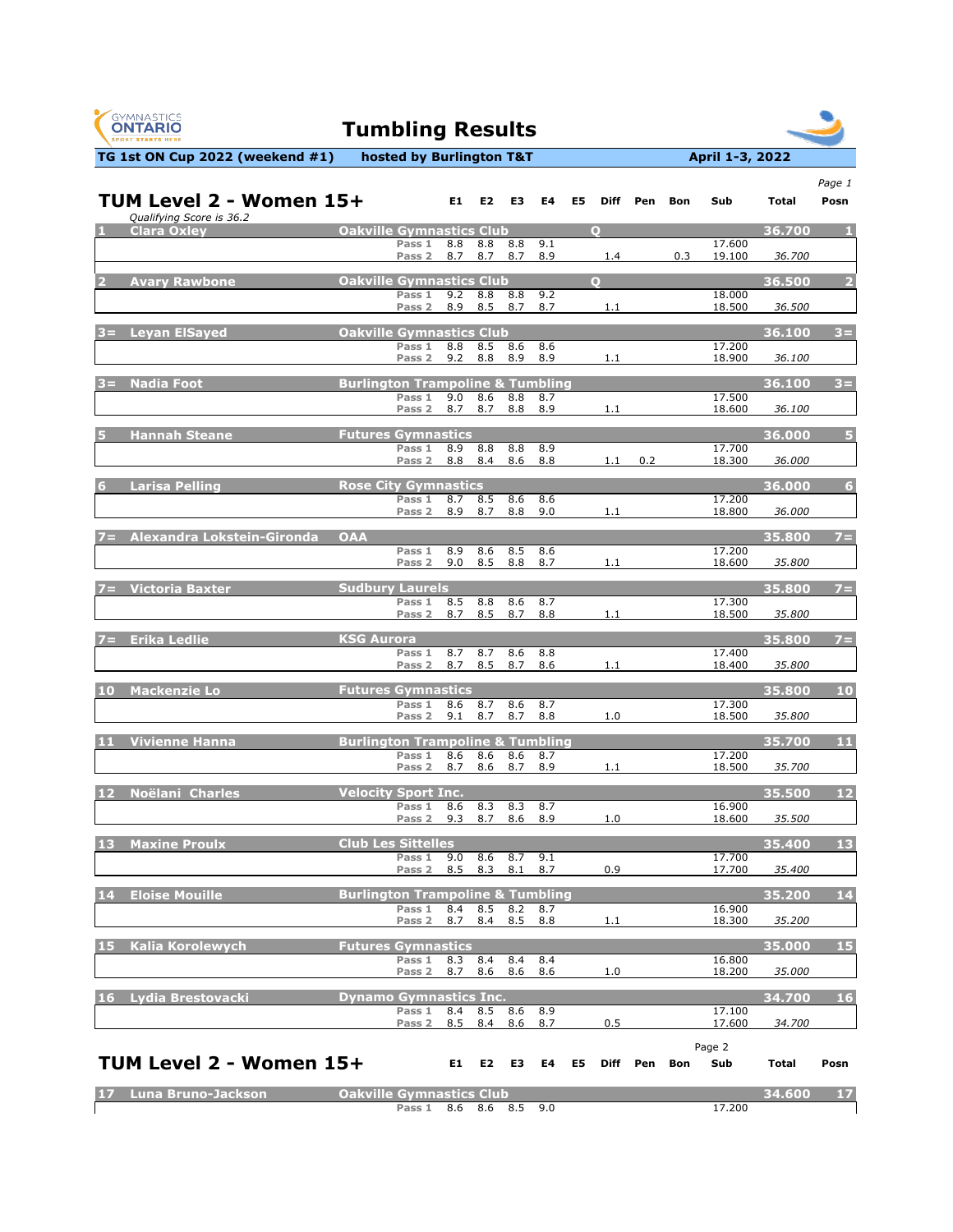|           |                      | Pass 2 8.5 8.5 8.5 8.7            |                 |     |         |      | 0.4 | 17.400 | 34.600 |    |
|-----------|----------------------|-----------------------------------|-----------------|-----|---------|------|-----|--------|--------|----|
|           |                      |                                   |                 |     |         |      |     |        |        |    |
| 18        | <b>Hailey Geerts</b> | <b>Velocity Sport Inc.</b>        |                 |     |         |      |     |        | 34.400 | 18 |
|           |                      | Pass 1                            | 8.2 8.4 8.3 8.6 |     |         |      |     | 16.700 |        |    |
|           |                      | Pass 2 8.8 8.3 8.2 8.4            |                 |     |         |      | 1.0 | 17.700 | 34.400 |    |
|           |                      |                                   |                 |     |         |      |     |        |        |    |
| <b>19</b> | <b>Megane Proulx</b> | <b>Club Les Sittelles</b>         |                 |     |         |      |     |        | 32.700 | 19 |
|           |                      | Pass 1                            | 8.0             | 8.0 | 8.1 8.0 |      |     | 16.000 |        |    |
|           |                      | Pass 2                            | 7.9             | 7.9 | 7.9 8.3 |      | 0.9 | 16.700 | 32.700 |    |
|           |                      |                                   |                 |     |         |      |     |        |        |    |
|           | <b>Chloe Dufour</b>  | <b>Toronto Premier Gymnastics</b> |                 |     |         |      |     |        | 32.000 | 20 |
|           |                      | Pass 1                            | 9.0             | 8.6 | 8.5 8.9 |      |     | 17.500 |        |    |
|           |                      | Pass 2                            | 7.3             | 7.1 | 7.0     | -7.0 | 0.4 | 14.500 | 32.000 |    |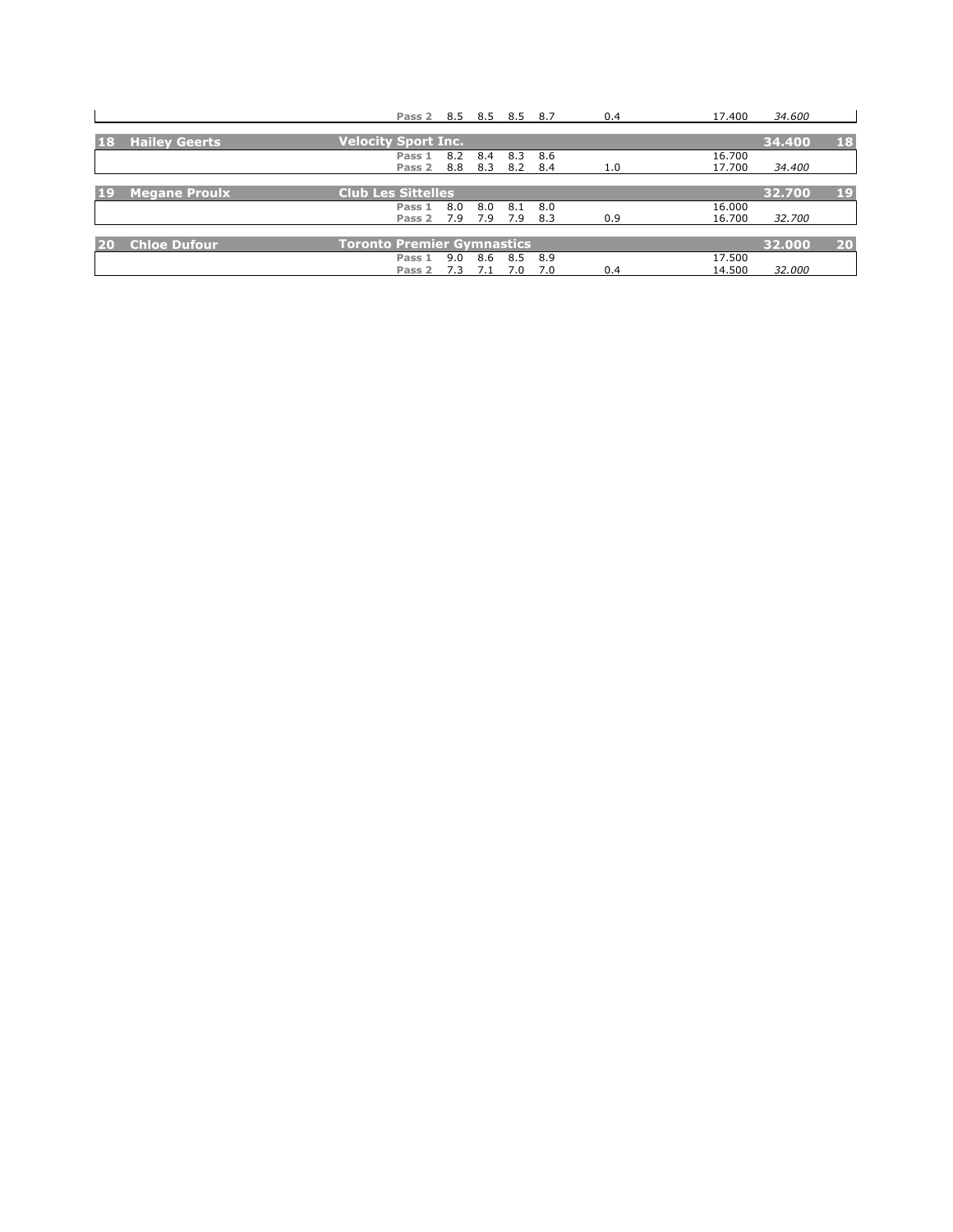| <b>GYMNASTICS</b><br><b>ONTARIO</b><br><b>SPORT STARTS HERE</b> | <b>Tumbling Results</b>         |            |                                |                  |            |                |                                |          |            |                  |              |                |
|-----------------------------------------------------------------|---------------------------------|------------|--------------------------------|------------------|------------|----------------|--------------------------------|----------|------------|------------------|--------------|----------------|
| TG 1st ON Cup 2022 (weekend #1)                                 | hosted by Burlington T&T        |            |                                |                  |            |                |                                |          |            | April 1-3, 2022  |              |                |
|                                                                 |                                 |            |                                |                  |            |                |                                |          |            |                  |              | Page 1         |
| TUM Level 3 - Women 14U                                         |                                 | E1         | E2                             | E3               | E4         | E <sub>5</sub> |                                | Diff Pen | <b>Bon</b> | Sub              | <b>Total</b> | Posn           |
| Qualifying Score is 33.9<br>Nadia Surjadhana                    | <b>Futures Gymnastics</b>       |            |                                |                  |            |                |                                |          |            |                  | 58.000       |                |
|                                                                 | Pass 1                          | 8.9        | 9.2                            | 8.9              | 8.9        |                |                                |          |            | 17.800           |              |                |
|                                                                 | Pass <sub>2</sub>               | 9.1        | 9.2                            | 9.0              | 8.9        |                | 1.8<br>$\overline{1.1}$        |          |            | 19.900           | 37.700       |                |
|                                                                 | Pass 3                          | 9.6        | 9.6                            | 9.6              | 9.5        |                |                                |          |            | 20.300           |              |                |
| <b>Sophia Fallon</b>                                            | <b>Futures Gymnastics</b>       |            |                                |                  |            |                |                                |          |            |                  | 56.600       |                |
|                                                                 | Pass 1                          | 8.7        | 8.7                            | 8.5              | 8.8        |                |                                |          |            | 17.400           |              |                |
|                                                                 | Pass 2<br>Pass 3                | 9.0<br>9.1 | 8.4<br>9.3                     | 9.1<br>9.3       | 8.6<br>9.5 |                | 1.7<br>1,3                     |          |            | 19.300<br>19.900 | 36.700       |                |
|                                                                 |                                 |            |                                |                  |            |                |                                |          |            |                  |              |                |
| <b>Ashlyn Padusenko</b><br>3                                    | <b>Dynamo Gymnastics Inc.</b>   |            |                                |                  |            |                |                                |          |            |                  | 56.500       | 3              |
|                                                                 | Pass 1                          | 8.4        | 8.9                            | 8.6              | 8.7        |                |                                |          |            | 17.300           |              |                |
|                                                                 | Pass <sub>2</sub><br>Pass 3     | 8.6<br>9.6 | 9.0<br>9.8                     | 8.5<br>9.7       | 8.6<br>9.6 |                | 1.8<br>1.1                     | 0.2      |            | 18.800<br>20.400 | 36.100       |                |
|                                                                 |                                 |            |                                |                  |            |                |                                |          |            |                  |              |                |
| <b>Iness Darankoum</b>                                          | <b>Oakville Gymnastics Club</b> |            |                                |                  |            |                |                                |          |            |                  | 55.500       | 4              |
|                                                                 | Pass 1                          | 8.7        | 8.7                            | 8.6              | 8.5        |                |                                |          |            | 17.300           |              |                |
|                                                                 | Pass 2<br>Pass 3                | 8.6<br>9.3 | 8.4<br>9.5                     | 8.6<br>9.5       | 8.6<br>9.3 |                | <u>1.5</u>                     | 0.4      |            | 18.300<br>19.900 | 35.600       |                |
|                                                                 |                                 |            |                                |                  |            |                |                                |          |            |                  |              |                |
| <b>Lauren Cheung</b><br>5                                       | <b>Futures Gymnastics</b>       |            |                                |                  |            |                |                                |          |            |                  | 55.400       | 5              |
|                                                                 | Pass 1                          | 8.4        | 8.6                            | 8.4              | 8.7        |                |                                |          |            | 17.000           |              |                |
|                                                                 | Pass <sub>2</sub><br>Pass 3     | 8.5<br>9.3 | 8.5<br>9.3                     | 8.7<br>9.4       | 8.6<br>9.4 |                | <u>1.5</u><br>$\overline{1.1}$ |          |            | 18.600<br>19.800 | 35.600       |                |
|                                                                 |                                 |            |                                |                  |            |                |                                |          |            |                  |              |                |
| <b>Evelyn Gebauer</b>                                           | <b>Pulsars Gymnastics Club</b>  |            |                                |                  |            |                |                                |          |            |                  | 54.600       | 6              |
|                                                                 | Pass 1                          |            | 8.5 8.3                        | 8.6              | 8.7        |                |                                |          |            | 17.100           |              |                |
|                                                                 | Pass 2<br>Pass 3                | 9.5        | 8.0 7.9 7.8 8.2<br>9.3         | 9.5              | 9.4        |                | <u>1.6</u><br>1.1              |          |            | 17.500<br>20.000 | 34.600       |                |
|                                                                 |                                 |            |                                |                  |            |                |                                |          |            |                  |              |                |
| <b>Isabelle Larabie</b>                                         | <b>Dynamo Gymnastics Inc.</b>   |            |                                |                  |            |                |                                |          |            |                  | 51.500       |                |
|                                                                 | Pass 1<br>Pass 2                |            | 7.9 7.4 7.6 7.9<br>8.1 7.4 7.8 |                  | 8.1        |                | 1.5                            |          |            | 15.500<br>17.400 | 32.900       |                |
|                                                                 | Pass 3                          | 8.8        | 9.0                            | 9.2              | 9.2        |                | 0.8                            | 0.4      |            | 18.600           |              |                |
|                                                                 |                                 |            |                                |                  |            |                |                                |          |            |                  |              |                |
| <b>Caelyn Woods</b><br>8                                        | <b>Dynamo Gymnastics Inc.</b>   |            |                                |                  |            |                |                                |          |            |                  | 50.000       | 8              |
|                                                                 | Pass 1<br>Pass 2                | 6.6 6.7    | $8.2$ 7.7 $8.1$                | 7.0              | 8.3<br>6.8 |                | 0.8                            |          |            | 16.300<br>14.300 | 30.600       |                |
|                                                                 | Pass 3                          | 9.2        | 9.1                            | $\overline{9.1}$ | 9.2        |                | $\overline{1.1}$               |          |            | 19.400           |              |                |
|                                                                 |                                 |            |                                |                  |            |                |                                |          |            |                  |              |                |
| <b>Jordyn Lewis</b><br>9                                        | <b>Pulsars Gymnastics Club</b>  |            |                                |                  |            |                |                                |          |            |                  | 46.600       | $\overline{9}$ |
|                                                                 | Pass 1<br>Pass 2                | 8.4<br>4.4 | 8.7<br>4.5                     | 8.4<br>4.6       | 8.6<br>4.5 |                | 0.5                            |          |            | 17.000<br>9.500  | 26.500       |                |
|                                                                 | Pass 3                          | 9.4        | 9.6                            | 9.6              | 9.4        |                | 1.1                            |          |            | 20.100           |              |                |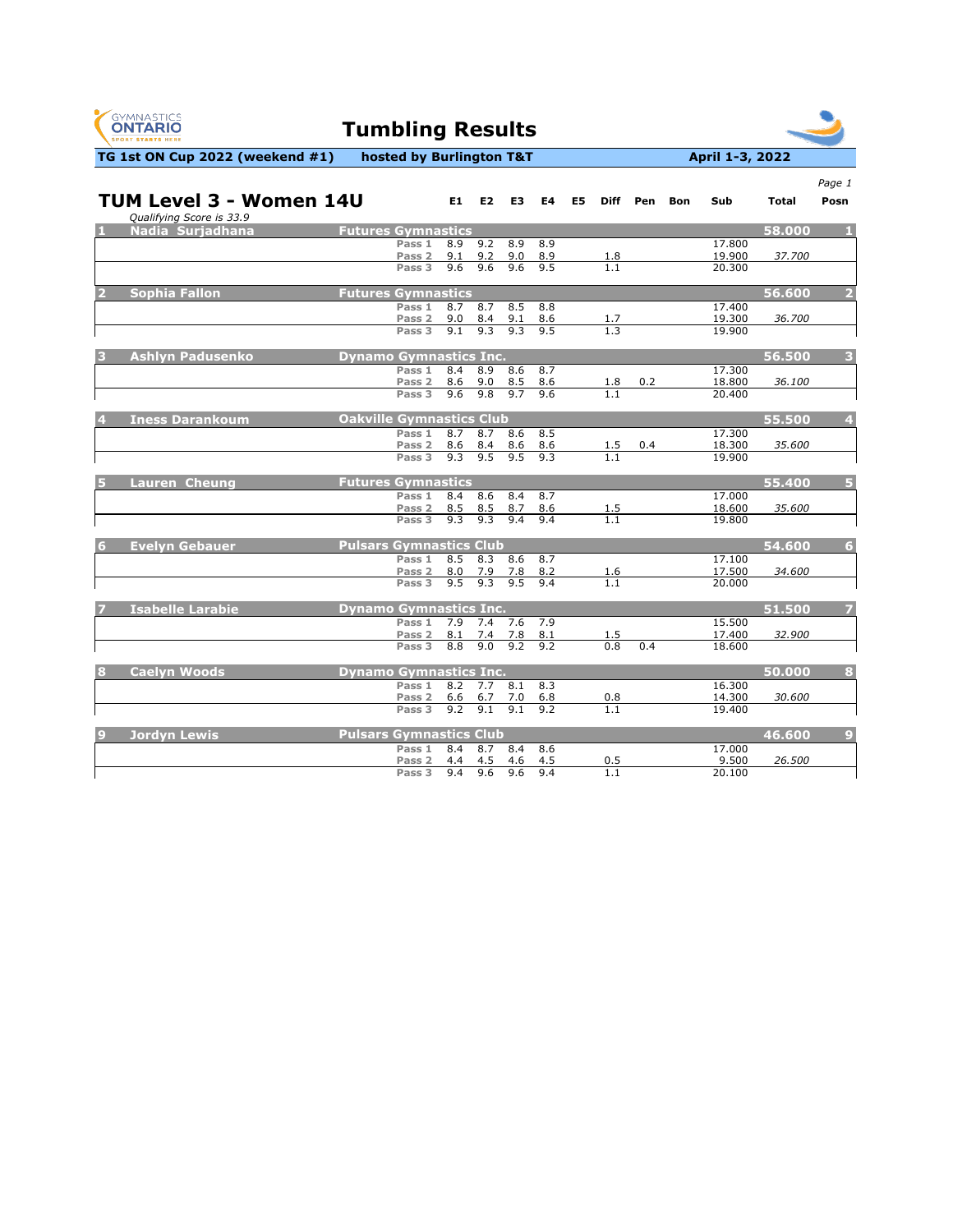| TG 1st ON Cup 2022 (weekend #1)<br>April 1-3, 2022<br>hosted by Burlington T&T<br>Page 1<br>TUM Level 3 - Women 15+<br>E1<br>E2<br><b>E4</b><br>E <sub>5</sub><br>Diff Pen<br>E3<br>Sub<br><b>Total</b><br>Posn<br><b>Bon</b><br>Qualifying Score is 33.9<br><b>Pulsars Gymnastics Club</b><br>54.100<br><b>Noa DiBerto</b><br>8.3<br>16.200<br>Pass 1<br>8.0<br>8.0<br>8.2<br>8.2<br>8.2<br>8.1<br>8.3<br>17.900<br>34.100<br>Pass <sub>2</sub><br><u>1.5</u><br>$\overline{1.1}$<br>9.5<br>9.4<br>9.4<br>9.6<br>Pass 3<br>20.000<br><b>Futures Gymnastics</b><br>53.700<br><b>Sarah Steane</b><br>$\overline{\mathbf{2}}$<br>8.3<br>8.0<br>7.9<br>8.2<br>16.200<br>Pass 1<br>8.0<br>8.0<br>17.400<br>33.600<br>8.3<br>8.3<br>1.5<br>0.4<br>Pass 2<br>9.5<br>$\overline{1.1}$<br>9.6<br>9.4<br>9.5<br>Pass 3<br>20.100<br><b>Pulsars Gymnastics Club</b><br>53.500<br>3<br><b>Seynette Turner</b><br>Pass 1<br>8.2<br>8.5<br>7.9<br>8.2<br>16.400<br>8.1<br>$7.4$ 7.6<br>33.400<br>Pass 2<br>7.9<br>17.000<br><u>1.5</u><br>$\overline{1.1}$<br>9.4<br>9.4<br>9.6<br>Pass 3<br>9.6<br>20.100<br><b>Toronto Premier Gymnastics</b><br>52.700<br><b>Hayden Ashley</b><br>4<br>8.8<br>8.2<br>8.4<br>16.700<br>Pass 1<br>8.3<br>7.6<br>7.5<br>16.300<br>33.000<br>7.1<br>7.0<br>0.2<br>Pass 2<br>1.9<br>9.2<br>$\overline{1.3}$<br>9.4<br>9.2<br>19.700<br>9.2<br>Pass 3<br><b>Aubree Kuhnen</b><br>52.100<br><b>Velocity Sport Inc.</b><br>5<br>7.8<br>7.6<br>7.6<br>0.4<br>14.800<br>Pass 1<br>7.4<br>32.800<br>8.5<br>8.0<br>8.2<br>8.3<br>1.5<br>18.000<br>Pass 2<br>9.2<br>$\overline{1.1}$<br>9.3<br>9.0<br>Pass 3<br>9.0<br>19.300<br>6<br><b>Sudbury Laurels</b><br><b>Shelby Schwar</b><br>52.000<br>15.200<br>7.8<br>8.0<br>7.4<br>7.4<br>Pass 1<br>17.600<br>32.800<br>8.6<br>7.8<br>8.2<br>1.5<br>Pass 2<br>7.9<br>$\overline{0.8}$<br>19.200<br>9.3<br>9.1<br>$\overline{9.1}$<br>9.3<br>Pass 3<br><b>Velocity Sport Inc.</b><br>50.000<br>7<br><b>Wren Picco</b><br>7<br>Pass 1<br>7.2<br>0.4<br>14.900<br>7.6<br>$7.8$ 7.7<br>Pass 2<br>0.4<br>31.600<br>7.9<br>7.3<br>7.8<br>1.5<br>16.700<br>7.8<br>8.5<br>8.3<br>1.5<br>Pass 3<br>8.4<br>8.5<br>18.400<br>8<br><b>KSG Aurora</b><br>48.300<br><b>Shelly Kislyuk</b><br>8<br>13.500<br>7.0<br>6.8<br>6.7<br>6.1<br>Pass 1<br>28.500<br>6.8 6.8 6.9 6.9<br>1.3<br>15.000<br>Pass 2<br>1.1<br>19.800<br>9.3<br>9.4<br>Pass 3<br>9.4<br>9.2<br>9<br>44.600<br><b>Pulsars Gymnastics Club</b><br>Soheila Darvishi Kohan<br>$\overline{9}$<br>14.900<br>Pass 1<br>7.6<br>7.2<br>7.5<br>7.4<br>5.0<br>10.400<br>25.300<br>4.8<br>4.8<br>Pass 2<br>5.0<br>0.6 | <b>GYMNASTICS</b><br><b>ONTARIO</b><br><b>SPORT STARTS HERE</b> | <b>Tumbling Results</b> |     |     |     |     |                  |  |        |  |
|----------------------------------------------------------------------------------------------------------------------------------------------------------------------------------------------------------------------------------------------------------------------------------------------------------------------------------------------------------------------------------------------------------------------------------------------------------------------------------------------------------------------------------------------------------------------------------------------------------------------------------------------------------------------------------------------------------------------------------------------------------------------------------------------------------------------------------------------------------------------------------------------------------------------------------------------------------------------------------------------------------------------------------------------------------------------------------------------------------------------------------------------------------------------------------------------------------------------------------------------------------------------------------------------------------------------------------------------------------------------------------------------------------------------------------------------------------------------------------------------------------------------------------------------------------------------------------------------------------------------------------------------------------------------------------------------------------------------------------------------------------------------------------------------------------------------------------------------------------------------------------------------------------------------------------------------------------------------------------------------------------------------------------------------------------------------------------------------------------------------------------------------------------------------------------------------------------------------------------------------------------------------------------------------------------------------------------------------------------------------------------------------------------------------------------------------------------------------------------------------------------------------------------------------------------------------------------------------------------------------|-----------------------------------------------------------------|-------------------------|-----|-----|-----|-----|------------------|--|--------|--|
|                                                                                                                                                                                                                                                                                                                                                                                                                                                                                                                                                                                                                                                                                                                                                                                                                                                                                                                                                                                                                                                                                                                                                                                                                                                                                                                                                                                                                                                                                                                                                                                                                                                                                                                                                                                                                                                                                                                                                                                                                                                                                                                                                                                                                                                                                                                                                                                                                                                                                                                                                                                                                      |                                                                 |                         |     |     |     |     |                  |  |        |  |
|                                                                                                                                                                                                                                                                                                                                                                                                                                                                                                                                                                                                                                                                                                                                                                                                                                                                                                                                                                                                                                                                                                                                                                                                                                                                                                                                                                                                                                                                                                                                                                                                                                                                                                                                                                                                                                                                                                                                                                                                                                                                                                                                                                                                                                                                                                                                                                                                                                                                                                                                                                                                                      |                                                                 |                         |     |     |     |     |                  |  |        |  |
|                                                                                                                                                                                                                                                                                                                                                                                                                                                                                                                                                                                                                                                                                                                                                                                                                                                                                                                                                                                                                                                                                                                                                                                                                                                                                                                                                                                                                                                                                                                                                                                                                                                                                                                                                                                                                                                                                                                                                                                                                                                                                                                                                                                                                                                                                                                                                                                                                                                                                                                                                                                                                      |                                                                 |                         |     |     |     |     |                  |  |        |  |
|                                                                                                                                                                                                                                                                                                                                                                                                                                                                                                                                                                                                                                                                                                                                                                                                                                                                                                                                                                                                                                                                                                                                                                                                                                                                                                                                                                                                                                                                                                                                                                                                                                                                                                                                                                                                                                                                                                                                                                                                                                                                                                                                                                                                                                                                                                                                                                                                                                                                                                                                                                                                                      |                                                                 |                         |     |     |     |     |                  |  |        |  |
|                                                                                                                                                                                                                                                                                                                                                                                                                                                                                                                                                                                                                                                                                                                                                                                                                                                                                                                                                                                                                                                                                                                                                                                                                                                                                                                                                                                                                                                                                                                                                                                                                                                                                                                                                                                                                                                                                                                                                                                                                                                                                                                                                                                                                                                                                                                                                                                                                                                                                                                                                                                                                      |                                                                 |                         |     |     |     |     |                  |  |        |  |
|                                                                                                                                                                                                                                                                                                                                                                                                                                                                                                                                                                                                                                                                                                                                                                                                                                                                                                                                                                                                                                                                                                                                                                                                                                                                                                                                                                                                                                                                                                                                                                                                                                                                                                                                                                                                                                                                                                                                                                                                                                                                                                                                                                                                                                                                                                                                                                                                                                                                                                                                                                                                                      |                                                                 |                         |     |     |     |     |                  |  |        |  |
|                                                                                                                                                                                                                                                                                                                                                                                                                                                                                                                                                                                                                                                                                                                                                                                                                                                                                                                                                                                                                                                                                                                                                                                                                                                                                                                                                                                                                                                                                                                                                                                                                                                                                                                                                                                                                                                                                                                                                                                                                                                                                                                                                                                                                                                                                                                                                                                                                                                                                                                                                                                                                      |                                                                 |                         |     |     |     |     |                  |  |        |  |
|                                                                                                                                                                                                                                                                                                                                                                                                                                                                                                                                                                                                                                                                                                                                                                                                                                                                                                                                                                                                                                                                                                                                                                                                                                                                                                                                                                                                                                                                                                                                                                                                                                                                                                                                                                                                                                                                                                                                                                                                                                                                                                                                                                                                                                                                                                                                                                                                                                                                                                                                                                                                                      |                                                                 |                         |     |     |     |     |                  |  |        |  |
|                                                                                                                                                                                                                                                                                                                                                                                                                                                                                                                                                                                                                                                                                                                                                                                                                                                                                                                                                                                                                                                                                                                                                                                                                                                                                                                                                                                                                                                                                                                                                                                                                                                                                                                                                                                                                                                                                                                                                                                                                                                                                                                                                                                                                                                                                                                                                                                                                                                                                                                                                                                                                      |                                                                 |                         |     |     |     |     |                  |  |        |  |
|                                                                                                                                                                                                                                                                                                                                                                                                                                                                                                                                                                                                                                                                                                                                                                                                                                                                                                                                                                                                                                                                                                                                                                                                                                                                                                                                                                                                                                                                                                                                                                                                                                                                                                                                                                                                                                                                                                                                                                                                                                                                                                                                                                                                                                                                                                                                                                                                                                                                                                                                                                                                                      |                                                                 |                         |     |     |     |     |                  |  |        |  |
|                                                                                                                                                                                                                                                                                                                                                                                                                                                                                                                                                                                                                                                                                                                                                                                                                                                                                                                                                                                                                                                                                                                                                                                                                                                                                                                                                                                                                                                                                                                                                                                                                                                                                                                                                                                                                                                                                                                                                                                                                                                                                                                                                                                                                                                                                                                                                                                                                                                                                                                                                                                                                      |                                                                 |                         |     |     |     |     |                  |  |        |  |
|                                                                                                                                                                                                                                                                                                                                                                                                                                                                                                                                                                                                                                                                                                                                                                                                                                                                                                                                                                                                                                                                                                                                                                                                                                                                                                                                                                                                                                                                                                                                                                                                                                                                                                                                                                                                                                                                                                                                                                                                                                                                                                                                                                                                                                                                                                                                                                                                                                                                                                                                                                                                                      |                                                                 |                         |     |     |     |     |                  |  |        |  |
|                                                                                                                                                                                                                                                                                                                                                                                                                                                                                                                                                                                                                                                                                                                                                                                                                                                                                                                                                                                                                                                                                                                                                                                                                                                                                                                                                                                                                                                                                                                                                                                                                                                                                                                                                                                                                                                                                                                                                                                                                                                                                                                                                                                                                                                                                                                                                                                                                                                                                                                                                                                                                      |                                                                 |                         |     |     |     |     |                  |  |        |  |
|                                                                                                                                                                                                                                                                                                                                                                                                                                                                                                                                                                                                                                                                                                                                                                                                                                                                                                                                                                                                                                                                                                                                                                                                                                                                                                                                                                                                                                                                                                                                                                                                                                                                                                                                                                                                                                                                                                                                                                                                                                                                                                                                                                                                                                                                                                                                                                                                                                                                                                                                                                                                                      |                                                                 |                         |     |     |     |     |                  |  |        |  |
|                                                                                                                                                                                                                                                                                                                                                                                                                                                                                                                                                                                                                                                                                                                                                                                                                                                                                                                                                                                                                                                                                                                                                                                                                                                                                                                                                                                                                                                                                                                                                                                                                                                                                                                                                                                                                                                                                                                                                                                                                                                                                                                                                                                                                                                                                                                                                                                                                                                                                                                                                                                                                      |                                                                 |                         |     |     |     |     |                  |  |        |  |
|                                                                                                                                                                                                                                                                                                                                                                                                                                                                                                                                                                                                                                                                                                                                                                                                                                                                                                                                                                                                                                                                                                                                                                                                                                                                                                                                                                                                                                                                                                                                                                                                                                                                                                                                                                                                                                                                                                                                                                                                                                                                                                                                                                                                                                                                                                                                                                                                                                                                                                                                                                                                                      |                                                                 |                         |     |     |     |     |                  |  |        |  |
|                                                                                                                                                                                                                                                                                                                                                                                                                                                                                                                                                                                                                                                                                                                                                                                                                                                                                                                                                                                                                                                                                                                                                                                                                                                                                                                                                                                                                                                                                                                                                                                                                                                                                                                                                                                                                                                                                                                                                                                                                                                                                                                                                                                                                                                                                                                                                                                                                                                                                                                                                                                                                      |                                                                 |                         |     |     |     |     |                  |  |        |  |
|                                                                                                                                                                                                                                                                                                                                                                                                                                                                                                                                                                                                                                                                                                                                                                                                                                                                                                                                                                                                                                                                                                                                                                                                                                                                                                                                                                                                                                                                                                                                                                                                                                                                                                                                                                                                                                                                                                                                                                                                                                                                                                                                                                                                                                                                                                                                                                                                                                                                                                                                                                                                                      |                                                                 |                         |     |     |     |     |                  |  |        |  |
|                                                                                                                                                                                                                                                                                                                                                                                                                                                                                                                                                                                                                                                                                                                                                                                                                                                                                                                                                                                                                                                                                                                                                                                                                                                                                                                                                                                                                                                                                                                                                                                                                                                                                                                                                                                                                                                                                                                                                                                                                                                                                                                                                                                                                                                                                                                                                                                                                                                                                                                                                                                                                      |                                                                 |                         |     |     |     |     |                  |  |        |  |
|                                                                                                                                                                                                                                                                                                                                                                                                                                                                                                                                                                                                                                                                                                                                                                                                                                                                                                                                                                                                                                                                                                                                                                                                                                                                                                                                                                                                                                                                                                                                                                                                                                                                                                                                                                                                                                                                                                                                                                                                                                                                                                                                                                                                                                                                                                                                                                                                                                                                                                                                                                                                                      |                                                                 |                         |     |     |     |     |                  |  |        |  |
|                                                                                                                                                                                                                                                                                                                                                                                                                                                                                                                                                                                                                                                                                                                                                                                                                                                                                                                                                                                                                                                                                                                                                                                                                                                                                                                                                                                                                                                                                                                                                                                                                                                                                                                                                                                                                                                                                                                                                                                                                                                                                                                                                                                                                                                                                                                                                                                                                                                                                                                                                                                                                      |                                                                 |                         |     |     |     |     |                  |  |        |  |
|                                                                                                                                                                                                                                                                                                                                                                                                                                                                                                                                                                                                                                                                                                                                                                                                                                                                                                                                                                                                                                                                                                                                                                                                                                                                                                                                                                                                                                                                                                                                                                                                                                                                                                                                                                                                                                                                                                                                                                                                                                                                                                                                                                                                                                                                                                                                                                                                                                                                                                                                                                                                                      |                                                                 |                         |     |     |     |     |                  |  |        |  |
|                                                                                                                                                                                                                                                                                                                                                                                                                                                                                                                                                                                                                                                                                                                                                                                                                                                                                                                                                                                                                                                                                                                                                                                                                                                                                                                                                                                                                                                                                                                                                                                                                                                                                                                                                                                                                                                                                                                                                                                                                                                                                                                                                                                                                                                                                                                                                                                                                                                                                                                                                                                                                      |                                                                 |                         |     |     |     |     |                  |  |        |  |
|                                                                                                                                                                                                                                                                                                                                                                                                                                                                                                                                                                                                                                                                                                                                                                                                                                                                                                                                                                                                                                                                                                                                                                                                                                                                                                                                                                                                                                                                                                                                                                                                                                                                                                                                                                                                                                                                                                                                                                                                                                                                                                                                                                                                                                                                                                                                                                                                                                                                                                                                                                                                                      |                                                                 |                         |     |     |     |     |                  |  |        |  |
|                                                                                                                                                                                                                                                                                                                                                                                                                                                                                                                                                                                                                                                                                                                                                                                                                                                                                                                                                                                                                                                                                                                                                                                                                                                                                                                                                                                                                                                                                                                                                                                                                                                                                                                                                                                                                                                                                                                                                                                                                                                                                                                                                                                                                                                                                                                                                                                                                                                                                                                                                                                                                      |                                                                 |                         |     |     |     |     |                  |  |        |  |
|                                                                                                                                                                                                                                                                                                                                                                                                                                                                                                                                                                                                                                                                                                                                                                                                                                                                                                                                                                                                                                                                                                                                                                                                                                                                                                                                                                                                                                                                                                                                                                                                                                                                                                                                                                                                                                                                                                                                                                                                                                                                                                                                                                                                                                                                                                                                                                                                                                                                                                                                                                                                                      |                                                                 |                         |     |     |     |     |                  |  |        |  |
|                                                                                                                                                                                                                                                                                                                                                                                                                                                                                                                                                                                                                                                                                                                                                                                                                                                                                                                                                                                                                                                                                                                                                                                                                                                                                                                                                                                                                                                                                                                                                                                                                                                                                                                                                                                                                                                                                                                                                                                                                                                                                                                                                                                                                                                                                                                                                                                                                                                                                                                                                                                                                      |                                                                 |                         |     |     |     |     |                  |  |        |  |
|                                                                                                                                                                                                                                                                                                                                                                                                                                                                                                                                                                                                                                                                                                                                                                                                                                                                                                                                                                                                                                                                                                                                                                                                                                                                                                                                                                                                                                                                                                                                                                                                                                                                                                                                                                                                                                                                                                                                                                                                                                                                                                                                                                                                                                                                                                                                                                                                                                                                                                                                                                                                                      |                                                                 |                         |     |     |     |     |                  |  |        |  |
|                                                                                                                                                                                                                                                                                                                                                                                                                                                                                                                                                                                                                                                                                                                                                                                                                                                                                                                                                                                                                                                                                                                                                                                                                                                                                                                                                                                                                                                                                                                                                                                                                                                                                                                                                                                                                                                                                                                                                                                                                                                                                                                                                                                                                                                                                                                                                                                                                                                                                                                                                                                                                      |                                                                 |                         |     |     |     |     |                  |  |        |  |
|                                                                                                                                                                                                                                                                                                                                                                                                                                                                                                                                                                                                                                                                                                                                                                                                                                                                                                                                                                                                                                                                                                                                                                                                                                                                                                                                                                                                                                                                                                                                                                                                                                                                                                                                                                                                                                                                                                                                                                                                                                                                                                                                                                                                                                                                                                                                                                                                                                                                                                                                                                                                                      |                                                                 |                         |     |     |     |     |                  |  |        |  |
|                                                                                                                                                                                                                                                                                                                                                                                                                                                                                                                                                                                                                                                                                                                                                                                                                                                                                                                                                                                                                                                                                                                                                                                                                                                                                                                                                                                                                                                                                                                                                                                                                                                                                                                                                                                                                                                                                                                                                                                                                                                                                                                                                                                                                                                                                                                                                                                                                                                                                                                                                                                                                      |                                                                 |                         |     |     |     |     |                  |  |        |  |
|                                                                                                                                                                                                                                                                                                                                                                                                                                                                                                                                                                                                                                                                                                                                                                                                                                                                                                                                                                                                                                                                                                                                                                                                                                                                                                                                                                                                                                                                                                                                                                                                                                                                                                                                                                                                                                                                                                                                                                                                                                                                                                                                                                                                                                                                                                                                                                                                                                                                                                                                                                                                                      |                                                                 |                         |     |     |     |     |                  |  |        |  |
|                                                                                                                                                                                                                                                                                                                                                                                                                                                                                                                                                                                                                                                                                                                                                                                                                                                                                                                                                                                                                                                                                                                                                                                                                                                                                                                                                                                                                                                                                                                                                                                                                                                                                                                                                                                                                                                                                                                                                                                                                                                                                                                                                                                                                                                                                                                                                                                                                                                                                                                                                                                                                      |                                                                 |                         |     |     |     |     |                  |  |        |  |
|                                                                                                                                                                                                                                                                                                                                                                                                                                                                                                                                                                                                                                                                                                                                                                                                                                                                                                                                                                                                                                                                                                                                                                                                                                                                                                                                                                                                                                                                                                                                                                                                                                                                                                                                                                                                                                                                                                                                                                                                                                                                                                                                                                                                                                                                                                                                                                                                                                                                                                                                                                                                                      |                                                                 |                         |     |     |     |     |                  |  |        |  |
|                                                                                                                                                                                                                                                                                                                                                                                                                                                                                                                                                                                                                                                                                                                                                                                                                                                                                                                                                                                                                                                                                                                                                                                                                                                                                                                                                                                                                                                                                                                                                                                                                                                                                                                                                                                                                                                                                                                                                                                                                                                                                                                                                                                                                                                                                                                                                                                                                                                                                                                                                                                                                      |                                                                 | Pass 3                  | 9.2 | 9.4 | 9.2 | 9.3 | $\overline{0.8}$ |  | 19.300 |  |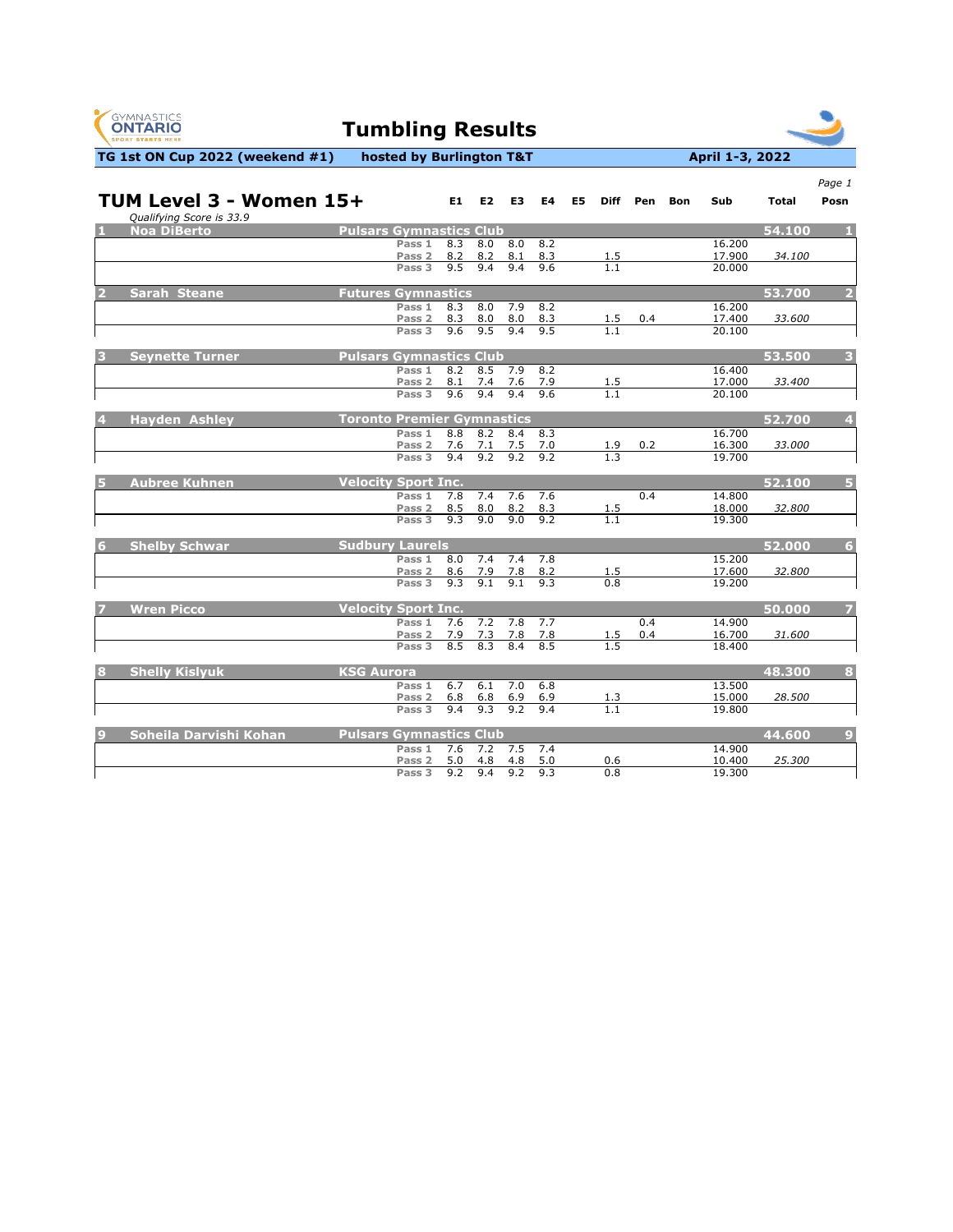| <b>GYMNASTICS</b><br><b>ONTARIO</b><br><b>SPORT STARTS HERE</b> | <b>Tumbling Results</b>                               |                  |                      |                              |                |    |                                |          |            |                  |              |                         |
|-----------------------------------------------------------------|-------------------------------------------------------|------------------|----------------------|------------------------------|----------------|----|--------------------------------|----------|------------|------------------|--------------|-------------------------|
| TG 1st ON Cup 2022 (weekend #1)                                 | hosted by Burlington T&T                              |                  |                      |                              |                |    |                                |          |            | April 1-3, 2022  |              |                         |
|                                                                 |                                                       |                  |                      |                              |                |    |                                |          |            |                  |              | Page 1                  |
| <b>TUM Level 4 - Women</b>                                      |                                                       | E1               | E2                   | E <sub>3</sub>               | E4             | E5 |                                | Diff Pen | <b>Bon</b> | Sub              | <b>Total</b> | Posn                    |
| Qualifying Score is 34.1<br><b>Claire Lombardi</b>              | <b>Dynamo Gymnastics Inc.</b>                         |                  |                      |                              |                |    |                                |          |            |                  | 56.200       |                         |
|                                                                 | Pass 1                                                | $\overline{8.6}$ | 8.7                  | 8.4                          | 8.9            |    |                                |          |            | 17.300           |              |                         |
|                                                                 | Pass 2<br>Pass 3                                      | 8.3<br>9.5       | 8.7<br>9,6           | 8.5<br>9.5                   | 8.4<br>9.4     |    | <u>1.9</u><br>$\overline{1.1}$ |          |            | 18.800<br>20.100 | 36.100       |                         |
|                                                                 |                                                       |                  |                      |                              |                |    |                                |          |            |                  |              |                         |
| <b>Ella Brideaux</b><br>$\overline{\mathbf{2}}$                 | <b>Burlington Trampoline &amp; Tumbling</b><br>Pass 1 | 8.2              | 8.6                  | 8.6                          | 8.3            |    |                                |          |            | 16.900           | 56.000       | $\overline{\mathbf{2}}$ |
|                                                                 | Pass <sub>2</sub>                                     | 8.1              | 8.4                  | 8.6                          | 8.3            |    | 2.1                            |          |            | 18.800           | 35.700       |                         |
|                                                                 | Pass 3                                                | 9.4              | 9.4                  | 9.3                          | 9.4            |    | 1.5                            |          |            | 20.300           |              |                         |
| <b>Opal Krynicki</b>                                            | <b>Dynamo Gymnastics Inc.</b>                         |                  |                      |                              |                |    |                                |          |            |                  | 55.600       | 3                       |
|                                                                 | Pass 1                                                | 8.4              | 8.8                  | 8.6                          | 8.4            |    |                                |          |            | 17.000           |              |                         |
|                                                                 | Pass 2                                                | 8.2              | 8.4                  | 8.3                          | 8.4            |    | <u>1.9</u><br>$\overline{1.5}$ |          |            | 18.600           | 35.600       |                         |
|                                                                 | Pass 3                                                | 9.3              | 9.4                  | 9.2                          | 9.2            |    |                                |          |            | 20.000           |              |                         |
| <b>Brianna Annion</b>                                           | <b>Dynamo Gymnastics Inc.</b>                         |                  |                      |                              |                |    |                                |          |            |                  | 54.900       |                         |
|                                                                 | Pass 1                                                | 8.3              | 8.2                  | 8.2                          | 8.2            |    |                                |          |            | 16.400           |              |                         |
|                                                                 | Pass 2<br>Pass 3                                      | 8.6<br>9.5       | 8.2<br>9.5           | 8.3<br>9.4                   | 8.2<br>9.5     |    | 1.9<br>1.1                     |          |            | 18.400<br>20.100 | 34.800       |                         |
|                                                                 |                                                       |                  |                      |                              |                |    |                                |          |            |                  |              |                         |
| <b>Ashley White</b>                                             | <b>Dynamo Gymnastics Inc.</b>                         |                  |                      |                              |                |    |                                |          |            |                  | 54.500       | 5                       |
|                                                                 | Pass 1<br>Pass 2                                      | 8.1<br>7.9       | 8.2<br>7.7           | 8.2<br>8.3                   | 8.0<br>8.1     |    | 2.2                            |          |            | 16.300<br>18.200 | 34.500       |                         |
|                                                                 | Pass 3                                                | 9.5              | 9.4                  | 9.4                          | 9.6            |    | 1.1                            |          |            | 20.000           |              |                         |
| <b>Kayla Bermudez</b>                                           | <b>Rideau Gymnastics</b>                              |                  |                      |                              |                |    |                                |          |            |                  | 54.200       |                         |
|                                                                 | Pass 1                                                |                  |                      | 8.1 8.1 7.9 8.3              |                |    |                                | 0.4      |            | 15.800           |              | $\bullet$               |
|                                                                 | Pass 2                                                |                  |                      | 8.3 8.2 8.1 7.9              |                |    | 2.0                            |          |            | 18.300           | 34.100       |                         |
|                                                                 | Pass 3                                                | 9.4              |                      | 9.4 9.4 9.5                  |                |    | 1.3                            |          |            | 20.100           |              |                         |
| <b>Avery Bond</b><br>7                                          | <b>Dynamo Gymnastics Inc.</b>                         |                  |                      |                              |                |    |                                |          |            |                  | 53.300       | 7                       |
|                                                                 | Pass 1                                                |                  |                      | 8.4 8.2 8.4 8.5              |                |    |                                |          |            | 16.800           |              |                         |
|                                                                 | Pass 2<br>Pass 3                                      |                  | 8.1 7.5              | $8.5$ $8.5$ $8.5$            | 8.0 7.9<br>8.5 |    | 2.1<br>$\overline{1.5}$        |          |            | 18.000<br>18.500 | 34.800       |                         |
|                                                                 |                                                       |                  |                      |                              |                |    |                                |          |            |                  |              |                         |
| <b>Julia Manderson</b><br>8                                     | <b>Dynamo Gymnastics Inc.</b>                         |                  |                      |                              |                |    |                                |          |            |                  | 53.200       | 8                       |
|                                                                 | Pass 1                                                |                  | 7.9 8.4              |                              | $7.9$ 8.2      |    |                                |          |            | 16.100<br>17.700 | 33.800       |                         |
|                                                                 | Pass 2 8.0 8.1 8.1 8.1<br>Pass 3 9.3                  |                  | 9.1                  | 9.3                          | 9.2            |    | 1.7<br>0.9                     | 0.2      |            | 19.400           |              |                         |
|                                                                 |                                                       |                  |                      |                              |                |    |                                |          |            |                  |              |                         |
| $\overline{9}$<br><b>Reagan Terry</b>                           | <b>Rideau Gymnastics</b><br>Pass 1 8.3 8.0 8.1 8.2    |                  |                      |                              |                |    |                                |          |            | 16.300           | 52.700       | $\overline{9}$          |
|                                                                 | Pass 2 7.7 7.6 7.4 8.1                                |                  |                      |                              |                |    | 1.7                            |          |            | 17.000           | 33.300       |                         |
|                                                                 | Pass 3 9.2 9.3                                        |                  |                      |                              | $9.3$ 9.2      |    | 0.9                            |          |            | 19.400           |              |                         |
| 10<br><b>Faron Bailey</b>                                       | <b>Pulsars Gymnastics Club</b>                        |                  |                      |                              |                |    |                                |          |            |                  | 49.900       | 10                      |
|                                                                 | Pass 1 7.4 7.5 7.1 7.4                                |                  |                      |                              |                |    |                                |          |            | 14.800           |              |                         |
|                                                                 | Pass 2 7.9 7.6 7.5 7.9                                |                  |                      |                              |                |    | 1.5                            | 0.4      |            | 16.600           | 31.400       |                         |
|                                                                 | Pass 3                                                |                  | 9.2 $9.\overline{1}$ | 9.1                          | 9.1            |    | 0.7                            | 0.4      |            | 18.500           |              |                         |
| <b>Isabelle Shanks</b><br>11                                    | <b>Dynamo Gymnastics Inc.</b>                         |                  |                      |                              |                |    |                                |          |            |                  | 46.900       | 11                      |
|                                                                 | Pass 1                                                |                  |                      | $\overline{5.1}$ 5.1 5.1 5.1 |                |    |                                |          |            | 10.200           |              |                         |

**Pass 2** 8.0 7.6 7.9 7.9 1.6 0.2 17.200 *27.400*

**Pass 3** 9.3 9.4 9.3 9.4 0.8 19.500

 $\mathbf{1}$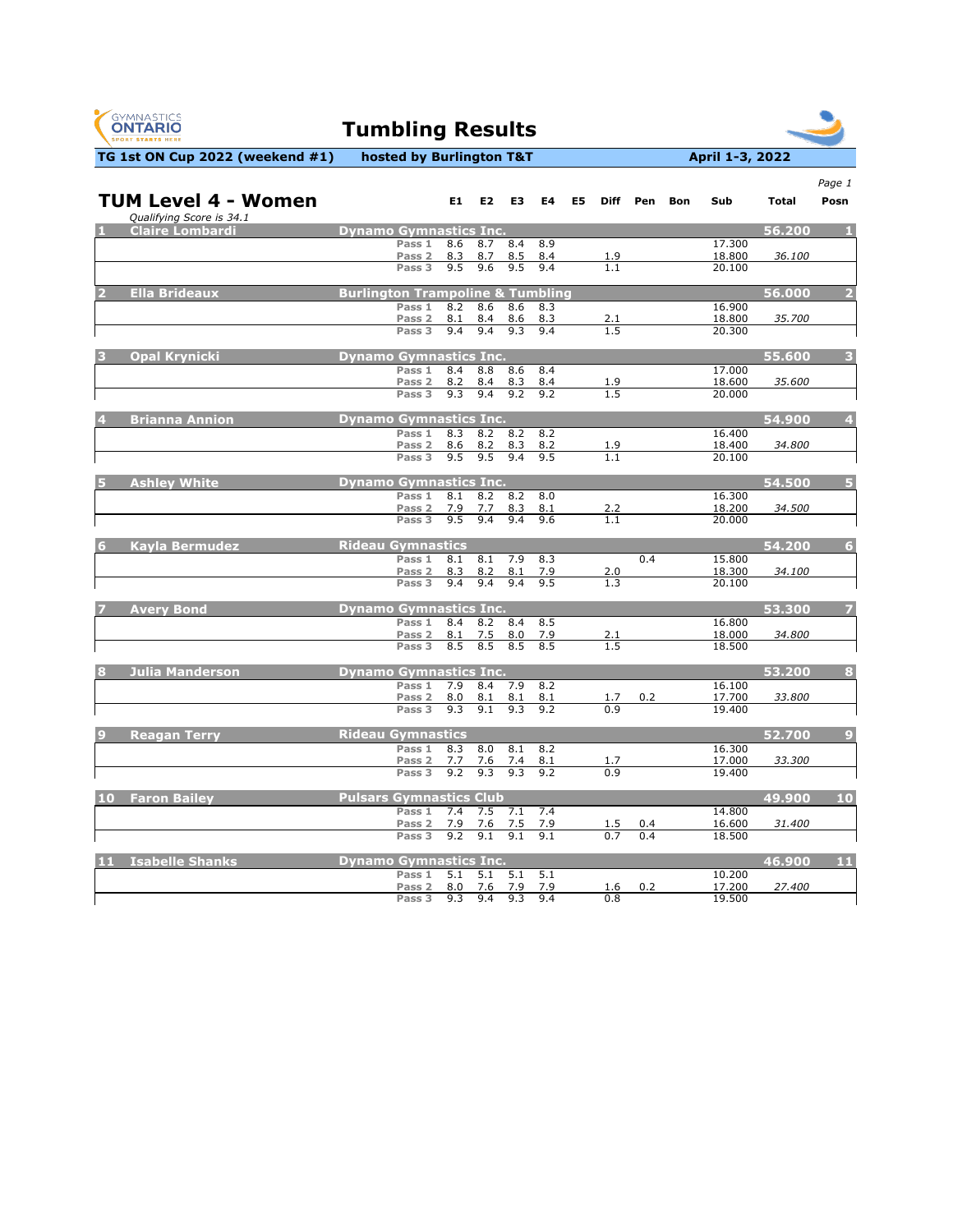| April 1-3, 2022<br>TG 1st ON Cup 2022 (weekend #1)<br>hosted by Burlington T&T<br><b>TUM Level 5 - Women</b><br>E1<br>E <sub>2</sub><br>E3<br>E4<br>E5<br><b>Diff</b><br>Pen<br><b>Bon</b><br>Sub<br><b>Total</b><br><b>Oakville Gymnastics Club</b><br>83.000<br><b>Salma Tartoussieh</b><br>Pass 1<br>8.4<br>8.2<br>8.1<br>8.3<br>3.4<br>1.0<br>20.900<br>8.2<br>2.3<br>18.800<br>8.3<br>8.7<br>8.1<br>39.700<br>Pass <sub>2</sub><br>$\overline{3.4}$<br>8.6<br>8.6<br>8.4<br>8.4<br>1.0<br>21.400<br>Pass 3<br>2.2<br>83.000<br>9.4<br>9.3<br>9.4<br>9.3<br>1.0<br>21.900<br>Pass 4<br><b>Oakville Gymnastics Club</b><br><b>Annika Johannsen</b><br>79.300<br>7.9<br>8.3<br>7.9<br>7.8<br>3.2<br>0.2<br>19.800<br>1.0<br>Pass 1<br>7.8<br>8.0<br>3.2<br>7.7<br>7.7<br>18.700<br>38.500<br>Pass 2<br>8.2<br>8.4<br>8.1<br>8.4<br>2.5<br>19.100<br>Pass 3<br>9.2<br>9.3<br>9.2<br>9.3<br>2.2<br>21.700<br>79.300<br>1.0<br>Pass 4<br><b>Burlington Trampoline &amp; Tumbling</b><br>78.800<br><b>Kiersten Scherer</b><br>8.2<br>8.4<br>8.7<br>19.600<br>Pass 1<br>8.1<br>3.0<br>7.8<br>8.2<br>3.2<br>19.200<br>8.1<br>7.9<br>38.800<br>Pass <sub>2</sub><br>8.3<br>8.7<br>8.6<br>8.3<br>3.0<br>19.900<br>Pass 3<br>Pass 4<br>9.2<br>9.4<br>9.3<br>9.3<br>1.5<br>20.100<br>78.800<br><b>Toronto Premier Gymnastics</b><br>77.600<br><b>Ella Bergeron</b><br>7.6<br>8.0<br>7.4<br>8.2<br>3.2<br>18.800<br>Pass 1<br>7.6<br>18.100<br>36.900<br>8.1<br>7.6<br>7.7<br>2.8<br>Pass <sub>2</sub><br>7.8<br>8.1<br>7.4<br>$\overline{3.2}$<br>8.1<br>19.100<br>Pass 3<br>9.0<br>9.2<br>9.0<br>9.3<br>21.600<br>77.600<br>2.4<br>1.0<br>Pass 4<br>Sienna Maddalena<br>77.300<br><b>Oakville Gymnastics Club</b><br>5<br>Pass 1 8.6 8.7 8.5 8.6<br>2.5<br>19.700<br>18.700<br>8.2 8.4 8.4 8.2<br>2.1<br>38.400<br>Pass 2<br>18.600<br>Pass 3<br>8.1<br>8.4<br>8.1<br>8.4<br>2.1<br>20.300<br>9.4 9.3<br>9.4<br>1.5<br>77.300<br>Pass 4<br>9.4<br><b>Ariana Jurcic</b><br><b>Burlington Trampoline &amp; Tumbling</b><br>76.700<br>6<br>Pass 1 7.9 8.2 7.9 8.2<br>20.300<br>3.2<br>1.0<br>7.8<br>17.800<br>8.3<br>7.7<br>7.9<br>38.100<br>Pass 2<br>2.1<br>7.6<br>7.8<br>8.0<br>Pass 3<br>7.8<br>1.0<br>16.600<br>9.3<br>9.4<br>9.3<br>9.3<br>22.000<br>76.700<br>Pass 4<br>2.4<br>1.0<br>76.600<br><b>Rideau Gymnastics</b><br><b>Anastasia Kursova</b><br>Pass 1<br>7.8<br>8.4<br>8.0<br>8.0<br>18.800<br>2.8<br>Pass 2<br>8.0<br>8.6<br>18.700<br>8.1<br>8.3<br>37.500<br>2.3<br>Pass 3<br>8.2<br>8.7<br>8.4<br>18.900<br>8.4<br>2.1<br>20.200<br>9.4 9.5 9.5<br>1.5<br>0.2<br>76.600<br>Pass 4<br>9.4<br><b>Burlington Trampoline &amp; Tumbling</b><br>74.300<br><b>Holly Belbeck</b><br>8<br>$8.1$ $8.0$<br>Pass 1<br>7.9 8.2<br>18.400<br>2.3<br>15.900<br>$7.9$ 8.4<br>7.8<br>8.1<br>1.2<br>1.3<br>34.300<br>Pass 2<br>8.0<br>8.2<br>2.3<br>18.500<br>Pass 3<br>8.5<br>7.6<br>9.1<br>9.2 9.0 9.2<br>2.2<br>21.500<br>1.0<br>74.300<br>Pass 4 | <b>GYMNASTICS</b><br><b>ONTARIO</b><br><b>SPORT STARTS HERE</b> | <b>Tumbling Results</b> |  |  |  |  |  |                         |
|-----------------------------------------------------------------------------------------------------------------------------------------------------------------------------------------------------------------------------------------------------------------------------------------------------------------------------------------------------------------------------------------------------------------------------------------------------------------------------------------------------------------------------------------------------------------------------------------------------------------------------------------------------------------------------------------------------------------------------------------------------------------------------------------------------------------------------------------------------------------------------------------------------------------------------------------------------------------------------------------------------------------------------------------------------------------------------------------------------------------------------------------------------------------------------------------------------------------------------------------------------------------------------------------------------------------------------------------------------------------------------------------------------------------------------------------------------------------------------------------------------------------------------------------------------------------------------------------------------------------------------------------------------------------------------------------------------------------------------------------------------------------------------------------------------------------------------------------------------------------------------------------------------------------------------------------------------------------------------------------------------------------------------------------------------------------------------------------------------------------------------------------------------------------------------------------------------------------------------------------------------------------------------------------------------------------------------------------------------------------------------------------------------------------------------------------------------------------------------------------------------------------------------------------------------------------------------------------------------------------------------------------------------------------------------------------------------------------------------------------------------------------------------------------------------------------------------------------------------------------------------------------------------------------------------------------------|-----------------------------------------------------------------|-------------------------|--|--|--|--|--|-------------------------|
|                                                                                                                                                                                                                                                                                                                                                                                                                                                                                                                                                                                                                                                                                                                                                                                                                                                                                                                                                                                                                                                                                                                                                                                                                                                                                                                                                                                                                                                                                                                                                                                                                                                                                                                                                                                                                                                                                                                                                                                                                                                                                                                                                                                                                                                                                                                                                                                                                                                                                                                                                                                                                                                                                                                                                                                                                                                                                                                                               |                                                                 |                         |  |  |  |  |  |                         |
|                                                                                                                                                                                                                                                                                                                                                                                                                                                                                                                                                                                                                                                                                                                                                                                                                                                                                                                                                                                                                                                                                                                                                                                                                                                                                                                                                                                                                                                                                                                                                                                                                                                                                                                                                                                                                                                                                                                                                                                                                                                                                                                                                                                                                                                                                                                                                                                                                                                                                                                                                                                                                                                                                                                                                                                                                                                                                                                                               |                                                                 |                         |  |  |  |  |  | Page 1<br>Posn          |
|                                                                                                                                                                                                                                                                                                                                                                                                                                                                                                                                                                                                                                                                                                                                                                                                                                                                                                                                                                                                                                                                                                                                                                                                                                                                                                                                                                                                                                                                                                                                                                                                                                                                                                                                                                                                                                                                                                                                                                                                                                                                                                                                                                                                                                                                                                                                                                                                                                                                                                                                                                                                                                                                                                                                                                                                                                                                                                                                               |                                                                 |                         |  |  |  |  |  |                         |
|                                                                                                                                                                                                                                                                                                                                                                                                                                                                                                                                                                                                                                                                                                                                                                                                                                                                                                                                                                                                                                                                                                                                                                                                                                                                                                                                                                                                                                                                                                                                                                                                                                                                                                                                                                                                                                                                                                                                                                                                                                                                                                                                                                                                                                                                                                                                                                                                                                                                                                                                                                                                                                                                                                                                                                                                                                                                                                                                               |                                                                 |                         |  |  |  |  |  |                         |
|                                                                                                                                                                                                                                                                                                                                                                                                                                                                                                                                                                                                                                                                                                                                                                                                                                                                                                                                                                                                                                                                                                                                                                                                                                                                                                                                                                                                                                                                                                                                                                                                                                                                                                                                                                                                                                                                                                                                                                                                                                                                                                                                                                                                                                                                                                                                                                                                                                                                                                                                                                                                                                                                                                                                                                                                                                                                                                                                               |                                                                 |                         |  |  |  |  |  |                         |
|                                                                                                                                                                                                                                                                                                                                                                                                                                                                                                                                                                                                                                                                                                                                                                                                                                                                                                                                                                                                                                                                                                                                                                                                                                                                                                                                                                                                                                                                                                                                                                                                                                                                                                                                                                                                                                                                                                                                                                                                                                                                                                                                                                                                                                                                                                                                                                                                                                                                                                                                                                                                                                                                                                                                                                                                                                                                                                                                               |                                                                 |                         |  |  |  |  |  |                         |
|                                                                                                                                                                                                                                                                                                                                                                                                                                                                                                                                                                                                                                                                                                                                                                                                                                                                                                                                                                                                                                                                                                                                                                                                                                                                                                                                                                                                                                                                                                                                                                                                                                                                                                                                                                                                                                                                                                                                                                                                                                                                                                                                                                                                                                                                                                                                                                                                                                                                                                                                                                                                                                                                                                                                                                                                                                                                                                                                               |                                                                 |                         |  |  |  |  |  | $\overline{\mathbf{2}}$ |
|                                                                                                                                                                                                                                                                                                                                                                                                                                                                                                                                                                                                                                                                                                                                                                                                                                                                                                                                                                                                                                                                                                                                                                                                                                                                                                                                                                                                                                                                                                                                                                                                                                                                                                                                                                                                                                                                                                                                                                                                                                                                                                                                                                                                                                                                                                                                                                                                                                                                                                                                                                                                                                                                                                                                                                                                                                                                                                                                               |                                                                 |                         |  |  |  |  |  |                         |
|                                                                                                                                                                                                                                                                                                                                                                                                                                                                                                                                                                                                                                                                                                                                                                                                                                                                                                                                                                                                                                                                                                                                                                                                                                                                                                                                                                                                                                                                                                                                                                                                                                                                                                                                                                                                                                                                                                                                                                                                                                                                                                                                                                                                                                                                                                                                                                                                                                                                                                                                                                                                                                                                                                                                                                                                                                                                                                                                               |                                                                 |                         |  |  |  |  |  |                         |
|                                                                                                                                                                                                                                                                                                                                                                                                                                                                                                                                                                                                                                                                                                                                                                                                                                                                                                                                                                                                                                                                                                                                                                                                                                                                                                                                                                                                                                                                                                                                                                                                                                                                                                                                                                                                                                                                                                                                                                                                                                                                                                                                                                                                                                                                                                                                                                                                                                                                                                                                                                                                                                                                                                                                                                                                                                                                                                                                               |                                                                 |                         |  |  |  |  |  |                         |
|                                                                                                                                                                                                                                                                                                                                                                                                                                                                                                                                                                                                                                                                                                                                                                                                                                                                                                                                                                                                                                                                                                                                                                                                                                                                                                                                                                                                                                                                                                                                                                                                                                                                                                                                                                                                                                                                                                                                                                                                                                                                                                                                                                                                                                                                                                                                                                                                                                                                                                                                                                                                                                                                                                                                                                                                                                                                                                                                               |                                                                 |                         |  |  |  |  |  | 3                       |
|                                                                                                                                                                                                                                                                                                                                                                                                                                                                                                                                                                                                                                                                                                                                                                                                                                                                                                                                                                                                                                                                                                                                                                                                                                                                                                                                                                                                                                                                                                                                                                                                                                                                                                                                                                                                                                                                                                                                                                                                                                                                                                                                                                                                                                                                                                                                                                                                                                                                                                                                                                                                                                                                                                                                                                                                                                                                                                                                               |                                                                 |                         |  |  |  |  |  |                         |
|                                                                                                                                                                                                                                                                                                                                                                                                                                                                                                                                                                                                                                                                                                                                                                                                                                                                                                                                                                                                                                                                                                                                                                                                                                                                                                                                                                                                                                                                                                                                                                                                                                                                                                                                                                                                                                                                                                                                                                                                                                                                                                                                                                                                                                                                                                                                                                                                                                                                                                                                                                                                                                                                                                                                                                                                                                                                                                                                               |                                                                 |                         |  |  |  |  |  |                         |
|                                                                                                                                                                                                                                                                                                                                                                                                                                                                                                                                                                                                                                                                                                                                                                                                                                                                                                                                                                                                                                                                                                                                                                                                                                                                                                                                                                                                                                                                                                                                                                                                                                                                                                                                                                                                                                                                                                                                                                                                                                                                                                                                                                                                                                                                                                                                                                                                                                                                                                                                                                                                                                                                                                                                                                                                                                                                                                                                               |                                                                 |                         |  |  |  |  |  |                         |
|                                                                                                                                                                                                                                                                                                                                                                                                                                                                                                                                                                                                                                                                                                                                                                                                                                                                                                                                                                                                                                                                                                                                                                                                                                                                                                                                                                                                                                                                                                                                                                                                                                                                                                                                                                                                                                                                                                                                                                                                                                                                                                                                                                                                                                                                                                                                                                                                                                                                                                                                                                                                                                                                                                                                                                                                                                                                                                                                               |                                                                 |                         |  |  |  |  |  | 4                       |
|                                                                                                                                                                                                                                                                                                                                                                                                                                                                                                                                                                                                                                                                                                                                                                                                                                                                                                                                                                                                                                                                                                                                                                                                                                                                                                                                                                                                                                                                                                                                                                                                                                                                                                                                                                                                                                                                                                                                                                                                                                                                                                                                                                                                                                                                                                                                                                                                                                                                                                                                                                                                                                                                                                                                                                                                                                                                                                                                               |                                                                 |                         |  |  |  |  |  |                         |
|                                                                                                                                                                                                                                                                                                                                                                                                                                                                                                                                                                                                                                                                                                                                                                                                                                                                                                                                                                                                                                                                                                                                                                                                                                                                                                                                                                                                                                                                                                                                                                                                                                                                                                                                                                                                                                                                                                                                                                                                                                                                                                                                                                                                                                                                                                                                                                                                                                                                                                                                                                                                                                                                                                                                                                                                                                                                                                                                               |                                                                 |                         |  |  |  |  |  |                         |
|                                                                                                                                                                                                                                                                                                                                                                                                                                                                                                                                                                                                                                                                                                                                                                                                                                                                                                                                                                                                                                                                                                                                                                                                                                                                                                                                                                                                                                                                                                                                                                                                                                                                                                                                                                                                                                                                                                                                                                                                                                                                                                                                                                                                                                                                                                                                                                                                                                                                                                                                                                                                                                                                                                                                                                                                                                                                                                                                               |                                                                 |                         |  |  |  |  |  |                         |
|                                                                                                                                                                                                                                                                                                                                                                                                                                                                                                                                                                                                                                                                                                                                                                                                                                                                                                                                                                                                                                                                                                                                                                                                                                                                                                                                                                                                                                                                                                                                                                                                                                                                                                                                                                                                                                                                                                                                                                                                                                                                                                                                                                                                                                                                                                                                                                                                                                                                                                                                                                                                                                                                                                                                                                                                                                                                                                                                               |                                                                 |                         |  |  |  |  |  |                         |
|                                                                                                                                                                                                                                                                                                                                                                                                                                                                                                                                                                                                                                                                                                                                                                                                                                                                                                                                                                                                                                                                                                                                                                                                                                                                                                                                                                                                                                                                                                                                                                                                                                                                                                                                                                                                                                                                                                                                                                                                                                                                                                                                                                                                                                                                                                                                                                                                                                                                                                                                                                                                                                                                                                                                                                                                                                                                                                                                               |                                                                 |                         |  |  |  |  |  | $\overline{5}$          |
|                                                                                                                                                                                                                                                                                                                                                                                                                                                                                                                                                                                                                                                                                                                                                                                                                                                                                                                                                                                                                                                                                                                                                                                                                                                                                                                                                                                                                                                                                                                                                                                                                                                                                                                                                                                                                                                                                                                                                                                                                                                                                                                                                                                                                                                                                                                                                                                                                                                                                                                                                                                                                                                                                                                                                                                                                                                                                                                                               |                                                                 |                         |  |  |  |  |  |                         |
|                                                                                                                                                                                                                                                                                                                                                                                                                                                                                                                                                                                                                                                                                                                                                                                                                                                                                                                                                                                                                                                                                                                                                                                                                                                                                                                                                                                                                                                                                                                                                                                                                                                                                                                                                                                                                                                                                                                                                                                                                                                                                                                                                                                                                                                                                                                                                                                                                                                                                                                                                                                                                                                                                                                                                                                                                                                                                                                                               |                                                                 |                         |  |  |  |  |  |                         |
|                                                                                                                                                                                                                                                                                                                                                                                                                                                                                                                                                                                                                                                                                                                                                                                                                                                                                                                                                                                                                                                                                                                                                                                                                                                                                                                                                                                                                                                                                                                                                                                                                                                                                                                                                                                                                                                                                                                                                                                                                                                                                                                                                                                                                                                                                                                                                                                                                                                                                                                                                                                                                                                                                                                                                                                                                                                                                                                                               |                                                                 |                         |  |  |  |  |  |                         |
|                                                                                                                                                                                                                                                                                                                                                                                                                                                                                                                                                                                                                                                                                                                                                                                                                                                                                                                                                                                                                                                                                                                                                                                                                                                                                                                                                                                                                                                                                                                                                                                                                                                                                                                                                                                                                                                                                                                                                                                                                                                                                                                                                                                                                                                                                                                                                                                                                                                                                                                                                                                                                                                                                                                                                                                                                                                                                                                                               |                                                                 |                         |  |  |  |  |  | $6\phantom{1}$          |
|                                                                                                                                                                                                                                                                                                                                                                                                                                                                                                                                                                                                                                                                                                                                                                                                                                                                                                                                                                                                                                                                                                                                                                                                                                                                                                                                                                                                                                                                                                                                                                                                                                                                                                                                                                                                                                                                                                                                                                                                                                                                                                                                                                                                                                                                                                                                                                                                                                                                                                                                                                                                                                                                                                                                                                                                                                                                                                                                               |                                                                 |                         |  |  |  |  |  |                         |
|                                                                                                                                                                                                                                                                                                                                                                                                                                                                                                                                                                                                                                                                                                                                                                                                                                                                                                                                                                                                                                                                                                                                                                                                                                                                                                                                                                                                                                                                                                                                                                                                                                                                                                                                                                                                                                                                                                                                                                                                                                                                                                                                                                                                                                                                                                                                                                                                                                                                                                                                                                                                                                                                                                                                                                                                                                                                                                                                               |                                                                 |                         |  |  |  |  |  |                         |
|                                                                                                                                                                                                                                                                                                                                                                                                                                                                                                                                                                                                                                                                                                                                                                                                                                                                                                                                                                                                                                                                                                                                                                                                                                                                                                                                                                                                                                                                                                                                                                                                                                                                                                                                                                                                                                                                                                                                                                                                                                                                                                                                                                                                                                                                                                                                                                                                                                                                                                                                                                                                                                                                                                                                                                                                                                                                                                                                               |                                                                 |                         |  |  |  |  |  |                         |
|                                                                                                                                                                                                                                                                                                                                                                                                                                                                                                                                                                                                                                                                                                                                                                                                                                                                                                                                                                                                                                                                                                                                                                                                                                                                                                                                                                                                                                                                                                                                                                                                                                                                                                                                                                                                                                                                                                                                                                                                                                                                                                                                                                                                                                                                                                                                                                                                                                                                                                                                                                                                                                                                                                                                                                                                                                                                                                                                               |                                                                 |                         |  |  |  |  |  | $\overline{\mathbf{z}}$ |
|                                                                                                                                                                                                                                                                                                                                                                                                                                                                                                                                                                                                                                                                                                                                                                                                                                                                                                                                                                                                                                                                                                                                                                                                                                                                                                                                                                                                                                                                                                                                                                                                                                                                                                                                                                                                                                                                                                                                                                                                                                                                                                                                                                                                                                                                                                                                                                                                                                                                                                                                                                                                                                                                                                                                                                                                                                                                                                                                               |                                                                 |                         |  |  |  |  |  |                         |
|                                                                                                                                                                                                                                                                                                                                                                                                                                                                                                                                                                                                                                                                                                                                                                                                                                                                                                                                                                                                                                                                                                                                                                                                                                                                                                                                                                                                                                                                                                                                                                                                                                                                                                                                                                                                                                                                                                                                                                                                                                                                                                                                                                                                                                                                                                                                                                                                                                                                                                                                                                                                                                                                                                                                                                                                                                                                                                                                               |                                                                 |                         |  |  |  |  |  |                         |
|                                                                                                                                                                                                                                                                                                                                                                                                                                                                                                                                                                                                                                                                                                                                                                                                                                                                                                                                                                                                                                                                                                                                                                                                                                                                                                                                                                                                                                                                                                                                                                                                                                                                                                                                                                                                                                                                                                                                                                                                                                                                                                                                                                                                                                                                                                                                                                                                                                                                                                                                                                                                                                                                                                                                                                                                                                                                                                                                               |                                                                 |                         |  |  |  |  |  |                         |
|                                                                                                                                                                                                                                                                                                                                                                                                                                                                                                                                                                                                                                                                                                                                                                                                                                                                                                                                                                                                                                                                                                                                                                                                                                                                                                                                                                                                                                                                                                                                                                                                                                                                                                                                                                                                                                                                                                                                                                                                                                                                                                                                                                                                                                                                                                                                                                                                                                                                                                                                                                                                                                                                                                                                                                                                                                                                                                                                               |                                                                 |                         |  |  |  |  |  | 8                       |
|                                                                                                                                                                                                                                                                                                                                                                                                                                                                                                                                                                                                                                                                                                                                                                                                                                                                                                                                                                                                                                                                                                                                                                                                                                                                                                                                                                                                                                                                                                                                                                                                                                                                                                                                                                                                                                                                                                                                                                                                                                                                                                                                                                                                                                                                                                                                                                                                                                                                                                                                                                                                                                                                                                                                                                                                                                                                                                                                               |                                                                 |                         |  |  |  |  |  |                         |
|                                                                                                                                                                                                                                                                                                                                                                                                                                                                                                                                                                                                                                                                                                                                                                                                                                                                                                                                                                                                                                                                                                                                                                                                                                                                                                                                                                                                                                                                                                                                                                                                                                                                                                                                                                                                                                                                                                                                                                                                                                                                                                                                                                                                                                                                                                                                                                                                                                                                                                                                                                                                                                                                                                                                                                                                                                                                                                                                               |                                                                 |                         |  |  |  |  |  |                         |
|                                                                                                                                                                                                                                                                                                                                                                                                                                                                                                                                                                                                                                                                                                                                                                                                                                                                                                                                                                                                                                                                                                                                                                                                                                                                                                                                                                                                                                                                                                                                                                                                                                                                                                                                                                                                                                                                                                                                                                                                                                                                                                                                                                                                                                                                                                                                                                                                                                                                                                                                                                                                                                                                                                                                                                                                                                                                                                                                               |                                                                 |                         |  |  |  |  |  |                         |
| <b>Burlington Trampoline &amp; Tumbling</b><br>73.800<br><b>Aubree Brooker</b><br>9                                                                                                                                                                                                                                                                                                                                                                                                                                                                                                                                                                                                                                                                                                                                                                                                                                                                                                                                                                                                                                                                                                                                                                                                                                                                                                                                                                                                                                                                                                                                                                                                                                                                                                                                                                                                                                                                                                                                                                                                                                                                                                                                                                                                                                                                                                                                                                                                                                                                                                                                                                                                                                                                                                                                                                                                                                                           |                                                                 |                         |  |  |  |  |  | $\overline{9}$          |
| 7.9<br>8.3<br>7.8<br>18.200<br>Pass 1<br>7.8<br>2.5                                                                                                                                                                                                                                                                                                                                                                                                                                                                                                                                                                                                                                                                                                                                                                                                                                                                                                                                                                                                                                                                                                                                                                                                                                                                                                                                                                                                                                                                                                                                                                                                                                                                                                                                                                                                                                                                                                                                                                                                                                                                                                                                                                                                                                                                                                                                                                                                                                                                                                                                                                                                                                                                                                                                                                                                                                                                                           |                                                                 |                         |  |  |  |  |  |                         |
| 17.900<br>36.100<br>Pass 2<br>7.6<br>7.9<br>7.7<br>8.0<br>2.3<br>7.8<br>7.4<br>7.6<br>2.3<br>17.700<br>Pass 3<br>8.0                                                                                                                                                                                                                                                                                                                                                                                                                                                                                                                                                                                                                                                                                                                                                                                                                                                                                                                                                                                                                                                                                                                                                                                                                                                                                                                                                                                                                                                                                                                                                                                                                                                                                                                                                                                                                                                                                                                                                                                                                                                                                                                                                                                                                                                                                                                                                                                                                                                                                                                                                                                                                                                                                                                                                                                                                          |                                                                 |                         |  |  |  |  |  |                         |

**Pass 4** 9.2 9.2 9.3 9.3 1.5 20.000 *73.800*

| $\overline{10}$ | <b>Maeve McSweenev</b> | <b>Toronto Premier Gymnastics</b> |     |         |         |      |  |        | 72.300 | 10 |
|-----------------|------------------------|-----------------------------------|-----|---------|---------|------|--|--------|--------|----|
|                 |                        | Pass 1                            |     | 7.9 8.1 | 8.2 7.9 |      |  | 18.100 |        |    |
|                 |                        | Pass 2                            | 7.9 | 8.2     |         | .8.1 |  | 18.500 | 36.600 |    |
|                 |                        | Pass 3 7.7 8.2                    |     |         | 7.8 7.9 |      |  | 18.000 |        |    |
|                 |                        | Pass 4                            |     | 8.7     | 8.8     | 8.8  |  | 17.700 | 72.300 |    |

| <b>Mackenzie Trider-Schmidt</b> | Quinte Bay Gymnastics Club |            |     |         |              |     |        | 69.100 |  |
|---------------------------------|----------------------------|------------|-----|---------|--------------|-----|--------|--------|--|
|                                 | Pass 1                     | 7.7<br>7.7 |     | 7.7 7.4 | ⊥.∠          |     | 16.600 |        |  |
|                                 | Pass <sub>2</sub>          | 7.4        |     |         |              | 0.6 | 16.500 | 33.100 |  |
|                                 | Pass 3                     | 7.6        |     |         | . . <u>.</u> |     | 16.100 |        |  |
|                                 | Pass 4                     | 9.3<br>9.2 | 9.2 | 9.2     |              |     | 19.900 | 69.100 |  |

| 12 | <b>Haley Hollander</b> | <b>Pulsars Gymnastics Club</b> |     |     |      |     |     |     |     |        | 34.900 |  |
|----|------------------------|--------------------------------|-----|-----|------|-----|-----|-----|-----|--------|--------|--|
|    |                        | Pass 1 7.4 7.7 7.3 7.5         |     |     |      |     |     |     |     | 16.100 |        |  |
|    |                        | 8.2<br>Pass 2                  | 8.3 | 8.5 | -8.4 |     |     |     |     | 18.800 | 34.900 |  |
|    |                        | Pass 3<br>0.0                  | 0.0 | 0.0 | 0.0  | 0.0 | 0.0 | 0.0 | 0.0 | 0.000  |        |  |
|    |                        | 0.0<br>Pass 4                  | 0.0 | 0.0 | 0.0  | 0.0 |     | 0.0 | 0.0 |        | 34.900 |  |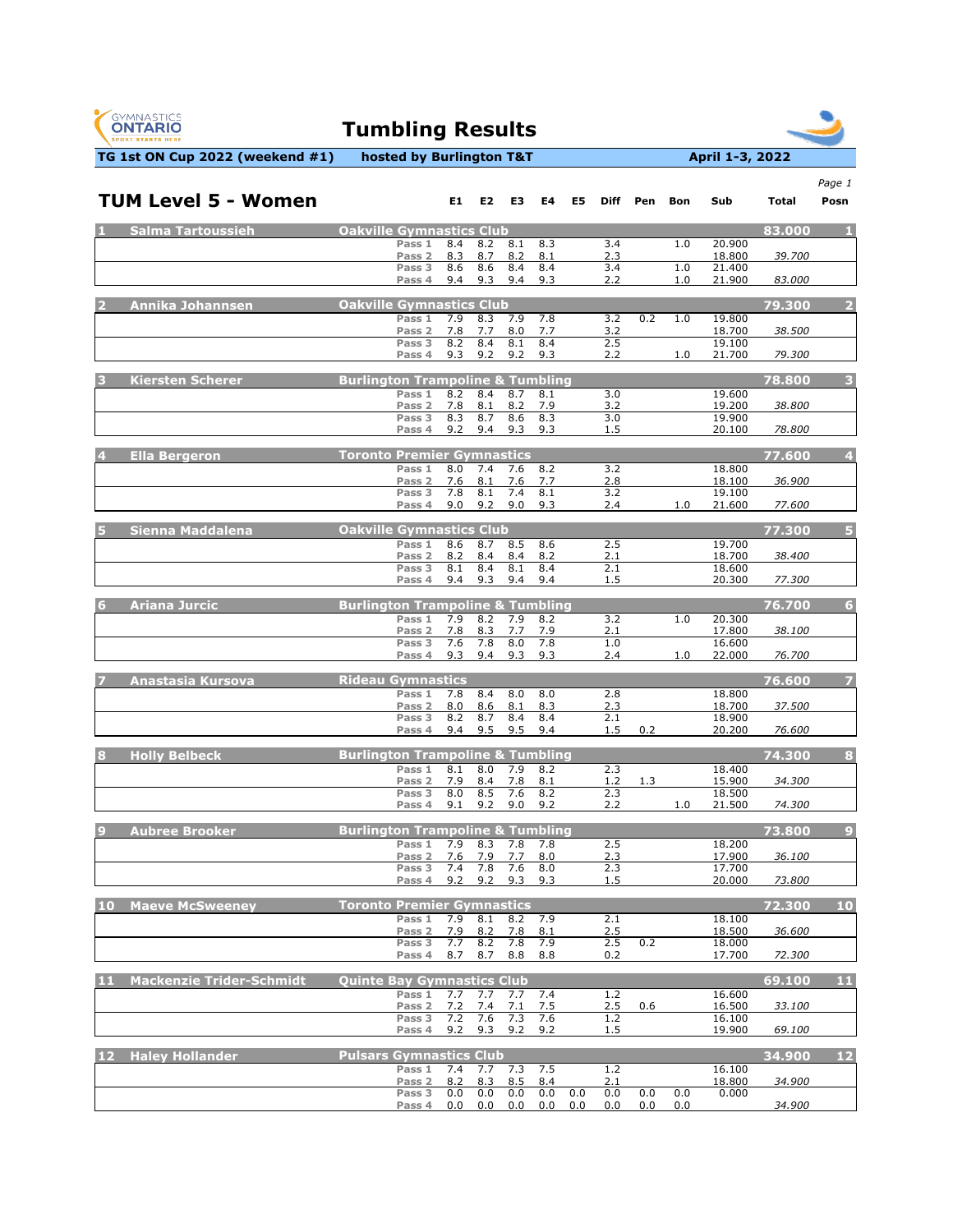| <b>GYMNASTICS</b><br><b>ONTARIO</b><br><b>SPORT STARTS HERE</b> | <b>Tumbling Results</b>                     |            |            |            |    |    |             |     |            |                  |              |                         |
|-----------------------------------------------------------------|---------------------------------------------|------------|------------|------------|----|----|-------------|-----|------------|------------------|--------------|-------------------------|
| <b>TG 1st ON Cup 2022 (weekend #1)</b>                          | hosted by Burlington T&T                    |            |            |            |    |    |             |     |            | April 1-3, 2022  |              |                         |
|                                                                 |                                             |            |            |            |    |    |             |     |            |                  |              | Page 1                  |
| <b>TUM Level 7 - Women</b>                                      |                                             | E1         | E2         | E3         | E4 | E5 | <b>Diff</b> | Pen | Bon        | <b>Sub</b>       | <b>Total</b> | Posn                    |
| <b>Hannah Scholes</b><br>D.                                     | <b>Oakville Gymnastics Club</b>             |            |            |            |    |    |             |     |            |                  | 84.560       |                         |
|                                                                 | Pass 1<br>Pass 2                            | 8.2<br>8.3 | 8.5<br>8.4 | 8.6<br>8.6 |    |    | 4.1<br>3.9  |     | 0.3<br>0.3 | 21.330<br>21.030 | 42.360       |                         |
|                                                                 | Pass 3<br>Pass 4                            | 8.7<br>8.3 | 8.4<br>8.3 | 8.5<br>8.2 |    |    | 4.1<br>3.9  |     | 0.3<br>0.3 | 21,430<br>20.770 | 84.560       |                         |
| <b>Julianna Milinkovic</b><br>$\mathcal{D}$                     | <b>Burlington Trampoline &amp; Tumbling</b> |            |            |            |    |    |             |     |            |                  | 81.930       | $\overline{2}$          |
|                                                                 | Pass 1<br>Pass 2                            | 8.7<br>8.3 | 8.6<br>8.2 | 8.3<br>8.0 |    |    | 3.4<br>3.2  |     | 0.3        | 20.530<br>19.870 | 40.400       |                         |
|                                                                 | Pass 3<br>Pass 4                            | 9.1<br>8.3 | 8.6<br>8.4 | 8.5<br>8.2 |    |    | 3.4<br>3.9  |     | 0.3        | 20.730<br>20.800 | 81.930       |                         |
| <b>Courtney Bowditch</b><br>13                                  | <b>Rideau Gymnastics</b>                    |            |            |            |    |    |             |     |            |                  | 81.730       | $\overline{\mathbf{3}}$ |
|                                                                 | Pass 1<br>Pass <sub>2</sub>                 | 8.7<br>7.9 | 8.7<br>8.1 | 9.0<br>8.0 |    |    | 3.4<br>3.9  |     | 0.3        | 20.900<br>20.200 | 41.100       |                         |
|                                                                 | Pass 3<br>Pass 4                            | 8.8<br>8.1 | 8.7<br>8.2 | 8.7<br>8.0 |    |    | 3.4<br>3.9  | 0.4 | 0.1        | 20.830<br>19.800 | 81.730       |                         |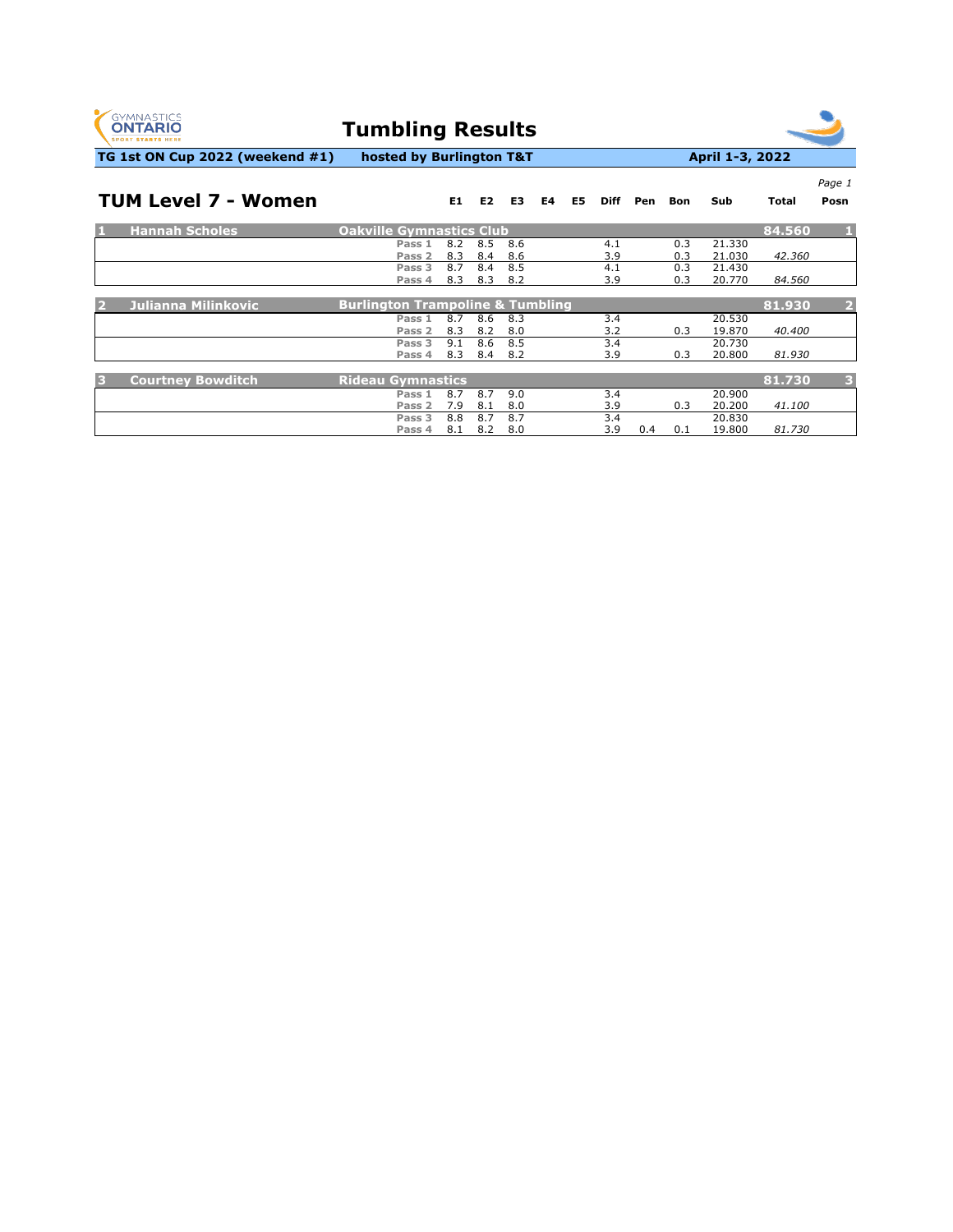**Pass 3** 8.3 8.2 8.3 4.2 0.4 20.370

| <b>GYMNASTICS</b><br><b>ONTARIO</b><br><b>SPORT STARTS HERE</b> | <b>Tumbling Results</b>                     |                      |            |                |  |            |              |            |                  |              |                |
|-----------------------------------------------------------------|---------------------------------------------|----------------------|------------|----------------|--|------------|--------------|------------|------------------|--------------|----------------|
| <b>TG 1st ON Cup 2022 (weekend #1)</b>                          | hosted by Burlington T&T                    |                      |            |                |  |            |              |            | April 1-3, 2022  |              |                |
| <b>TUM Senior - Women</b>                                       |                                             |                      |            | E1 E2 E3 E4 E5 |  |            | Diff Pen Bon |            | Sub              | <b>Total</b> | Page 1<br>Posn |
| <b>Jordan Sugrim</b>                                            | <b>Burlington Trampoline &amp; Tumbling</b> |                      |            |                |  |            |              |            |                  | 89.160       |                |
|                                                                 | Pass 1<br>Pass 2                            | $9.0^{\circ}$<br>8.4 | 8.0<br>8.7 | -8.6<br>9.1    |  | 6.5<br>4.7 |              | 0.3<br>0.3 | 23,930<br>22.430 | 46.360       |                |

**Pass 4** 8.5 8.7 9.0 4.7 0.3 22.430 *89.160*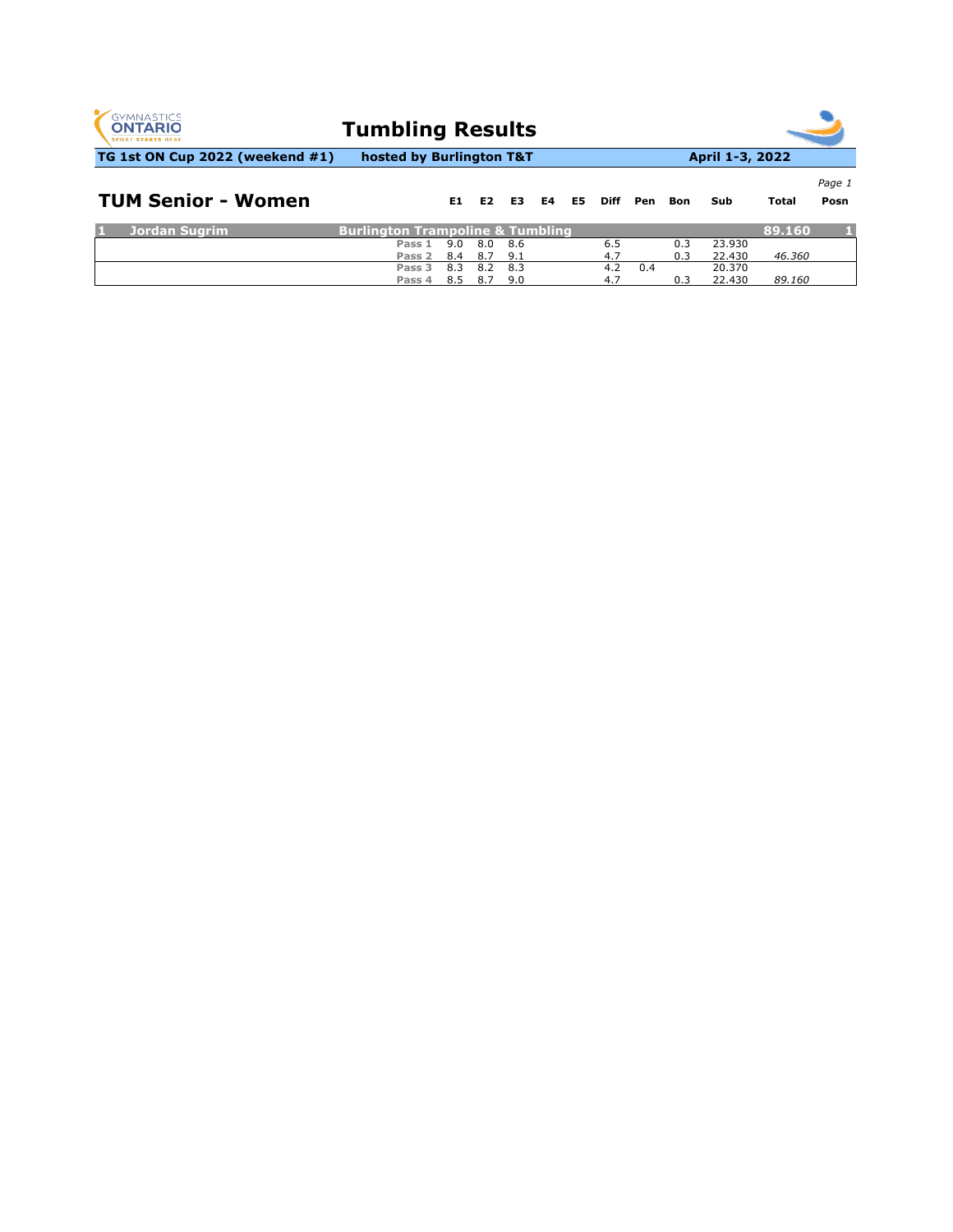| <b>GYMNASTICS</b><br><b>ONTARIO</b><br><b>SPORT STARTS HERE</b> | <b>Tumbling Results</b>         |            |                |            |            |                |              |     |            |                  |              |                         |
|-----------------------------------------------------------------|---------------------------------|------------|----------------|------------|------------|----------------|--------------|-----|------------|------------------|--------------|-------------------------|
| TG 1st ON Cup 2022 (weekend #1)                                 | hosted by Burlington T&T        |            |                |            |            |                |              |     |            | April 1-3, 2022  |              |                         |
|                                                                 |                                 |            |                |            |            |                |              |     |            |                  |              | Page 1                  |
| TUM Level 1 - Men<br>Qualifying Score is 35.7                   |                                 | E1         | E <sub>2</sub> | E3         | <b>E4</b>  | E <sub>5</sub> | <b>Diff</b>  | Pen | <b>Bon</b> | Sub              | <b>Total</b> | Posn                    |
| <b>Ignacio Navarro</b><br>и                                     | <b>Oakville Gymnastics Club</b> |            |                |            |            |                | $\mathbf O$  |     |            |                  | 36.800       |                         |
|                                                                 | Pass 1<br>Pass 2                | 8.8<br>9.1 | 8.9<br>8.8     | 8.8<br>9.2 | 9.4<br>9.0 |                | 1.0          |     |            | 17.700<br>19.100 | 36.800       |                         |
| <b>Milo Turk</b>                                                | <b>Rideau Gymnastics</b>        |            |                |            |            |                | $\mathbf{O}$ |     |            |                  | 35.900       | $\overline{2}$          |
|                                                                 | Pass 1<br>Pass 2                | 9.0<br>9.0 | 8.5<br>9.0     | 8.5<br>8.9 | 9.0<br>8.8 |                | 0.5          |     |            | 17.500<br>18.400 | 35.900       |                         |
| <b>Sander Stewert</b>                                           | <b>Oakville Gymnastics Club</b> |            |                |            |            |                | $\mathbf{O}$ |     |            |                  | 35.800       | 3                       |
|                                                                 | Pass 1<br>Pass 2                | 8.8<br>8.5 | 8.7<br>8.4     | 8.9<br>8.6 | 9.0<br>8.6 |                | 1.0          |     |            | 17.700<br>18.100 | 35.800       |                         |
| <b>James McLain</b>                                             | <b>Oakville Gymnastics Club</b> |            |                |            |            |                |              |     |            |                  | 34.600       | $\overline{\mathbf{4}}$ |
|                                                                 | Pass 1<br>Pass <sub>2</sub>     | 8.5<br>8.8 | 8.4<br>8.6     | 8.4<br>8.6 | 8.7<br>8.6 |                | 0.5          |     |            | 16,900<br>17.700 | 34.600       |                         |
| <b>Gibson Tubb</b>                                              | <b>Rideau Gymnastics</b>        |            |                |            |            |                |              |     |            |                  | 34.100       | $\overline{5}$          |
|                                                                 | Pass 1<br>Pass 2                | 8.2<br>8.2 | 8.3<br>8.6     | 8.5<br>8.5 | 8.3<br>8.5 |                | 0.5          |     |            | 16,600<br>17.500 | 34.100       |                         |
| <b>Jordan Aspinall</b>                                          | <b>Rideau Gymnastics</b>        |            |                |            |            |                |              |     |            |                  | 32.200       | $6\phantom{a}$          |
|                                                                 | Pass 1<br>Pass 2                | 8.0<br>7.7 | 8.1<br>7.5     | 8.2<br>7.8 | 8.4<br>8.0 |                | 0.4          |     |            | 16.300<br>15.900 | 32.200       |                         |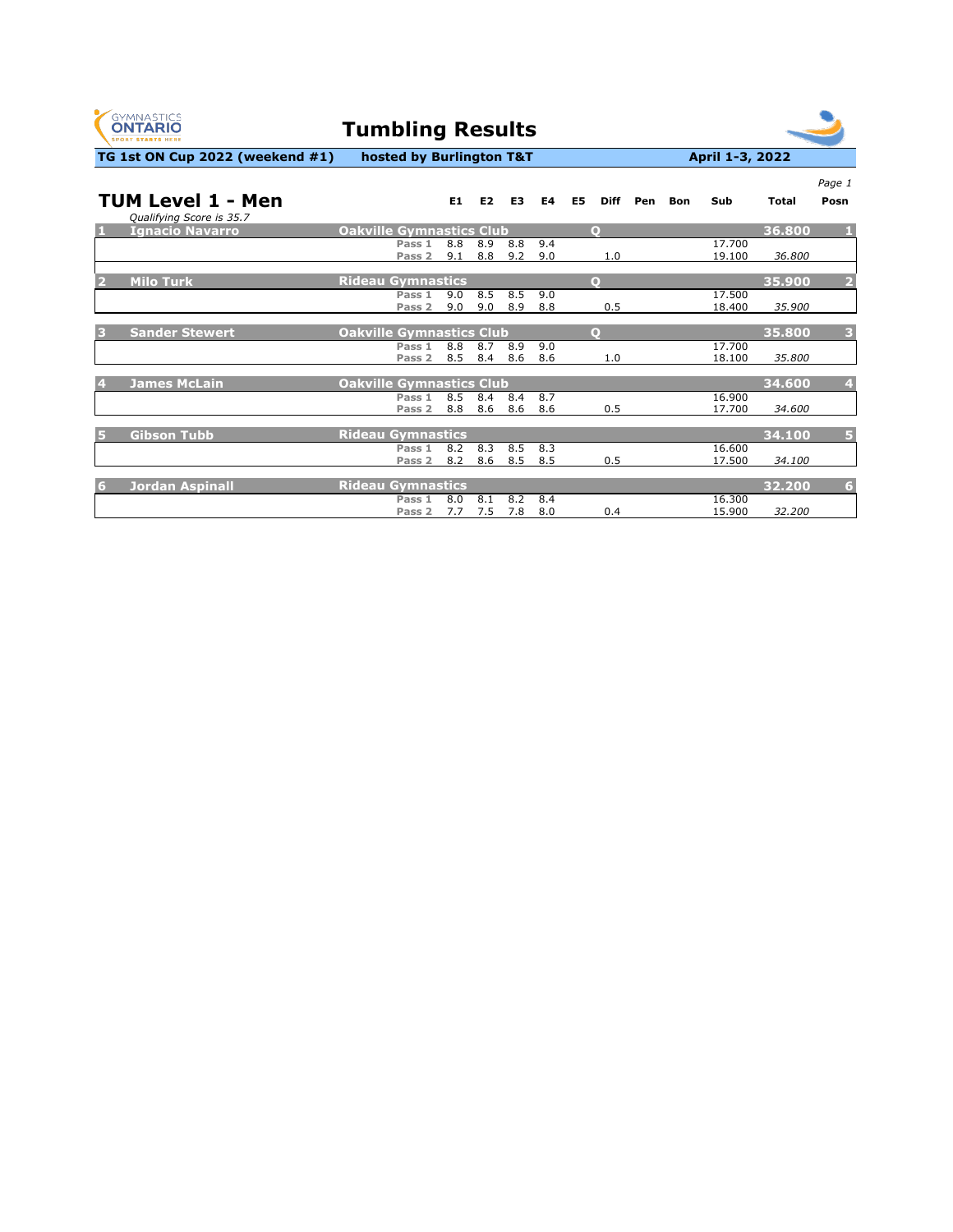| <b>GYMNASTICS</b><br><b>ONTARIO</b><br><b>SPORT STARTS HERE</b> | <b>Tumbling Results</b>           |            |            |            |            |     |             |     |     |                  |        |                |
|-----------------------------------------------------------------|-----------------------------------|------------|------------|------------|------------|-----|-------------|-----|-----|------------------|--------|----------------|
| TG 1st ON Cup 2022 (weekend #1)                                 | hosted by Burlington T&T          |            |            |            |            |     |             |     |     | April 1-3, 2022  |        |                |
| <b>TUM Level 2 - Men</b><br>Qualifying Score is 36.2            |                                   | E1.        | E2         | E3         | E4         | E5  | <b>Diff</b> | Pen | Bon | Sub              | Total  | Page 1<br>Posn |
| <b>Hugo Millaire</b>                                            | <b>Tumblers Gymnastics Centre</b> |            |            |            |            |     |             |     |     |                  | 35.500 |                |
|                                                                 | Pass 1<br>Pass 2                  | 9.1<br>8.4 | 9.1<br>8.4 | 9.1<br>8.5 | 9.1<br>8.2 |     | 0.5         |     |     | 18.200<br>17.300 | 35.500 |                |
|                                                                 | Pass 4                            | 0.0        | 0.0        | 0.0        | 0.0        | 0.0 | 0.0         | 0.0 | 0.0 | 0.000            |        |                |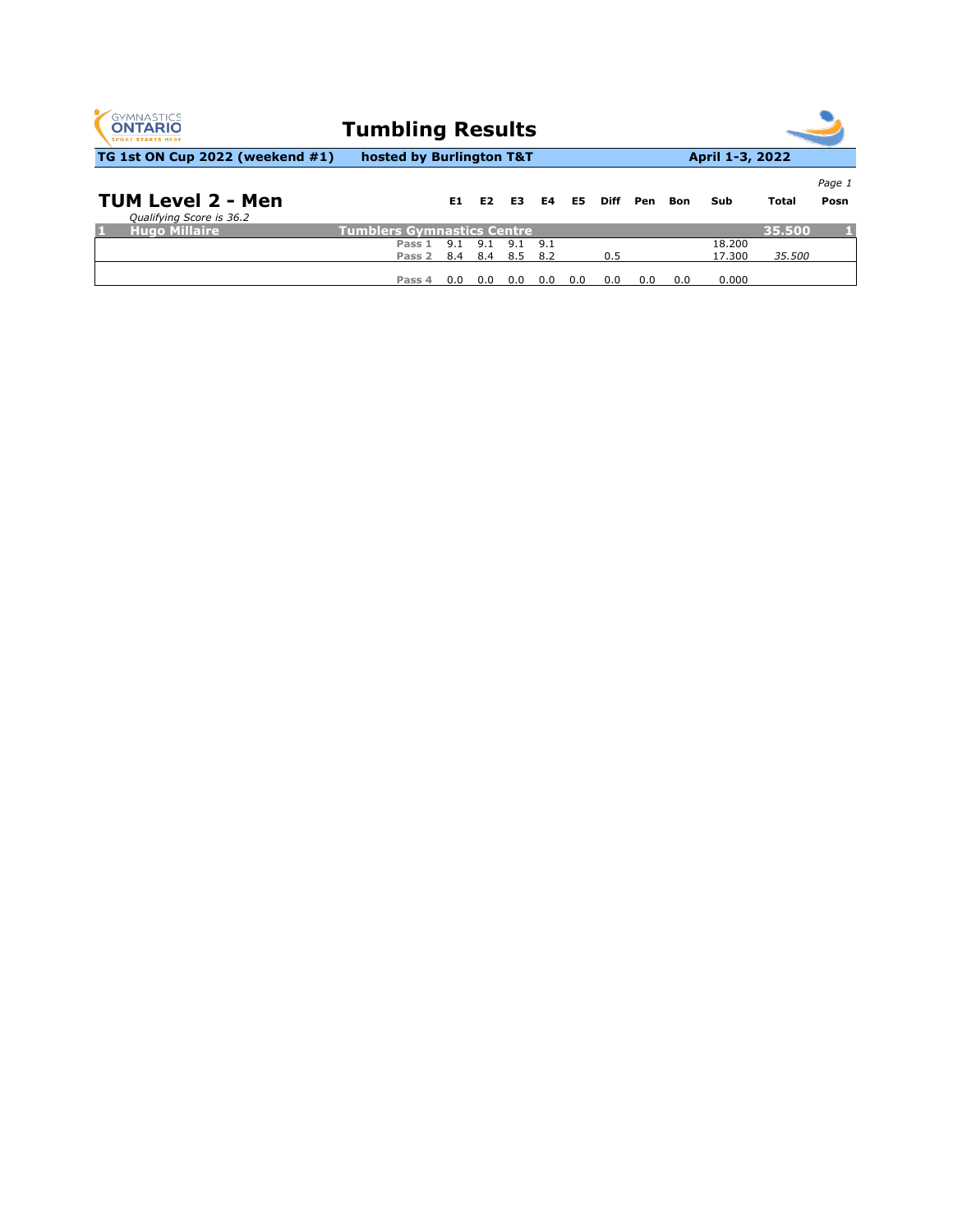**Pass 2** 4.4 4.3 4.2 4.2 0.5 9.000 *23.700*

| <b>GYMNASTICS</b><br><b>ONTARIO</b><br><b>SPORT STARTS HERE</b> | <b>Tumbling Results</b>                          |                                |                                |                   |                                |                |                                |                   |            |                            |                  |                |
|-----------------------------------------------------------------|--------------------------------------------------|--------------------------------|--------------------------------|-------------------|--------------------------------|----------------|--------------------------------|-------------------|------------|----------------------------|------------------|----------------|
| TG 1st ON Cup 2022 (weekend #1)                                 | hosted by Burlington T&T                         |                                |                                |                   |                                |                |                                |                   |            | April 1-3, 2022            |                  |                |
|                                                                 |                                                  |                                |                                |                   |                                |                |                                |                   |            |                            |                  | Page 1         |
| <b>TUM Level 3 - Men</b><br>Qualifying Score is 33.9            |                                                  | E1                             | E2                             | E <sub>3</sub>    | <b>E4</b>                      | E <sub>5</sub> | <b>Diff</b>                    | Pen               | <b>Bon</b> | Sub                        | <b>Total</b>     | Posn           |
| <b>Ethan Roopnarine</b>                                         | <b>Futures Gymnastics</b>                        |                                |                                |                   |                                |                |                                |                   |            |                            | 56.100           | П.             |
|                                                                 | Pass 1<br>Pass <sub>2</sub><br>Pass 3            | 8.7<br>8.6<br>9.4              | 8.2<br>8.6<br>9.2              | 8.3<br>8.4<br>9.1 | 8.8<br>9.0<br>9.3              |                | 1.9<br>1.5                     |                   |            | 17.000<br>19.100<br>20.000 | 36.100           |                |
|                                                                 |                                                  |                                |                                |                   |                                |                |                                |                   |            |                            |                  |                |
| <b>Tayshaun Forbes</b>                                          | <b>OAA</b>                                       |                                |                                |                   |                                |                |                                |                   |            |                            | 53.900           |                |
|                                                                 | Pass 1<br>Pass 2<br>Pass 3                       | 8.0<br>8.0<br>9.5              | 8.1<br>7.9<br>9.4              | 8.0<br>8.1<br>9.4 | 7.7<br>8.5<br>9.4              |                | $\frac{1.9}{1.1}$              |                   |            | 16.000<br>18.000<br>19.900 | 34.000           |                |
| <b>Felix-Antoine Robitaille</b><br>3                            | <b>Quinte Bay Gymnastics Club</b>                |                                |                                |                   |                                |                |                                |                   |            |                            | 52.400           | 3              |
|                                                                 | Pass <sub>1</sub><br>Pass <sub>2</sub><br>Pass 3 | 7.7<br>8.0<br>9.5              | 7.5<br>7.8<br>9.5              | 7.8<br>8.0<br>9.4 | $\overline{8.2}$<br>7.6<br>9.4 |                | 1.9<br>1.1                     | 0.4<br>0.4        |            | 15.100<br>17.300<br>20.000 | 32.400           |                |
| <b>Adrian Riccio</b>                                            | <b>Oakville Gymnastics Club</b>                  |                                |                                |                   |                                |                |                                |                   |            |                            | 51.300           | 4              |
|                                                                 | Pass 1<br>Pass <sub>2</sub><br>Pass 3            | $\overline{8.1}$<br>7.9<br>9.5 | 7.8<br>7.8<br>9.3              | 7.8<br>7.7<br>9.4 | 8.1<br>7.8<br>9.3              |                | 1.5<br>0.8                     | 0.4<br>0.4<br>0.4 |            | 15.500<br>16.700<br>19.100 | 32.200           |                |
|                                                                 |                                                  |                                |                                |                   |                                |                |                                |                   |            |                            |                  |                |
| <b>Jack Whittick</b><br>5                                       | <b>KSG Aurora</b><br>Pass 1<br>Pass 2<br>Pass 3  | 4.7<br>9.4<br>9.7              | 4.7<br>8.6<br>$\overline{9.4}$ | 4.5<br>8.7<br>9.5 | 4.6<br>8.8<br>9.6              |                | <u>1.6</u><br>$\overline{1.1}$ |                   |            | 9.300<br>19.100<br>20.200  | 48.600<br>28.400 | $5\phantom{1}$ |
| <b>Lorenzo Yasmine</b><br>6                                     | <b>Oakville Gymnastics Club</b><br>Pass 1        | 7.5                            | 7.5                            | 7.7               | 7.6                            |                |                                | 0.4               |            | 14.700                     | 42.800           | $6\phantom{1}$ |

**Pass 3** 9.5 9.2 9.3 9.2 0.8 0.2 19.100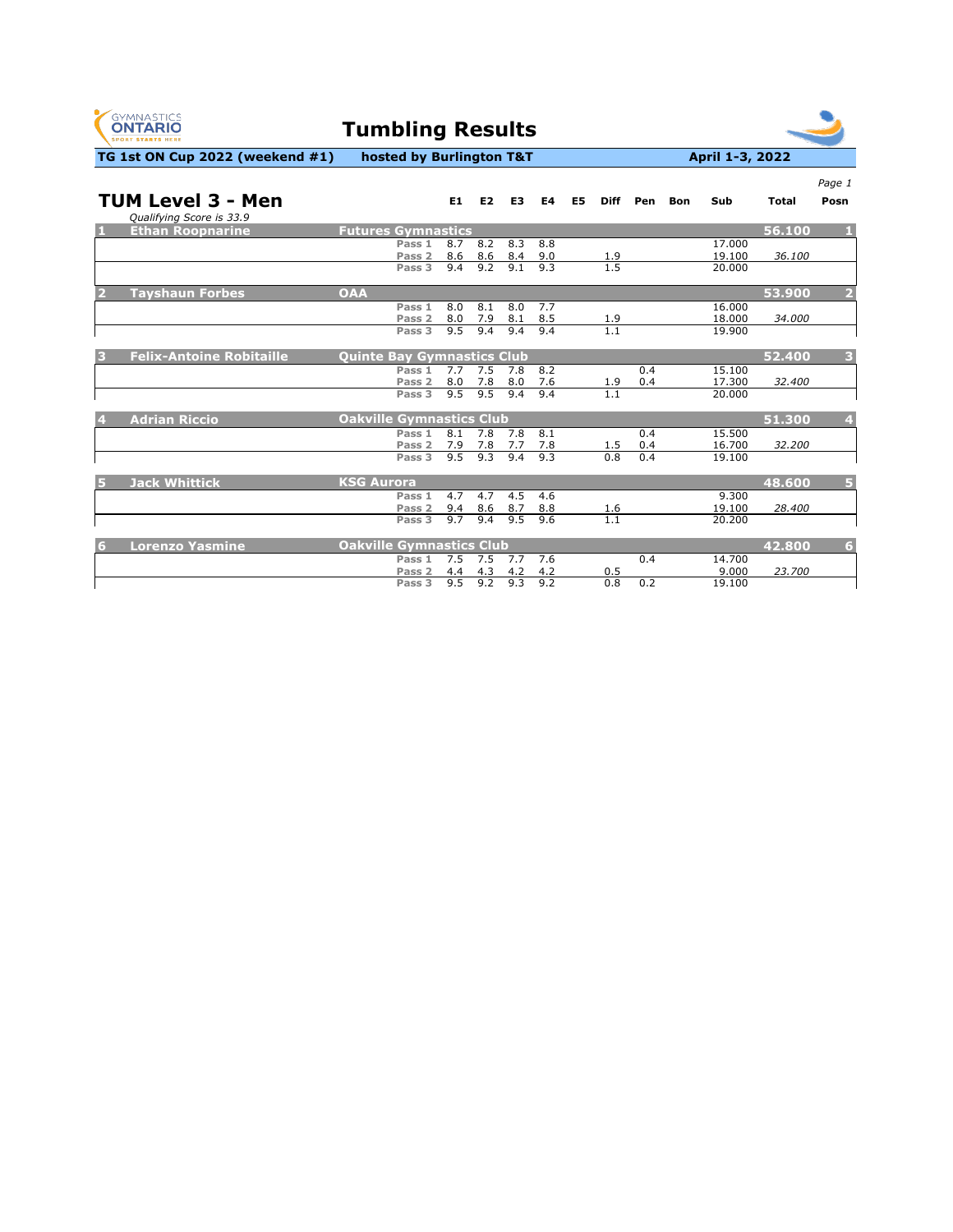|   | <b>GYMNASTICS</b><br><b>ONTARIO</b><br><b>SPORT STARTS HERE</b> | <b>Tumbling Results</b>                           |                   |                   |                   |                   |    |             |     |            |                            |                  |                         |
|---|-----------------------------------------------------------------|---------------------------------------------------|-------------------|-------------------|-------------------|-------------------|----|-------------|-----|------------|----------------------------|------------------|-------------------------|
|   | <b>TG 1st ON Cup 2022 (weekend #1)</b>                          | hosted by Burlington T&T                          |                   |                   |                   |                   |    |             |     |            | April 1-3, 2022            |                  |                         |
|   |                                                                 |                                                   |                   |                   |                   |                   |    |             |     |            |                            |                  | Page 1                  |
|   | <b>TUM Level 4 - Men</b><br>Qualifying Score is 34.1            |                                                   | E1                | E2                | E3                | E4                | E5 | <b>Diff</b> | Pen | <b>Bon</b> | Sub                        | <b>Total</b>     | Posn                    |
| П | <b>Michael McFarlane</b>                                        | <b>Quinte Bay Gymnastics Club</b>                 |                   |                   |                   |                   |    |             |     |            |                            | 58.000           |                         |
|   |                                                                 | Pass 1<br>Pass 2<br>Pass 3                        | 8.7<br>9.0<br>9.4 | 8.9<br>8.7<br>9.5 | 9.2<br>9.0<br>9.6 | 8.6<br>8.6<br>9.4 |    | 2.3<br>1.5  |     |            | 17.600<br>20.000<br>20.400 | 37.600           |                         |
|   | <b>Yassin Fadl</b>                                              | <b>Dynamo Gymnastics Inc.</b>                     |                   |                   |                   |                   |    |             |     |            |                            | 56.800           |                         |
|   |                                                                 | Pass 1<br>Pass 2<br>Pass 3                        | 8.7<br>8.6<br>9.5 | 8.8<br>8.7<br>9.6 | 8.4<br>8.9<br>9.6 | 8.7<br>8.5<br>9.5 |    | 1.9<br>1.1  |     |            | 17.400<br>19.200<br>20.200 | 36.600           |                         |
| B | <b>Matthew Wigood</b>                                           | <b>Dynamo Gymnastics Inc.</b><br>Pass 1<br>Pass 2 | 8.6<br>8.1        | 8.3<br>8.3        | 8.6<br>8.1        | 8.5<br>8.2        |    | 2.1         |     |            | 17.100<br>18.400           | 55.800<br>35.500 | $\overline{\mathbf{3}}$ |

 $\overline{\phantom{a}}$ 

**Pass 3** 9.5 9.4 9.6 9.5 1.3 20.300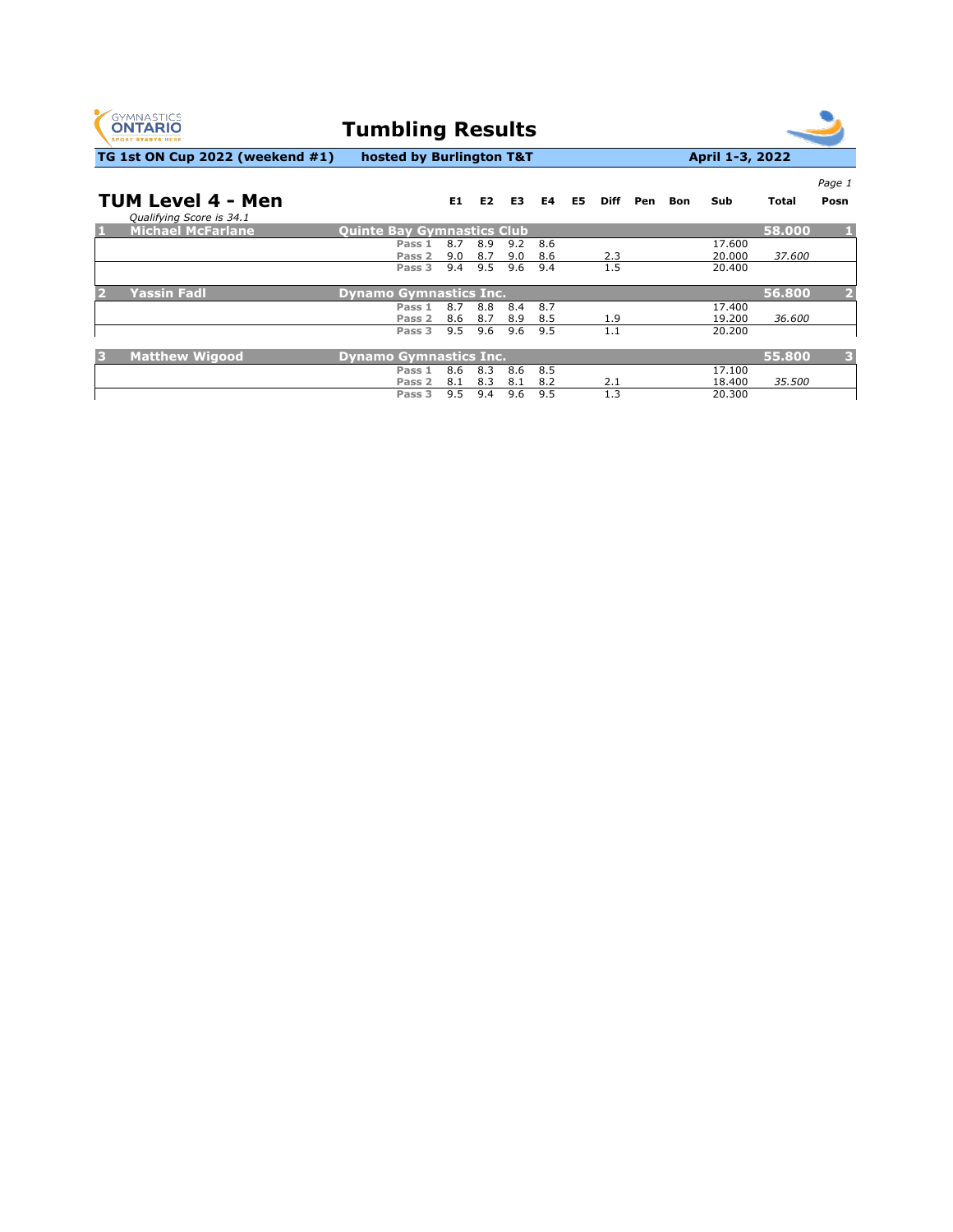**Pass 4** 9.0 9.1 9.0 2.2 1.0 21.230 *76.930*

| <b>GYMNASTICS</b><br><b>ONTARIO</b><br><b>SPORT STARTS HERE</b> | <b>Tumbling Results</b>                     |     |     |     |    |    |                  |     |     |                 |              |                         |
|-----------------------------------------------------------------|---------------------------------------------|-----|-----|-----|----|----|------------------|-----|-----|-----------------|--------------|-------------------------|
| TG 1st ON Cup 2022 (weekend #1)                                 | hosted by Burlington T&T                    |     |     |     |    |    |                  |     |     | April 1-3, 2022 |              |                         |
|                                                                 |                                             |     |     |     |    |    |                  |     |     |                 |              | Page 1                  |
| <b>TUM Level 5 - Men</b>                                        |                                             | E1  | E2  | E3  | E4 | E5 | <b>Diff</b>      | Pen | Bon | <b>Sub</b>      | <b>Total</b> | Posn                    |
| <b>Hector Loiselle</b>                                          | <b>Sudbury Laurels</b>                      |     |     |     |    |    |                  |     |     |                 | 85.140       |                         |
|                                                                 | Pass 1                                      | 8.7 | 8.7 | 8.9 |    |    | 3.2              |     | 1.0 | 21.670          |              |                         |
|                                                                 | Pass 2                                      | 7.8 | 7.8 | 8.3 |    |    | 3.9              |     |     | 19.670          | 41.340       |                         |
|                                                                 | Pass 3                                      | 9.0 | 8.8 | 9.0 |    |    | $\overline{3.2}$ |     | 1.0 | 22.130          |              |                         |
|                                                                 | Pass 4                                      | 9.3 | 9.1 | 9.1 |    |    | 2.4              |     | 1.0 | 21.670          | 85.140       |                         |
| <b>Andrew Graham</b>                                            | <b>Burlington Trampoline &amp; Tumbling</b> |     |     |     |    |    |                  |     |     |                 | 80.390       | $\overline{2}$          |
|                                                                 | Pass 1                                      | 8.4 | 8.5 | 8.1 |    |    | 3.2              |     |     | 19.930          |              |                         |
|                                                                 | Pass 2                                      | 8.1 | 8.2 | 8.3 |    |    | 3.7              |     |     | 20.100          | 40.030       |                         |
|                                                                 | Pass 3                                      | 8.4 | 8.7 | 8.5 |    |    | 3.2              |     |     | 20.230          |              |                         |
|                                                                 | Pass 4                                      | 8.5 | 8.5 | 8.3 |    |    | 2.2              |     | 1.0 | 20.130          | 80.390       |                         |
| <b>Ashton White</b><br>B                                        | <b>Dynamo Gymnastics Inc.</b>               |     |     |     |    |    |                  |     |     |                 | 76.930       | $\overline{\mathbf{3}}$ |
|                                                                 | Pass 1                                      | 8.0 | 7.9 | 8.1 |    |    | 1.2              |     |     | 17.200          |              |                         |
|                                                                 | Pass <sub>2</sub>                           | 7.9 | 7.9 | 8.0 |    |    | 3.2              |     |     | 19.030          | 36.230       |                         |
|                                                                 | Pass 3                                      | 8.1 | 8.3 | 8.1 |    |    | 3.2              |     |     | 19.470          |              |                         |
|                                                                 | Pass 4                                      | 9.0 | 9.1 | 9.0 |    |    | 2.2              |     | 1.0 | 21.230          | 76.930       |                         |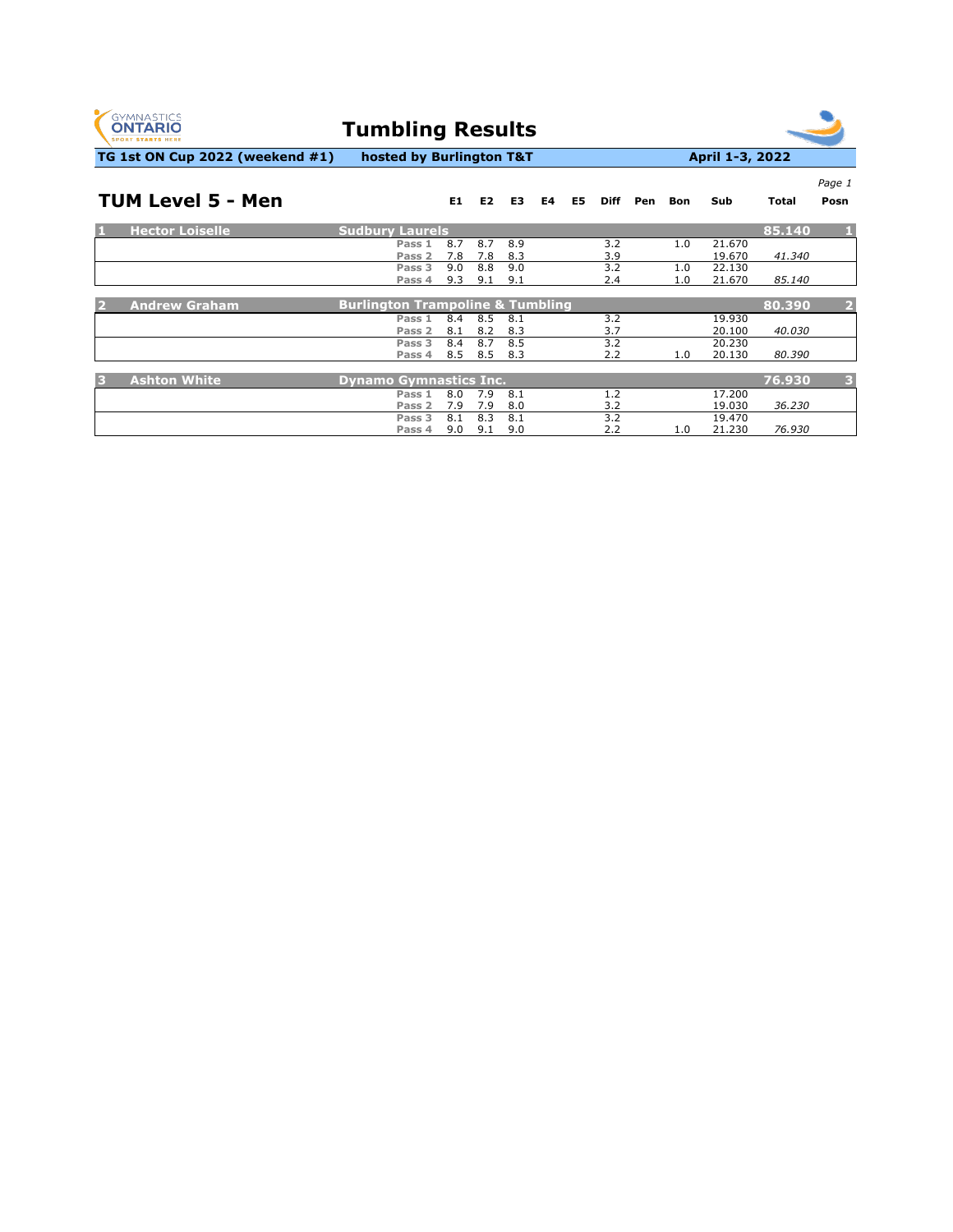| <b>GYMNASTICS</b><br><b>ONTARIO</b><br><b>SPORT STARTS HERE</b> | <b>Tumbling Results</b><br>hosted by Burlington T&T |                           |            |                 |  |                             |  |            |                            |              |                |  |  |
|-----------------------------------------------------------------|-----------------------------------------------------|---------------------------|------------|-----------------|--|-----------------------------|--|------------|----------------------------|--------------|----------------|--|--|
| TG 1st ON Cup 2022 (weekend #1)                                 |                                                     |                           |            | April 1-3, 2022 |  |                             |  |            |                            |              |                |  |  |
| <b>TUM Level 7 - Men</b>                                        |                                                     |                           |            |                 |  | E1 E2 E3 E4 E5 Diff Pen Bon |  |            | Sub                        | <b>Total</b> | Page 1<br>Posn |  |  |
| <b>Connor MacDonald</b>                                         | <b>Sudbury Laurels</b>                              |                           |            |                 |  |                             |  |            |                            | 82.830       |                |  |  |
|                                                                 | Pass 1<br>7.8<br>Pass 2<br>Pass 3<br>8.5            | 8.2 8.5 8.7<br>7.2<br>8.3 | 7.9<br>8.5 |                 |  | 4.1<br>3.6<br>3.9           |  | 0.3<br>0.3 | 21.370<br>19.030<br>21.130 | 40.400       |                |  |  |

**Pass 4** 8.6 8.2 8.4 3.9 0.6 21.300 *82.830*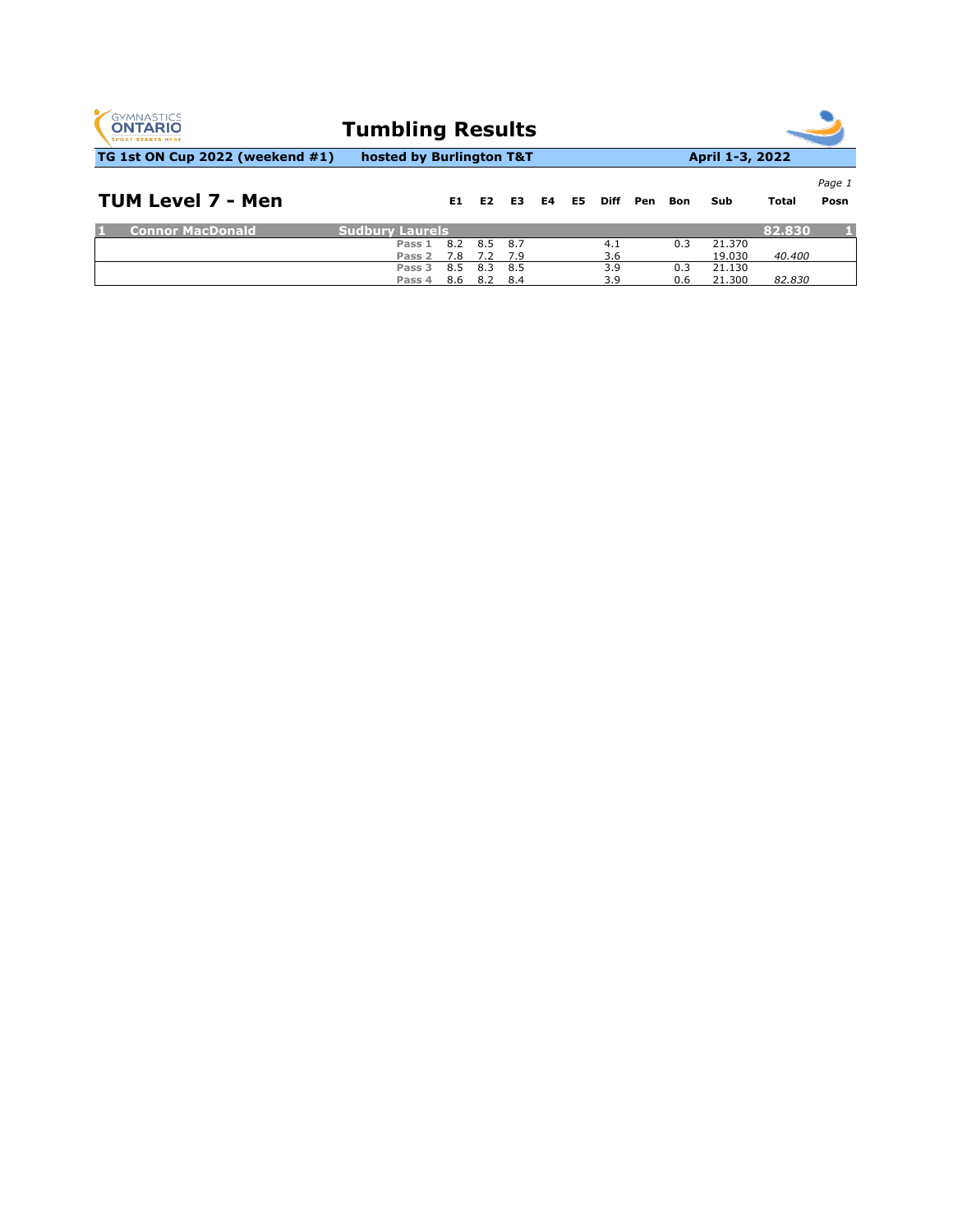| <b>GYMNASTICS</b><br><b>ONTARIO</b><br><b>SPORT STARTS HERE</b> | <b>Tumbling Results</b>    |     |     |     |    |    |             |     |     |                 |              |                |
|-----------------------------------------------------------------|----------------------------|-----|-----|-----|----|----|-------------|-----|-----|-----------------|--------------|----------------|
| <b>TG 1st ON Cup 2022 (weekend #1)</b>                          | hosted by Burlington T&T   |     |     |     |    |    |             |     |     | April 1-3, 2022 |              |                |
| <b>TUM Junior - Men</b>                                         |                            | E1  | E2  | E3  | E4 | E5 | <b>Diff</b> | Pen | Bon | Sub             | <b>Total</b> | Page 1<br>Posn |
| <b>Jared Matthews</b>                                           | Quinte Bay Gymnastics Club |     |     |     |    |    |             |     |     |                 | 98.270       |                |
|                                                                 | Pass 1                     | 9.3 | 9.1 | 9.5 |    |    | 5.7         |     |     | 24.300          |              |                |
|                                                                 | Pass 2                     | 8.8 | 8.8 | 8.7 |    |    | 6.5         |     | 0.3 | 24.370          | 48.670       |                |
|                                                                 | Pass 3                     | 9.5 | 9.3 | 9.4 |    |    | 5.7         |     |     | 24.500          |              |                |
|                                                                 | Pass 4                     | 9.0 | 9.0 | 8.7 |    |    | 6.9         |     | 0.3 | 25.100          | 98,270       |                |